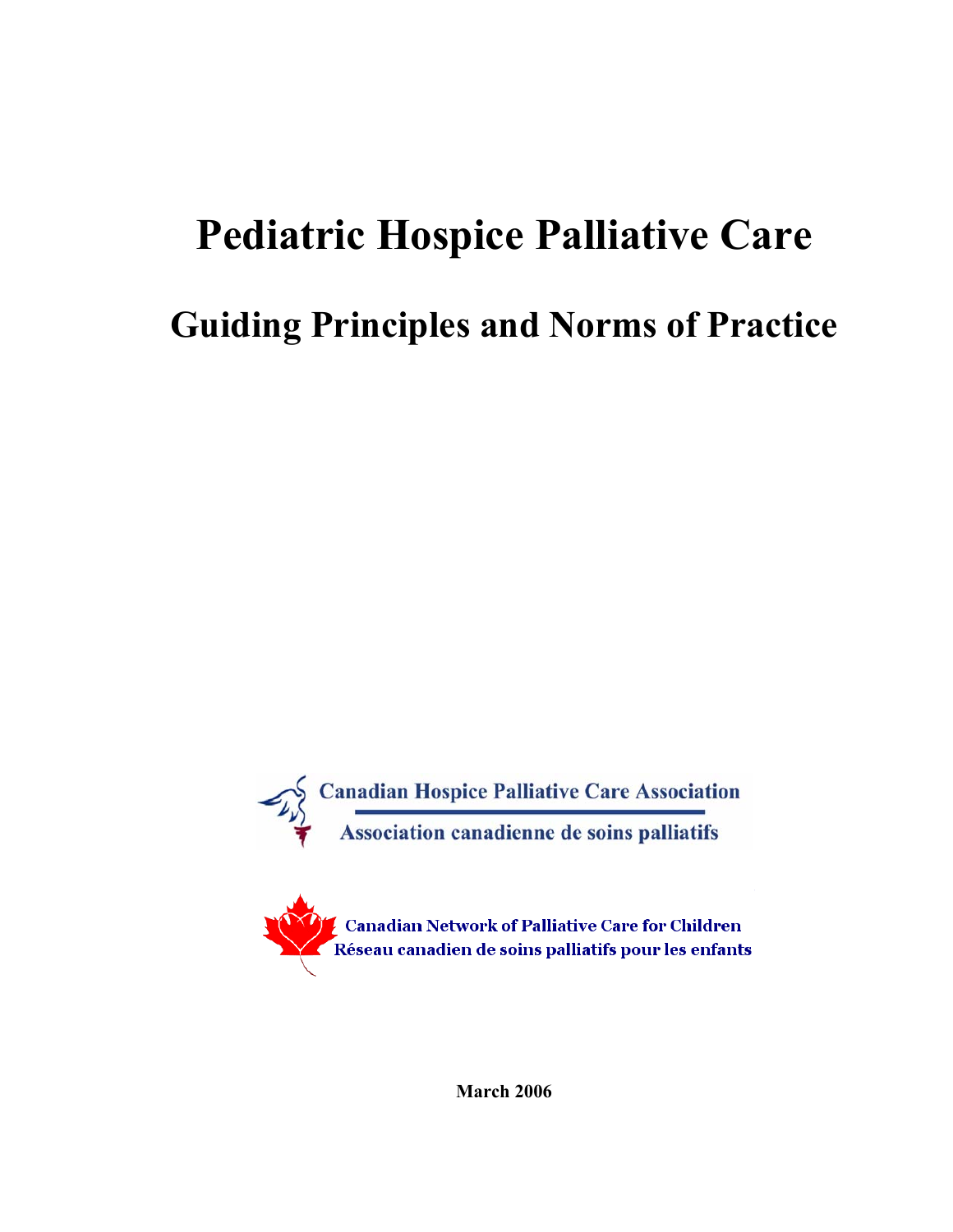Production of this document has been supported by a financial contribution from the **Primary and Continuing Care Division, Health Care Policy Directorate, Health Canada** through the Secretariat on Palliative and End-of-Life Care.

*Please note that the views expressed herein do not necessarily represent the official policy of Health Canada.* 

Canadian Hospice Palliative Care Association Annex B, Saint-Vincent Hospital 60 Cambridge Street North Ottawa, Ontario, Canada K1R 7A5

> Phone: (613) 241-3663 Toll-free in Canada: (800) 668-2785 Fax: (613) 241-3986 E-mail: info@chpca.net Web Site: http://www.chpca.net/

Copyright © 2006, Canadian Hospice Palliative Care Association. All Rights Reserved.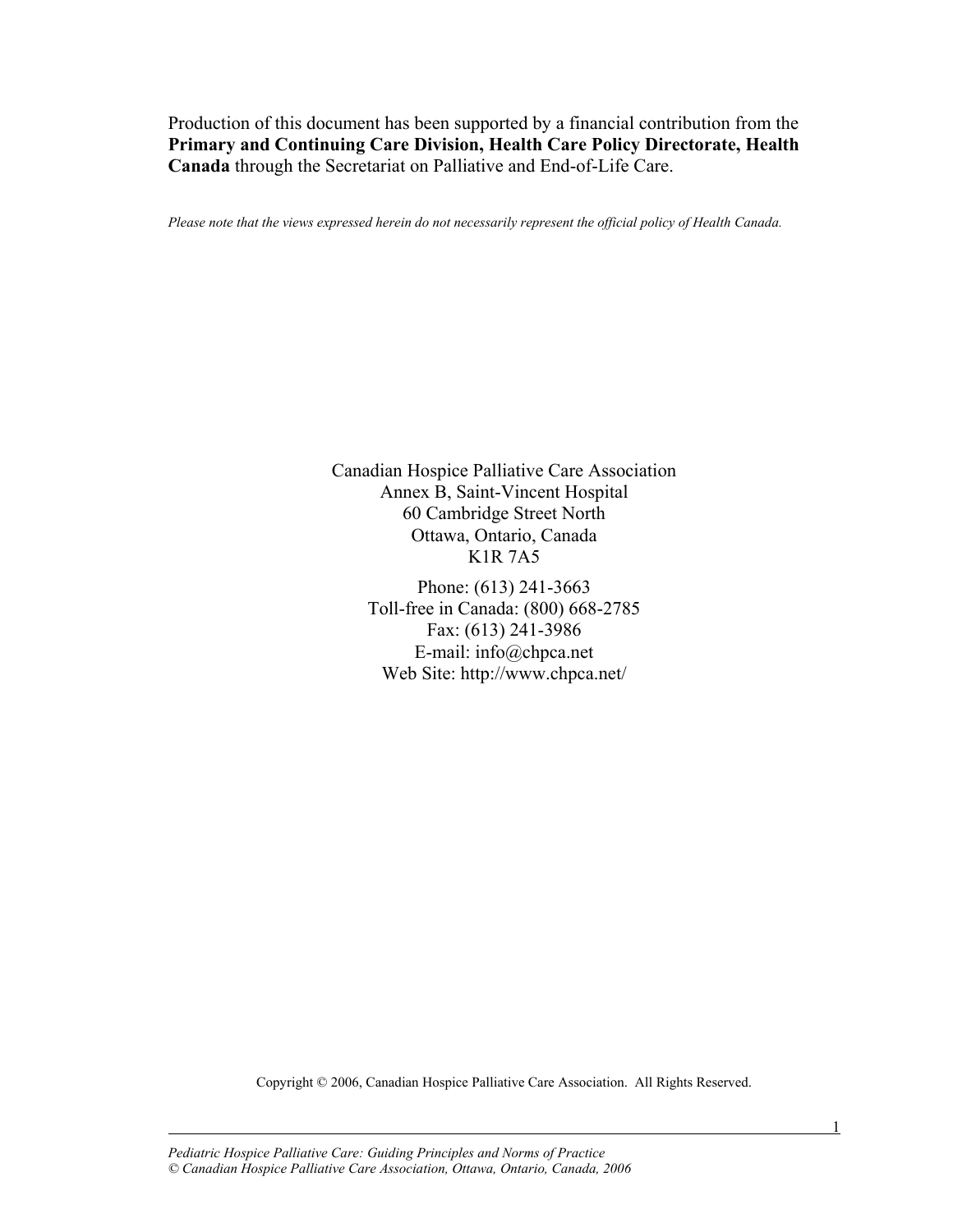## **Table of Contents**

|                                                                                            | $\boldsymbol{4}$ |
|--------------------------------------------------------------------------------------------|------------------|
| Acknowledgements 6                                                                         |                  |
|                                                                                            | $\overline{7}$   |
|                                                                                            |                  |
| How does hospice palliative care for children differ from hospice palliative care for      |                  |
| What is the role of pediatric hospice palliative care during illness? ___________________9 |                  |
|                                                                                            |                  |
|                                                                                            |                  |
|                                                                                            | 15               |
|                                                                                            |                  |
|                                                                                            |                  |
|                                                                                            |                  |
| 4. Social Care 21                                                                          |                  |
| 5. Spiritual Care 23                                                                       |                  |
| 6. Developmental Care 24                                                                   |                  |
|                                                                                            | 25               |
|                                                                                            |                  |
|                                                                                            | 27               |
|                                                                                            | 29               |
| 10. Assessment                                                                             | 29               |
|                                                                                            | 31               |
|                                                                                            | 32               |
|                                                                                            | 34               |
|                                                                                            | 35               |
|                                                                                            | 37               |
|                                                                                            |                  |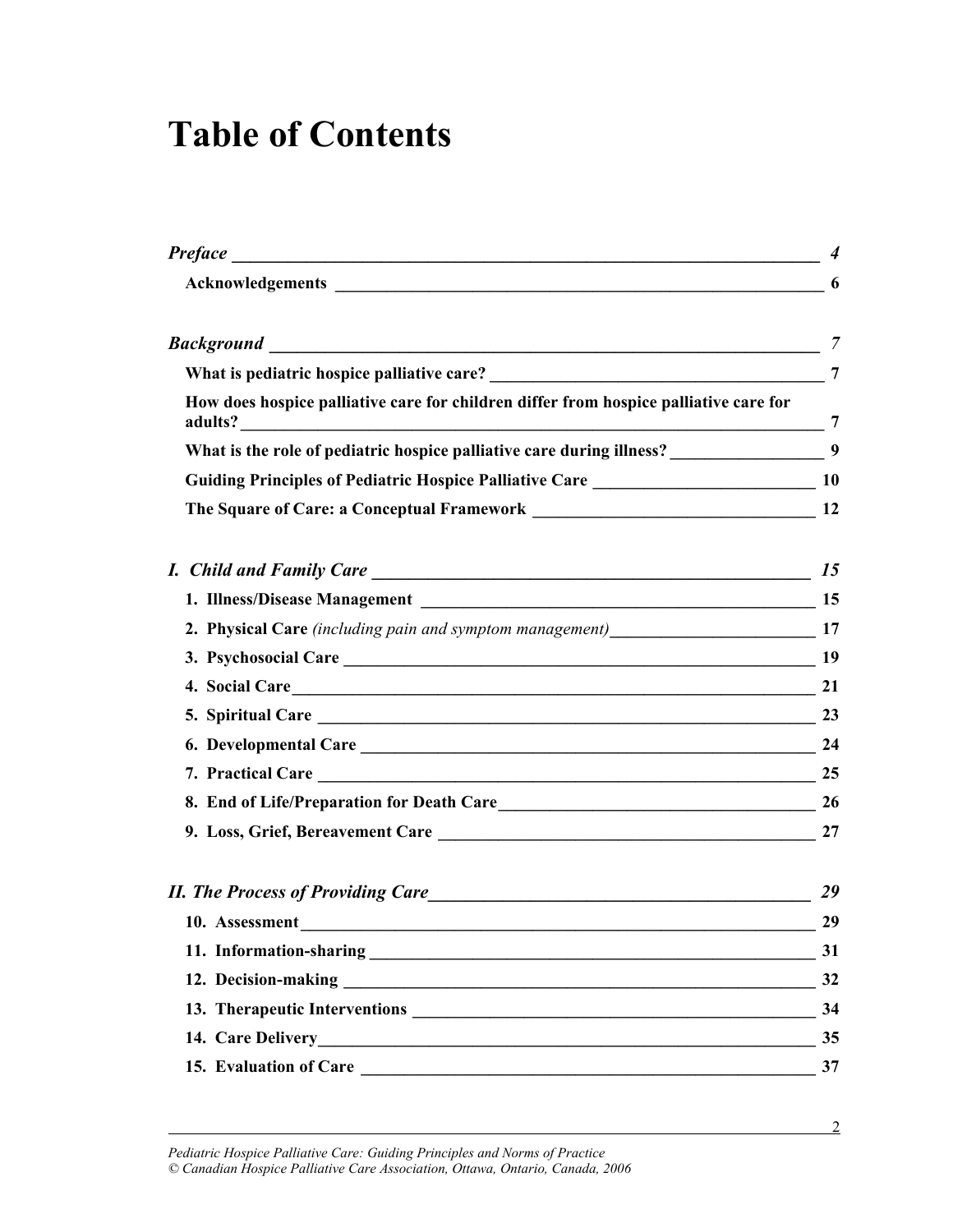| 38 |
|----|
| 38 |
| 39 |
|    |
| 41 |
| 42 |
| 43 |
| 44 |

|                                                                                       | 45 |
|---------------------------------------------------------------------------------------|----|
| 23. Human, Physical, Technology, Clinical Resources ____________________________      | 45 |
|                                                                                       | 46 |
|                                                                                       | 47 |
|                                                                                       | 50 |
| Appendix C Cultural Care                                                              | 51 |
| Appendix D Techniques for Negotiating Issues Influenced by Culture that are Important | 52 |
|                                                                                       | 55 |
|                                                                                       | 57 |
|                                                                                       | 58 |
| <b>References</b>                                                                     | 61 |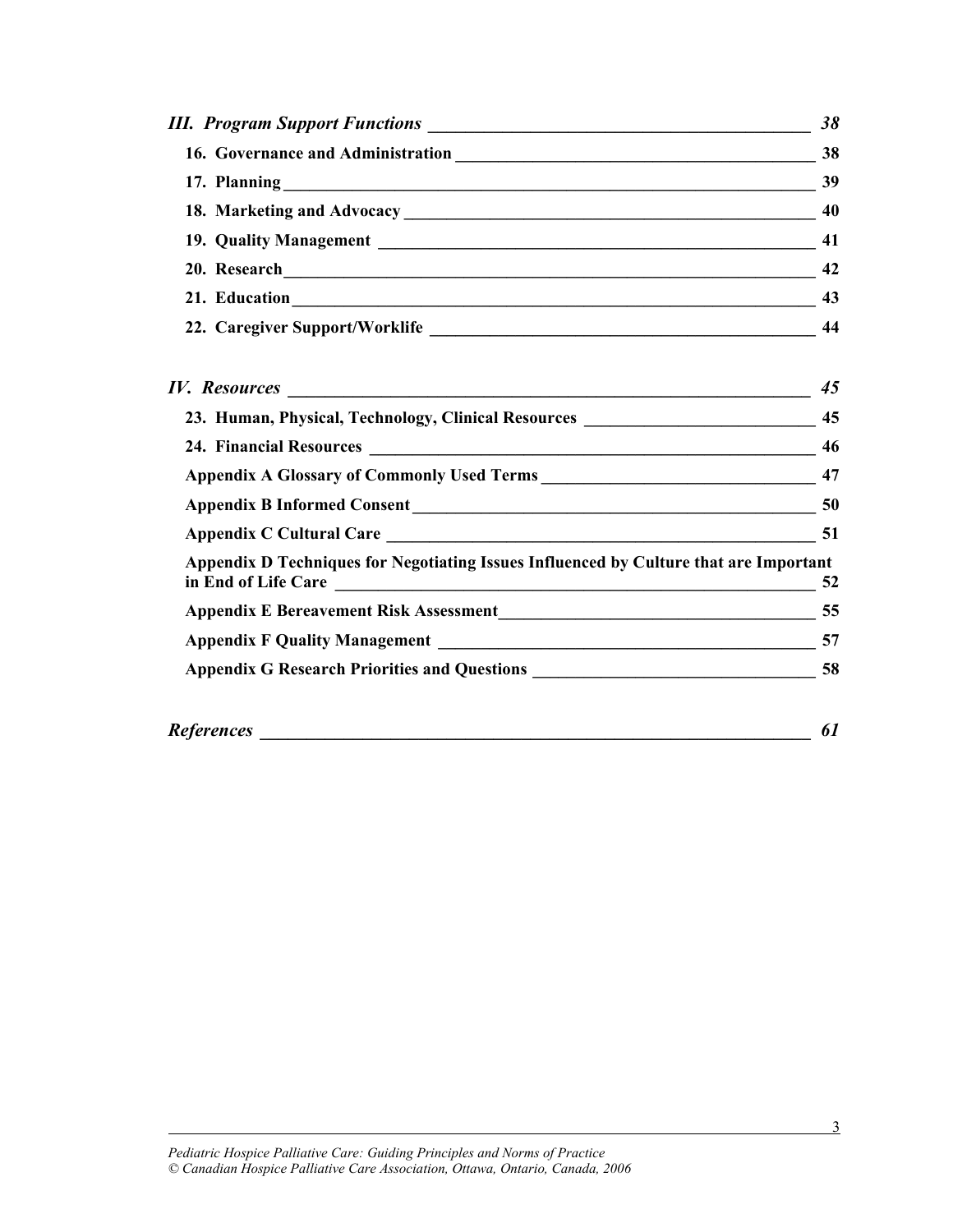## **Preface**

In Canada, in a geographical area with 250,000 people and a child population of about 50,000, about 50 children are likely to have a life threatening condition and, at any given time, about half of those children will need hospice palliative care. Each year, about 5 will die from a lifethreatening illness (Goldman, 1998).

Although the number of childhood deaths each year may seem small, the emotional, social and financial impact is extraordinary. A child's death is a painful, sorrowful loss for parents, siblings, extended family members, teachers, health care caregivers, volunteers and others. During the dying journey, children and their families suffer from reduced quality of life, loss of family income, inconsistency in the availability and quality of hospice palliative care, and the lack of true choices about where the child dies (75% to 80% of deaths among children in Canada occur in hospital intensive care units which may not be the first choice for children and families).

The practice of hospice palliative care, which began in the 1970s, is designed to enhance choice, relieve suffering, and ensure the best quality of care during living, dying and grieving. Until recently, hospice palliative care had focused predominantly on the needs of adults who are dying, and the needs of children have been overlooked. This is changing. Groups such as Children's International Palliative Projects and Services (ChIPPS) and the Canadian Hospice Palliative Care Association Pediatric Interest Group [Canadian Network of Palliative Care for Children (CNPCC)] have brought together leaders in the field to share ideas and advance the field of pediatric hospice palliative care.

Children with life threatening conditions and their families have the right to receive hospice palliative care that is planned, coordinated and delivered by formal caregivers who understand how to enhance a child's quality of life. Over the past year, the CHPCA's Canadian Network of Palliative Care for Children (CNPCC) have worked to adapt the Canadian Hospice Palliative Care Association's (CHPCA) national principles and norms of practice for pediatric care.

#### **How to Use this Document**

l

This document is designed to guide health care professionals in establishing standards of practice, service delivery, program and policies for pediatric hospice palliative care, regardless of whether that care is delivered at home, in a hospital, in a long term care facility, or in a hospice. Its goal is to promote a standard consistent approach to pediatric hospice palliative care in Canada.

A standard approach to pediatric hospice palliative care will help to:

- ensure all families have access to high quality care
- make formal caregivers and organization more effective at identifying family issues, the care required, and the resources required to provide that care
- ensure all caregivers are knowledgeable and skilled, and have the support they need to fulfill their roles
- identify any gaps in care and encourage formal caregivers to expand their services or develop partnerships with other caregivers to fill the gaps.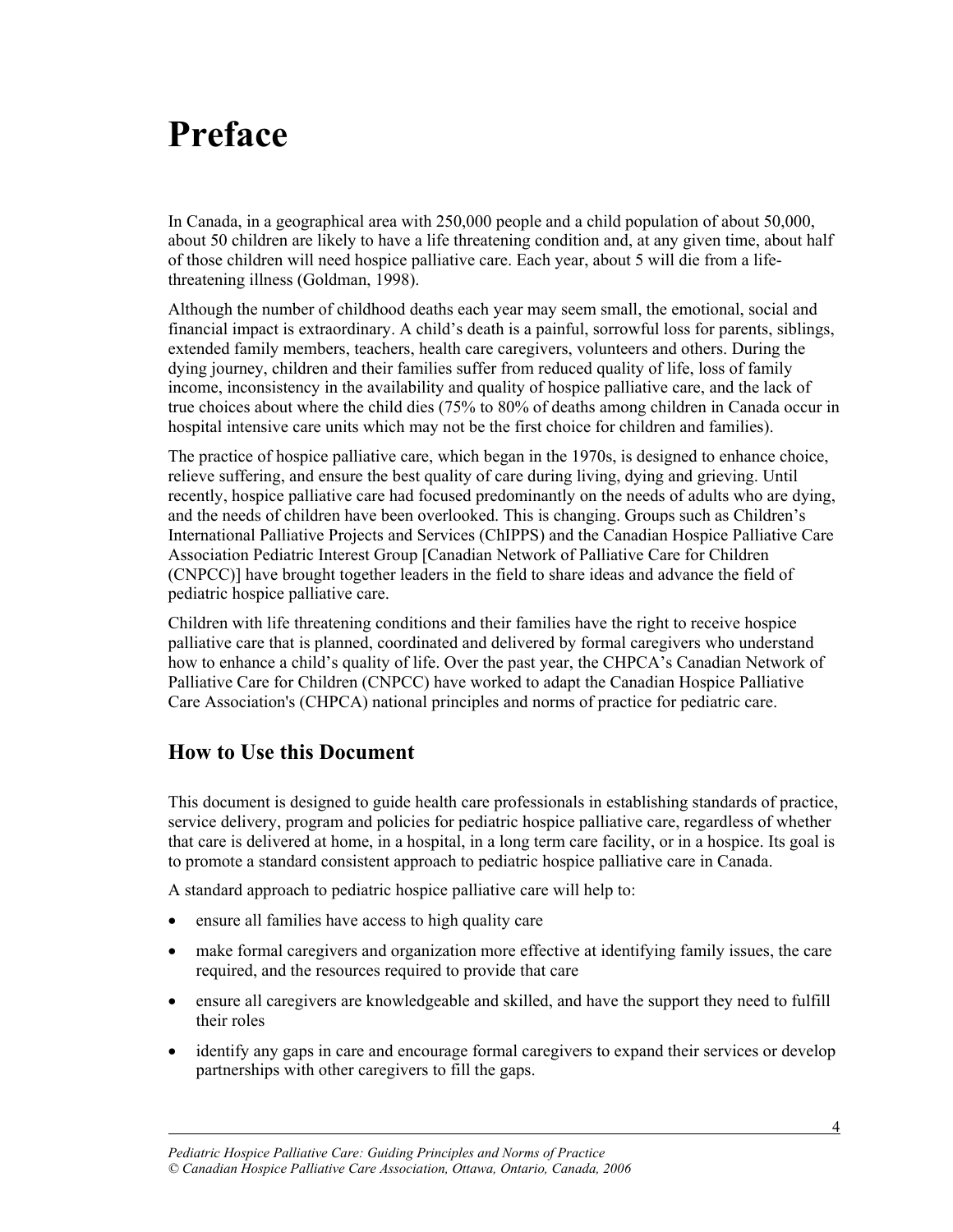Everyone providing pediatric hospice palliative care is encouraged to use the principles and norms set out in this document to guide their activities. Norms are simple statements that describe the "usual" or "normal" practice. Pediatric hospice palliative care programs use that statement to develop more detailed, measurable standards.

For example, the norm for assessing a child and family's need for pediatric hospice palliatives care is a fairly general statement:

"Assessment is comprehensive and timely so clinicians have adequate information to guide the plan of care."

An organization would then establish minimum standards that formal caregivers must meet to achieve that norm. For example:

"The assessment will be done using (name of assessment form). All questions must be completed."

"The assessment will be done within 24 hours of the child being referred to the program."

While working from common principles and norms encourages consistency, it doesn't imply uniformity. Organizations will differ in the way they develop and function, and in the policies, procedures and strategies they develop to guide their practice.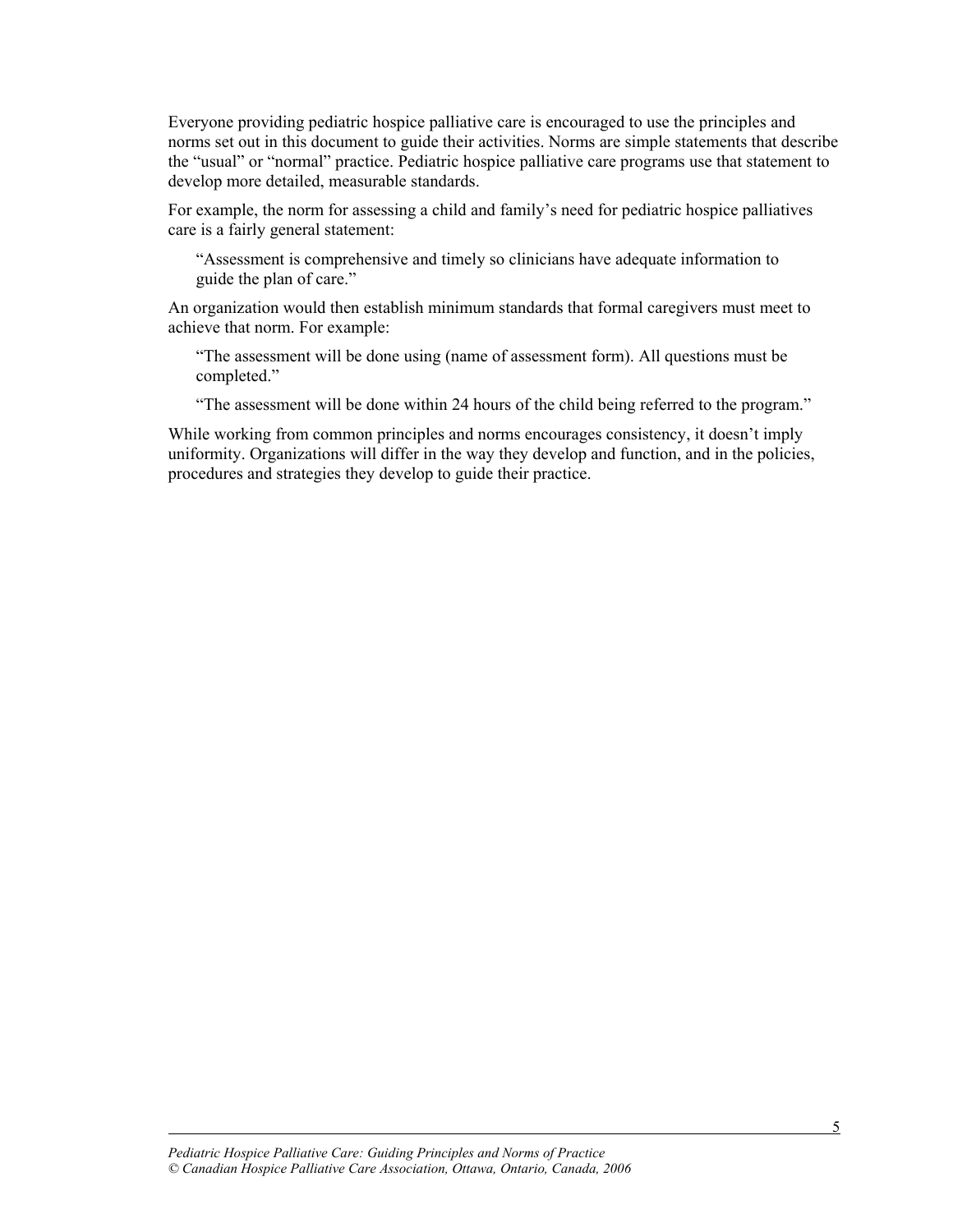### **Acknowledgements**

The CHPCA's Canadian Network of Palliative Care for Children (CNPCC) would like to acknowledge the many people who contributed to developing this document, including:

- x the CHPCA Standards Committee, the group that developed *A Model to Guide Hospice Palliative Care: Based on National Principles and Norms of Practice*, which formed the basis for this document
- the Pediatric Hospice Palliative Care Committee of British Columbia. B.C. Children's Hospital and Canuck Place Children's Hospice in B.C., who provided expertise in pediatric palliative care
- the Pediatric Hospice Palliative Care Standards Committee at the Hospital for Sick Children in Toronto who provided expertise in pediatric palliative care
- members of the CHPCA's Canadian Network of Palliative Care for Children (CNPCC)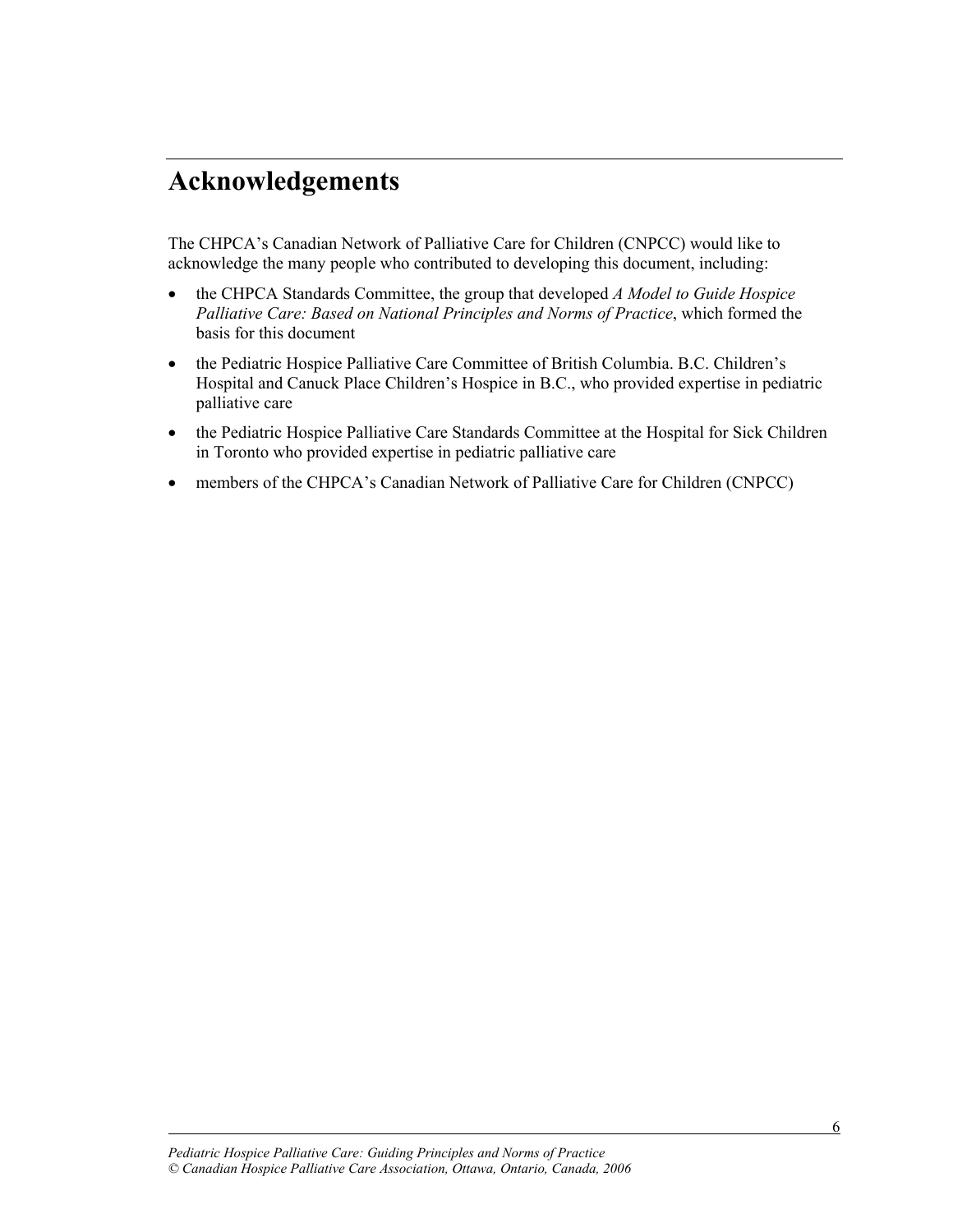## **Background**

### **What is pediatric hospice palliative care?**

Pediatric hospice palliative care is an active, holistic approach to care which focuses on relieving the physical, social, psychological and spiritual suffering experienced by children and families who face a progressive, life-threatening condition, and helping them fulfill their physical, psychological, social and spiritual goals. Its philosophy is to provide optimal comfort and quality of life, and sustain hope and family connection despite the likelihood of death. Pediatric hospice palliative care aims to provide comprehensive care for children and their families through the living, dying and grieving processes. It affirms life and regards dying as a process that is a profoundly personal experience for the child and family.

Pediatric hospice palliative care is planned and delivered collaboratively by an interdisciplinary team. It is a child and family centred approach to care that is based on shared decision-making and sensitivity to the family's cultural and spiritual values, beliefs and practices. *(Adapted from the Canadian Hospice Palliative Care Association, and Precepts of Palliative Care for Children/Adolescents and Their Families, 2003).* 

### **How does hospice palliative care for children differ from hospice palliative care for adults?**

Pediatric hospice palliative care is based on the same principles as adult hospice palliative care but also recognizes the unique needs of families faced with a child's illness and death.

- Children and adolescents are in a process of physical, emotional, cognitive and spiritual development. Depending on their developmental stage, they have different skills and different emotional, physical and development issues/needs.
- x Children and adolescents communicate differently, and their understanding of illness, death and dying depends on their stage of development. Health care professionals understand that a child's concepts of illness and dying continue to evolve over time, and develop in association with life and illness experience (Bluebond-Langner, 1978; Eiser, 1995). Religious/cultural beliefs, patterns of coping, disease experience, previous experience with loss/death, sadness, and other emotions associated with grief, all influence a child's understanding of death (Eiser, 1995; McConnell & Frager, 2003; Work Group on Palliative Care for Children, 1999; Committee on Bioethics and Committee on Hospital Care, 2000).
- Children are members of many communities, including families, neighbourhoods and schools, and their continuing role in these communities should be incorporated into their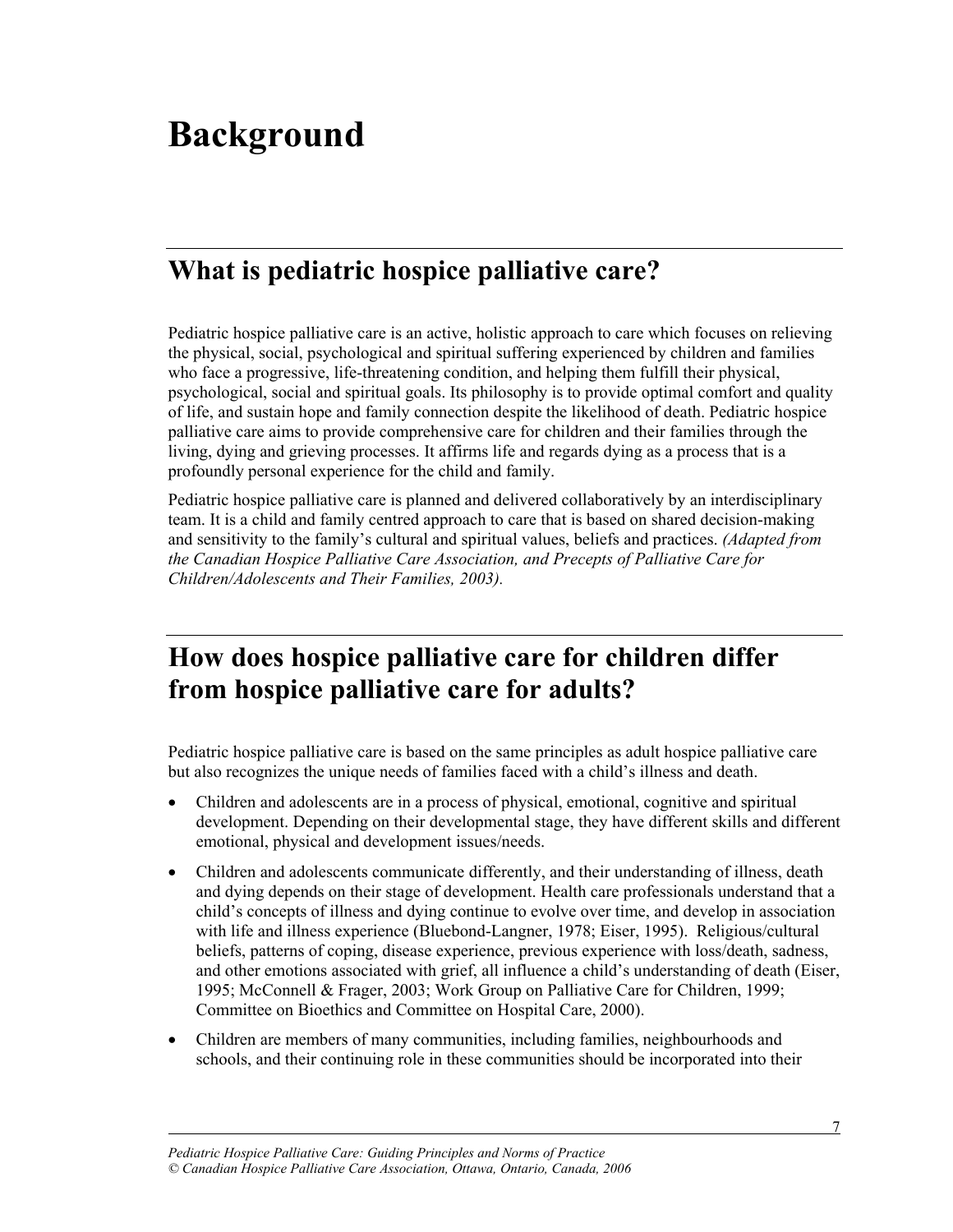dying journey. School is an integral part of their lives, and it is essential they have ongoing opportunities to pursue education.

- Children respond differently to therapies and drugs. They experience unique symptoms, such as fatigue, nausea, vomiting and shortness of breath, depression and anxiety which are not well understood. They experience and express pain differently than adults, and require individualized treatment.
- Children are not as able to advocate for themselves, and often rely on family members to make decisions for them.
- Many life-threatening conditions that affect children are rare and only affect children. Many of the illnesses are familial and may affect more than one child in the family. The diseases are often unpredictable in terms of prognosis, and children may require years of caregiving.
- Parents bear a heavy responsibility for the care of their child, which may include making decisions in the best interest of the child at a time when they are highly stressed and grieving the loss of their child's health as well as dealing with other losses such as financial stability and the loss of time to spend with other children. Families of children who have lifethreatening conditions tend to be younger and have fewer resources. Their quality of life is significantly improved when the ill child's quality of life is enhanced.
- The grief associated with a child's death has devastating, long-term implications for the entire family. Siblings have unique needs during and after a child's death.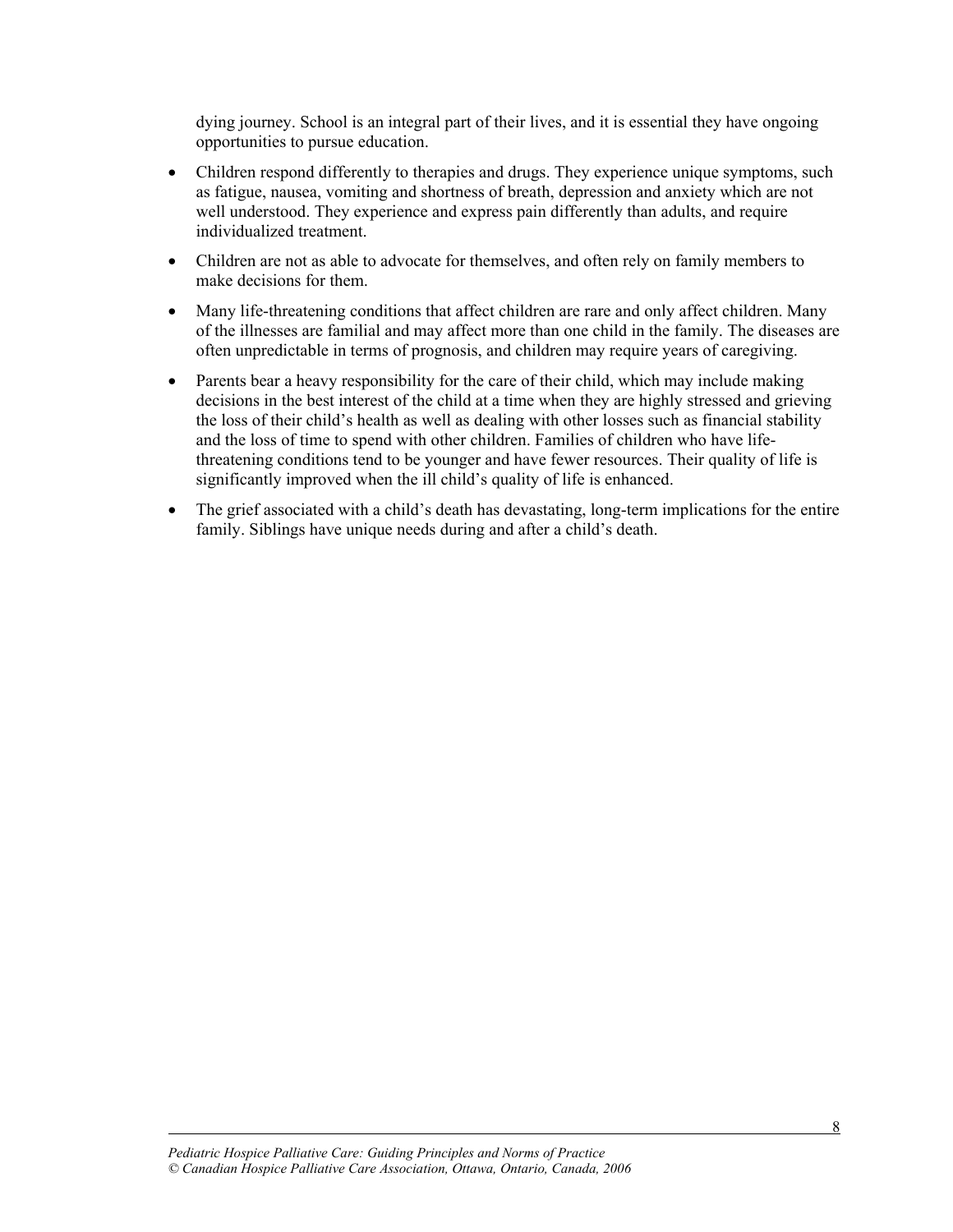### **What is the role of pediatric hospice palliative care during illness?**

Pediatric hospice palliative care may be combined with therapies designed to reduce or cure illness, or it may be the only focus of care. Figure 1shows the relative focus of care over time. The straight dashed line is used to distinguish therapies intended to modify disease from those that are intended to relieve suffering and/or improve the quality of life (i.e., hospice palliative care). The actual mix of concurrent therapies will vary for each child/family care situation based on their expectations and needs, goals of care, and treatment priorities.

#### **Figure 1: The Role of Pediatric Hospice Palliative Care**



Pediatric hospice palliative care should be available to children and families throughout their illness experience and beyond, whenever they have expectations and needs and are prepared to accept care. Pediatric hospice palliative care is appropriate for any pediatric patient and/or family living with a life-threatening condition due to any diagnosis. Formal caregivers work with other professionals, the child and family to provide pediatric hospice palliative care concurrently with active care. Although the child's care may focus more on palliation as the illness progresses, active treatment is part of hospice palliative care and both play an important role throughout a child's illness.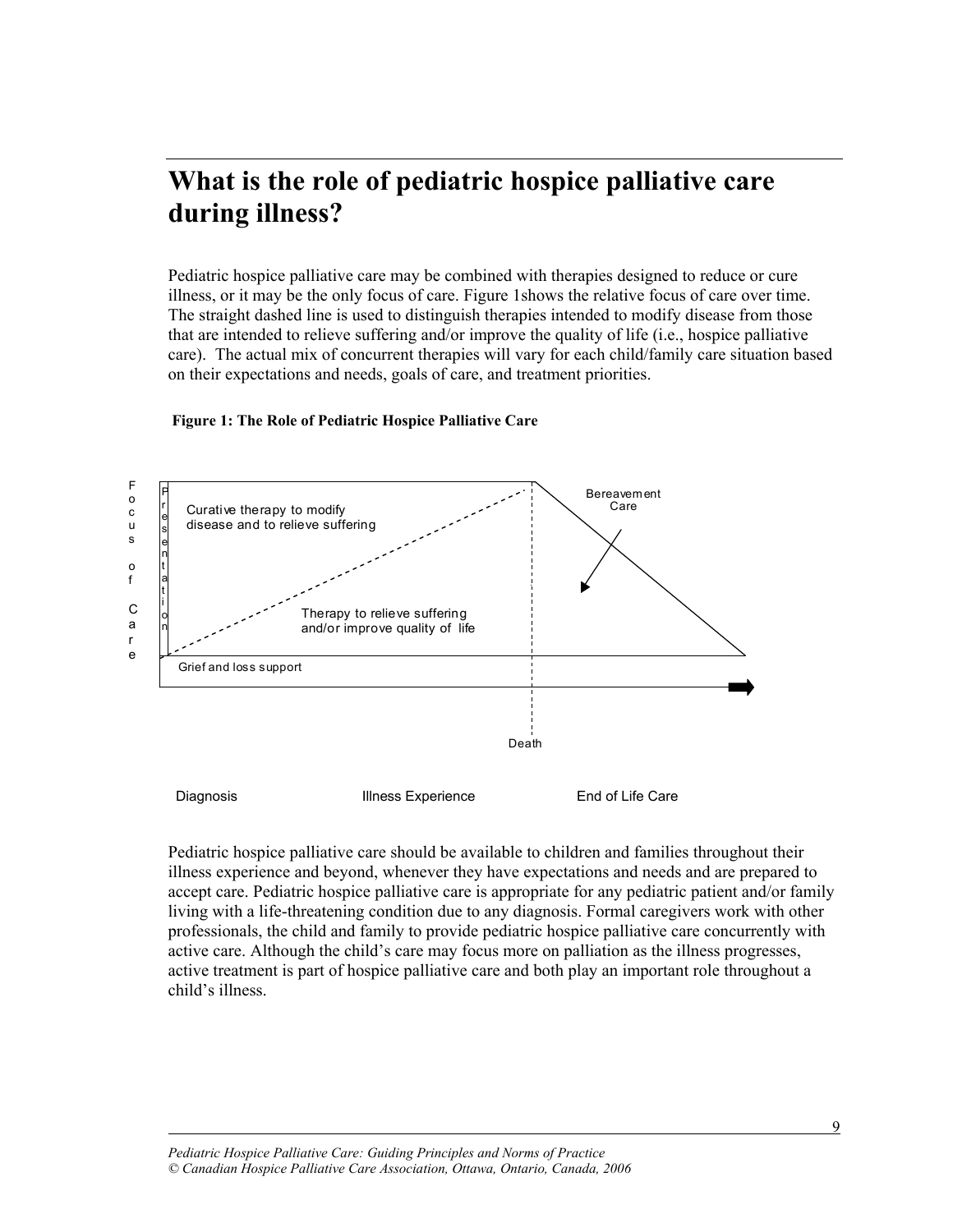### **Guiding Principles of Pediatric Hospice Palliative Care**

Pediatric hospice palliative care is guided by the same values and principles as adult hospice palliative care (see a Model to Guide Hospice Palliative Care).

In addition, pediatric hospice palliative care reflects the following principles.

#### **1. Child/Family Focused Care**

The unit of care is the family, defined as the persons who provide physical, psychological, spiritual and social comfort to the child, and who are close in knowledge, care and affection - regardless of genetic relationships. Family members may include biological, marital, adoptive/custodial and family of choice ties/connections (including friends and pets).

Children and families facing illness, dying and bereavement have inherent strengths. As part of the process of providing pediatric hospice palliative care, formal caregivers explore the child's/family's needs, hopes, beliefs, fears, expectations and strengths. All aspects of care are provided in a manner that is sensitive to the child's and family's personal, cultural and spiritual values, beliefs and practices, their developmental stage, and their preparedness to deal with the dying process.

The child has the right to age-appropriate information about his/her illness, potential treatments and outcomes. The family and service providers have the right to be informed about the illness, potential treatments and outcomes, while respecting the child's right to confidentiality. Decisions are made by the child and family in collaboration with the formal caregivers and service providers. The care team respects the child's and family's choices.

#### **2. The Value of the Therapeutic Relationship**

A therapeutic relationship between health care professionals and the child/family is essential to the provision of pediatric hospice palliative care. Within this relationship, there is potential for healing in the midst of illness, death and bereavement.

#### **3. Continuity of Care**

Pediatric hospice palliative care strives to provide continuity of care among formal and informal caregivers, and across the continuum of illness, dying and bereavement.

#### **4. Communication**

l

Effective supportive pediatric hospice palliative care depends on the ability of the child/family and the palliative care team to communicate. Formal caregivers acknowledge and respect the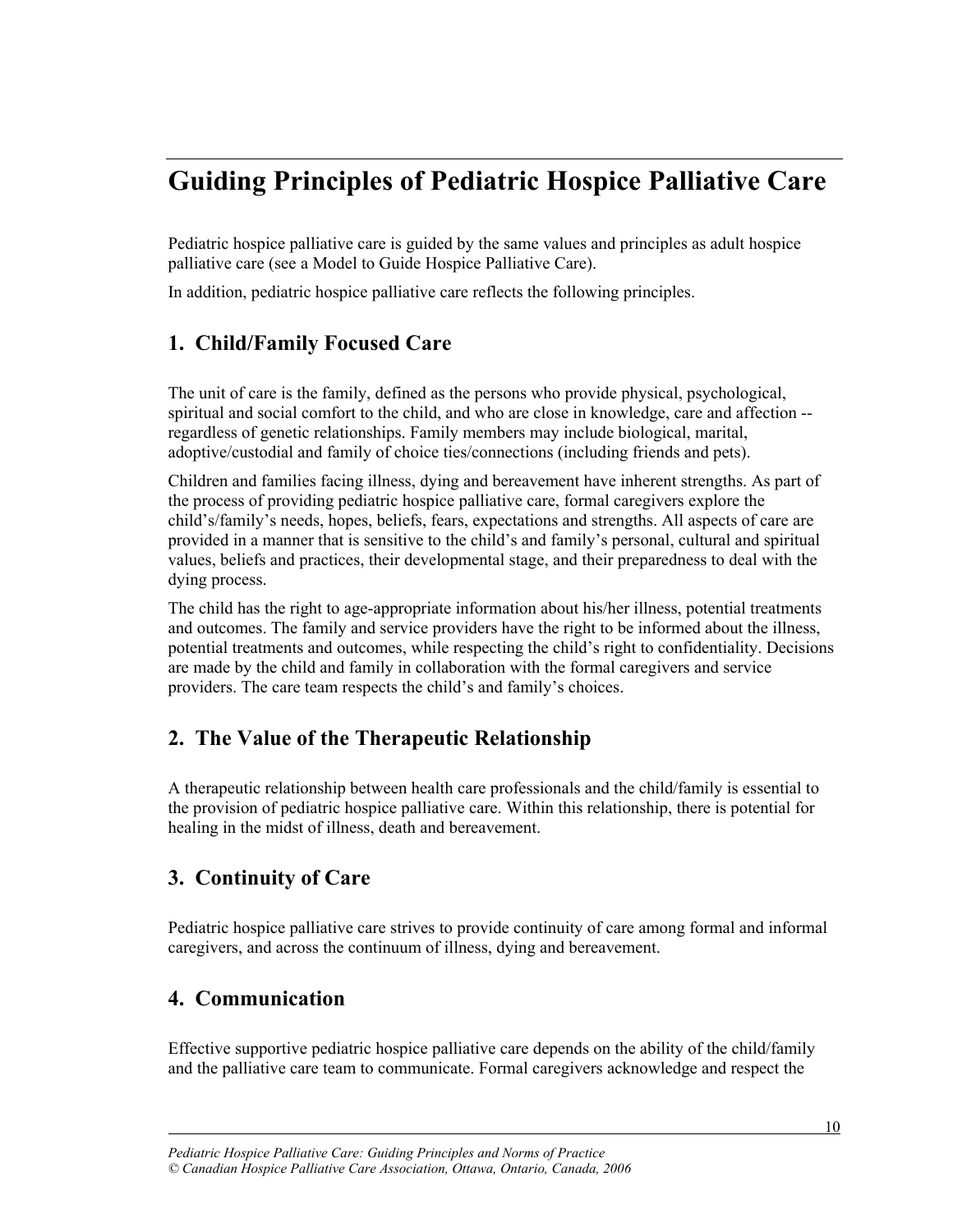child's/family's language preference. Interpreter services are used, whenever possible, to meet the care unit's communication needs

#### **5. Accessibility**

Pediatric hospice palliative care is accessible to children and their families in a setting of their choice that is appropriate to their needs and resources. Pediatric hospice palliative care is available 24 hours a day, 7 days a week, and families have a contact person to help coordinate their care.

#### **Ethical Considerations in Pediatric Hospice Palliative Care**

In their efforts to provide child/family-centred care, pediatric hospice palliative care providers will face a number of ethical issues including:

- the child's ability to consent to treatment. Some provinces have established specific ages at which a child is able to consent to treatment. Others require that the child be capable of understanding the treatment being proposed, the benefits and risks, and alternatives, and make the decision without coercion. Emphasizing the competence or capacity of the child rather than age, allows children to participate in decisions regarding their care whenever possible and appropriate. However, not having a legal age of consent can cause parents and professionals to question how much responsibility or information a child should be given in his or her own treatment decisions.
- x **the amount/type of information that should be shared with a child (i.e., truth telling)**. Honest and sensitively communicated medical information helps patients and their families understand and deal with health issues and make informed choices about care options (Brinchmann, Førde & Nortvedt; Hébert, 1996; Charlton, 1996; Hébert, Hoffmaster, Glass & Singer, 1999; Kuhl, 2002). When, what and how to disclose information to children must take into account the family's cultural or religious values and the child's capacity to understand. The significance of and approach used for truth-telling, is strongly tied to an individual's or family's religious and cultural practices and values. A child also has the right to waive the option of receiving this information, preferring instead that parents receive information on his or her behalf. If the health care team and the family cannot agree on the information to be shared with the child, the team should consult with an ethicist.
- **family-focused decision making.** Decisions regarding the medical care of children are generally made in a "triadic model" which involves the participation of the child (according to child's ability and capacity), the child's parents and the health care team (Hardart, 2000; Harrison, Kenny, Sidarous & Rowell, 1999). In end of life care, decision making can be perceived by some families as profoundly burdensome if the primary responsibility for choosing among care options is placed on the parents at a time in which they are losing their child (Brinchmann, Førde  $&$  Norvedt, 2002). Therefore, the role and participation of the health care team is crucial to imparting information, making recommendations and working collaboratively to reach a consensus on what is in the best interests of the child. With infants and young children, who have no significant decision-making capacity, parents and health care professionals should make decisions that are guided by the best interests of the child. With primary school children, who have some capacity, parents and professionals should provide age-appropriate information, seek the child's consent, take into consideration the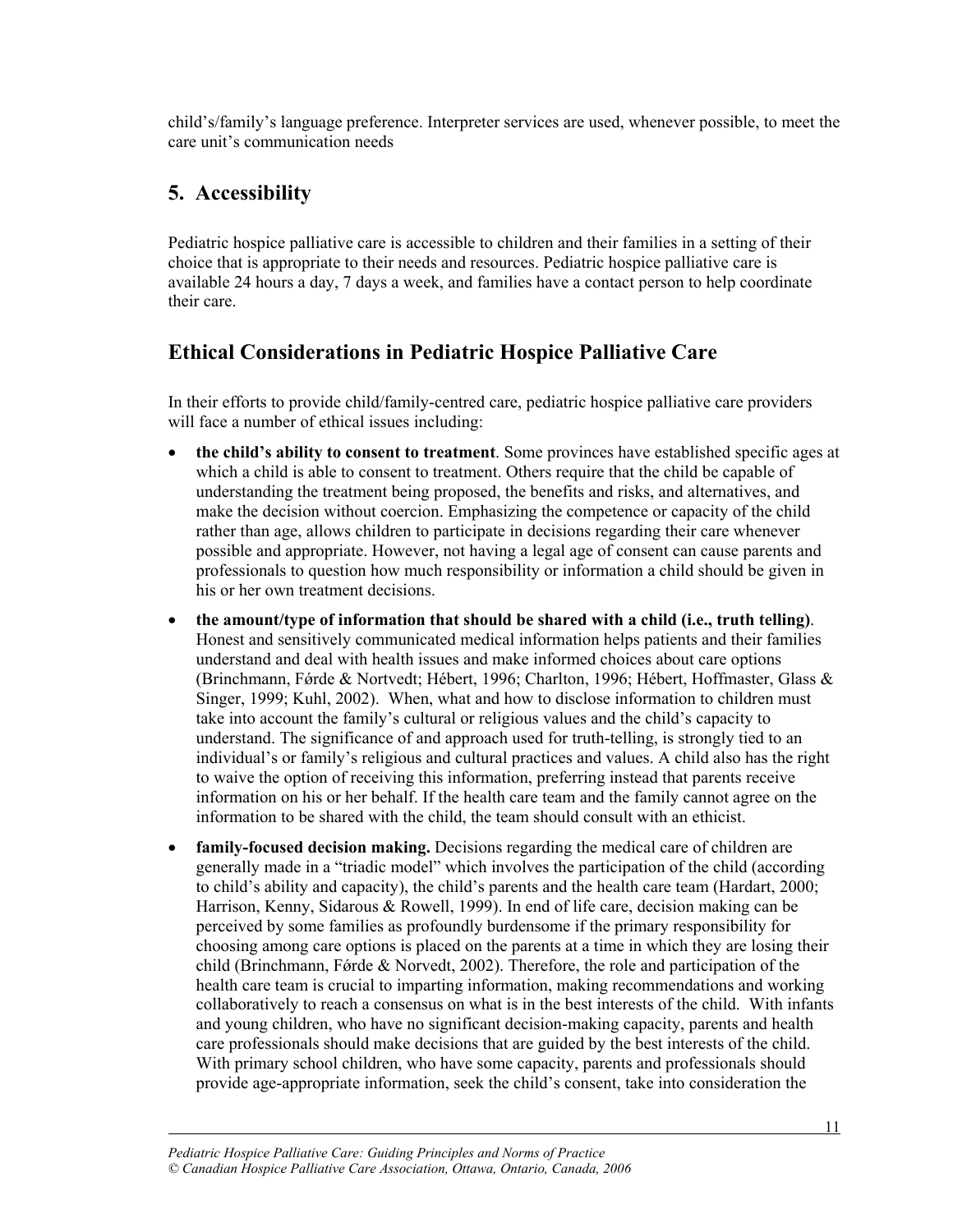child's dissent, and ensure the child's best interests are at the core of the decisions. With adolescents, who have greater capacity, care must be taken to determine whether a particular adolescent patient has the ability to understand and communicate relevant medical information, exercise independence, anticipate consequences or risks and demonstrate a stable set of values (Harrison et al., 1999). All decision making should be sensitive to the child's and family's cultural and religious values. It's important that professionals understand how the family's cultural or religious beliefs shape understanding of illness and death. If a conflict arises between the health care caregivers and the child's family about the child's participation in his or her own care, health care caregivers should enlist the assistance of a cultural interpreter, chaplain or ethicist. Pediatric hospice palliative care programs should also have an established process of conflict resolution.

- **pain management**. Health professionals providing pediatric hospice palliative care have an ethical duty to "pursue comfort aggressively" and minimize the child's discomfort, suffering or pain (Wolfe, 2000). They have an ethical responsibility to provide adequate pain control and ensure that children are not under-treated because of ethical confusion, fear of the law or ignorance (Wolfe, 2000). The ethical obligations of beneficence, non-maleficence and the promotion of best interests of the patient should be used in guiding pain management decisions for children at end of life.
- x **decisions to forego potentially life-sustaining treatments or to withdraw life support**. During the process of end of life care, health care professionals and parents will discuss foregoing life-sustaining treatment or withdrawing life support, and may participate in making these profoundly difficult decisions. To meet the requirements of non-malficence (i.e., the duty to avoid harm or suffering), professionals must raise these issues sensitively (i.e., identify appropriate timing, and present their recommendations to parents in a sensitive and respectful way). These conversations require comfortable rooms that afford privacy, as well as sufficient time for the family to ask questions, discuss preferences, voice objections and express feelings. These decisions, like all other decisions in pediatric hospice palliative care, should be driven by the best interests of the child. It is important to consider the child's values, beliefs and wishes as well as the options that are least likely to cause more suffering and/or prolong the dying process. It is also important to ensure that the self-interests of the parent(s) or over-riding familial interests do not dominate the decision-making.

### **The Square of Care: a Conceptual Framework**

The conceptual framework for hospice palliative care is known as the Square of Care (see A Model to Guide Hospice Palliative Care), which captures the inter-relationship between clinical and program activities. The Square of Care developed for adult hospice palliative care has been adapted to guide pediatric hospice palliative care.

The Square of Care for pediatric hospice palliative care consists of:

- $\bullet$  the child and family, the unit of care, who are at the centre of the square
- $\bullet$  the clinical activities involved in pediatric hospice palliative care, which include:
	- Child and Family Care: the types or domains of care the child/family may need, such as disease management, physical care, spiritual care -- shown on the left side of the square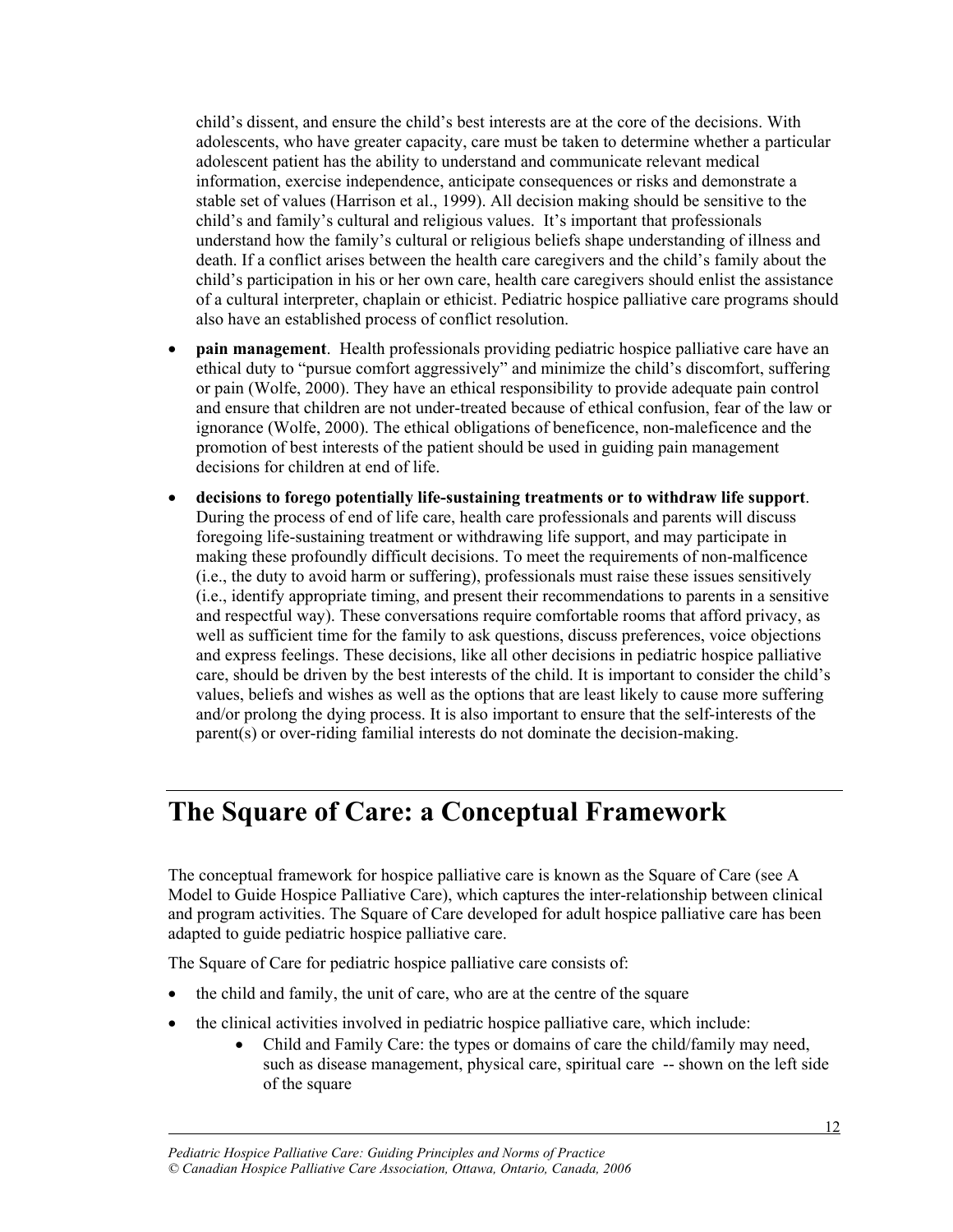- the Process of Providing Care: the steps health professionals use to provide the domains of care , such as assessment, decision making, care delivery – shown on the top of the square
- the operational activities that support effective pediatric hospice palliative care, which include:
	- program support functions, such as planning, marketing, education and research shown on the right side of the square
	- governance and administration, including resources, information technology and organizational structure – shown on the bottom of the square.

The Square of Care for pediatric hospice palliative care (next page) illustrates:

- 1. The relationship of each of the domains of child and family care with the process of providing care
- 2. The relationship of each of the domains in "Governance and Administration" to each of the domains within "Program Support."
- 3. The relationship of each activity to the child and family (who bring their own characteristics, such as age, gender, ethnicity, race, education, literacy).
- 4. The supportive role that program operations (Governance and Administration, and Program Support) play in the clinical activities (Child and Family Care, and the Process of Providing Care).

This document sets out the principles and norms of practice for:

• Child and Family Care

- the Process of Providing Care
- Program Support Functions.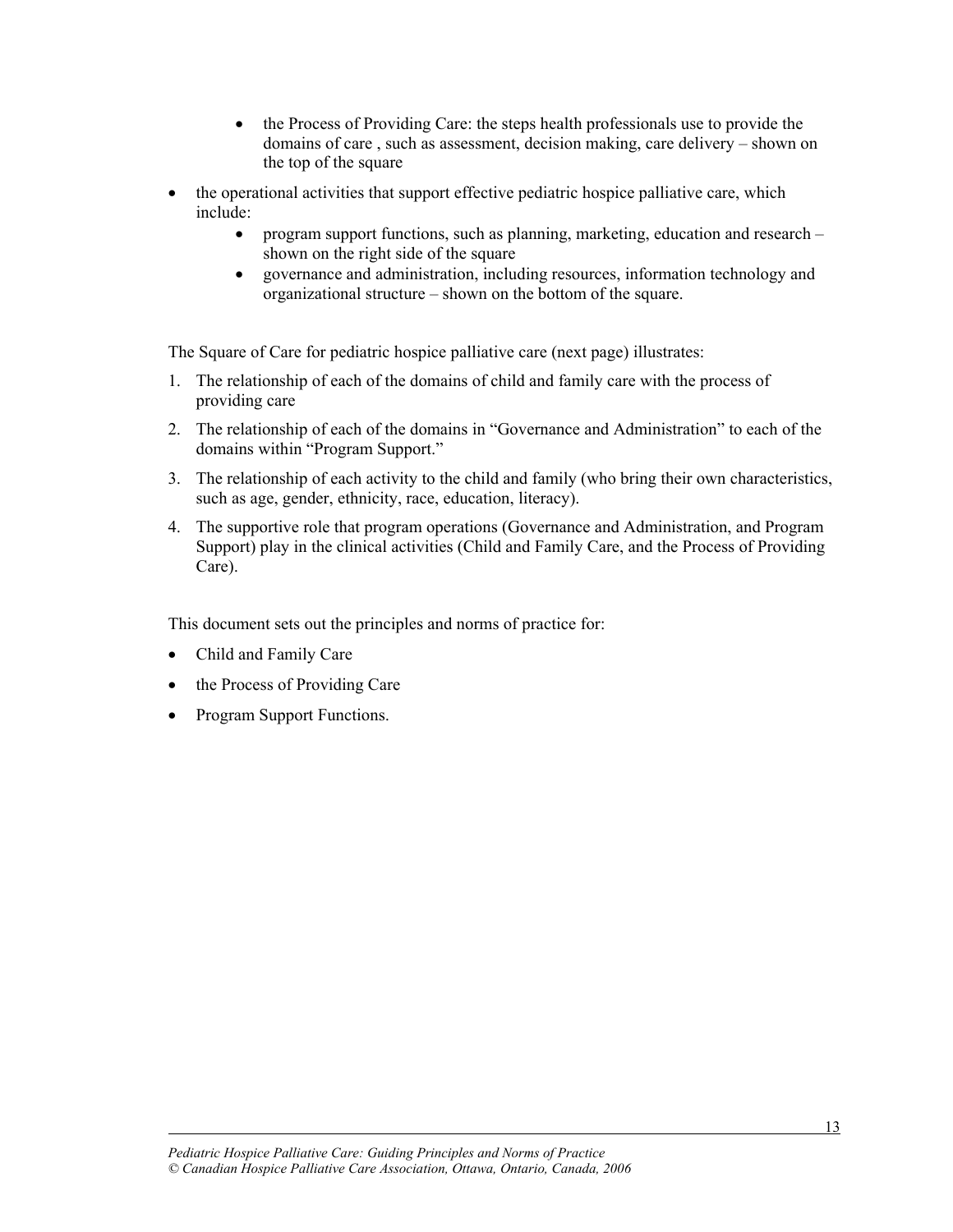| $\frac{1}{2}$                                                                                                                          | .<br>History,<br>Physical<br>examination<br>Laboratory<br>tests<br>Diagnostic<br>studies<br>Assessment | $\sim$ 0.1.10 0.0 0.19<br>Confidentiality,<br>Communication,<br>Translation<br>Information<br>Sharing | $-0.0 - 7$<br>Goals of care, Treatment priorities,<br>Withholding, Withdrawing therapy,<br>Advance care planning, Capacity,<br>Futility<br>Requests for hastened death<br><b>Decision Making</b> | Medications, Therapies, including<br>integrative therapies, Equipment,<br>Supplies, Benefits, risks, burdens,<br>Adverse effects, Interactions,<br>Education<br><b>Therapeutic Interventions</b> | Access, Response times, Care planning<br>Interdisciplinary team Collaboration<br><b>Essential services Coordination</b><br>Resources, Discrimination/prejudice<br>Continuity, Safety, Consultation<br><b>Care Delivery</b> | Evaluation<br>Ongoing<br>Clinical<br>Care<br>Evaluation<br>of Care |                                   |
|----------------------------------------------------------------------------------------------------------------------------------------|--------------------------------------------------------------------------------------------------------|-------------------------------------------------------------------------------------------------------|--------------------------------------------------------------------------------------------------------------------------------------------------------------------------------------------------|--------------------------------------------------------------------------------------------------------------------------------------------------------------------------------------------------|----------------------------------------------------------------------------------------------------------------------------------------------------------------------------------------------------------------------------|--------------------------------------------------------------------|-----------------------------------|
|                                                                                                                                        | PROCESS OF PROVIDING CARE                                                                              |                                                                                                       |                                                                                                                                                                                                  |                                                                                                                                                                                                  |                                                                                                                                                                                                                            |                                                                    |                                   |
| Diagnosis<br>Prognosis<br>Disease-modifying<br>therapies                                                                               | <b>IIllness/Disease</b><br>Management                                                                  |                                                                                                       |                                                                                                                                                                                                  |                                                                                                                                                                                                  |                                                                                                                                                                                                                            |                                                                    |                                   |
| Pain, other symptoms<br>Function<br>Fluids/nutrition<br>Senses                                                                         | Physical                                                                                               | $\mathcal{C}$<br>H                                                                                    |                                                                                                                                                                                                  |                                                                                                                                                                                                  |                                                                                                                                                                                                                            |                                                                    | Funding                           |
| Emotion<br>Coping responses<br>Cognition, affect,<br>depression, anxiety<br>Independence, control<br>Fears, sense of burden<br>Dignity | Psychological                                                                                          | I<br>T<br>D<br>&                                                                                      | Child/<br>Family                                                                                                                                                                                 |                                                                                                                                                                                                  |                                                                                                                                                                                                                            |                                                                    |                                   |
| Family, friends,<br>relationships<br>Environment/safety<br>Privacy, intimacy<br>Financial, legal                                       | Social                                                                                                 | $\mathbf F$                                                                                           |                                                                                                                                                                                                  |                                                                                                                                                                                                  |                                                                                                                                                                                                                            |                                                                    | Planning                          |
| Meaning, value<br>Existential<br>Transcendental<br>Faith, religion                                                                     | Spiritual                                                                                              | А<br>M<br>I                                                                                           |                                                                                                                                                                                                  |                                                                                                                                                                                                  |                                                                                                                                                                                                                            |                                                                    | <b>Marketing and Advocacy</b>     |
| School and education<br>Developmental milestones<br>Family issues<br>-Parents<br>-Siblings<br>-Child                                   | Developmental                                                                                          | Y<br>$\mathcal{C}$                                                                                    |                                                                                                                                                                                                  | <b>Fixed Characteristics:</b><br>Age, gender, ethnicity, race<br>education, literacy                                                                                                             |                                                                                                                                                                                                                            |                                                                    | <b>Quality Management</b>         |
| Activities of daily living<br>Caregiving<br>Caregiver training, support                                                                | Practical                                                                                              | A<br>$\mathbb{R}$                                                                                     |                                                                                                                                                                                                  |                                                                                                                                                                                                  |                                                                                                                                                                                                                            |                                                                    | Caregiver<br>Support/<br>Worklife |
| Life closure, gift giving<br>Legacy creation<br>Rites, rituals, celebrations,<br>funerals<br>Last hours of living                      | End of Life/<br>Preparation<br>for Death                                                               | E                                                                                                     |                                                                                                                                                                                                  |                                                                                                                                                                                                  |                                                                                                                                                                                                                            |                                                                    | Education                         |
| Loss<br>Anticipatory, acute and<br>chronic grief<br>Bereavement                                                                        | Loss, Grief,<br><b>Bereavement</b>                                                                     |                                                                                                       |                                                                                                                                                                                                  |                                                                                                                                                                                                  |                                                                                                                                                                                                                            |                                                                    | Research                          |
| <b>GOVERNANCE &amp; ADMINISTRATION</b>                                                                                                 |                                                                                                        |                                                                                                       |                                                                                                                                                                                                  |                                                                                                                                                                                                  |                                                                                                                                                                                                                            |                                                                    |                                   |
|                                                                                                                                        |                                                                                                        |                                                                                                       | - Vision, mission, values, norms of practice<br>- Organizational structure<br>- Human resources<br>- Space and environment<br>- Medical and office equipment<br>- Health records                 | - Communication and information technology<br>Safety, security, emergency systems<br>-Financial accountability<br>- Legal, regulatory compliance<br>- Diagnostic, therapeutic services           |                                                                                                                                                                                                                            |                                                                    |                                   |

#### **Figure 2: The Square of Care (Ferris et al, 2002)**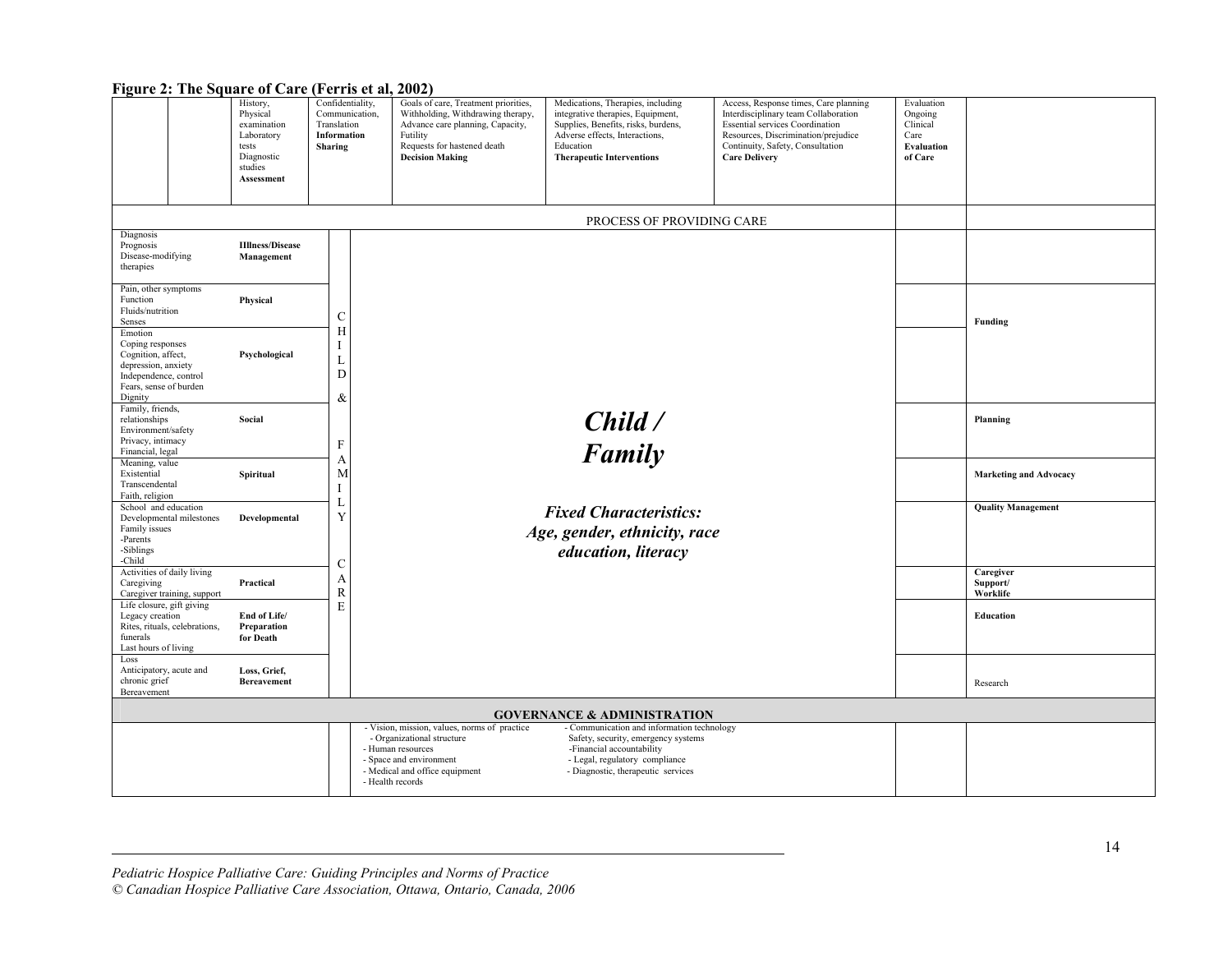## **I. Child and Family Care**

Child and family care consists of 9 types or domains of care, including:

- illness/disease management
- physical care (including pain and symptom management)
- psychosocial care
- social care
- $\bullet$  spiritual care
- developmental care
- practical care
- end of life, preparation for death care
- loss, grief and bereavement care.

### **1. Illness/Disease Management**

#### **Principle**

- PP1.1 Children and families have access to appropriate illness-modifying therapy.
- PP1.2 Children and families have access to information on the impact of illness-modifying therapy on quality of life.
- PP1.2 Children and families have access to supports to help overcome any barriers to accessing appropriate illness-modifying therapy (e.g., travel costs, child care for siblings, loss of work income).

#### **Norms of Practice**

- PN1.1 Each member of the family, including the child and siblings (when possible taking into account the children's developmental milestones and the family's cultural beliefs) understands the child's diagnoses.
- PN1.2 Formal caregivers estimate the child's prognosis based on best available evidence when possible.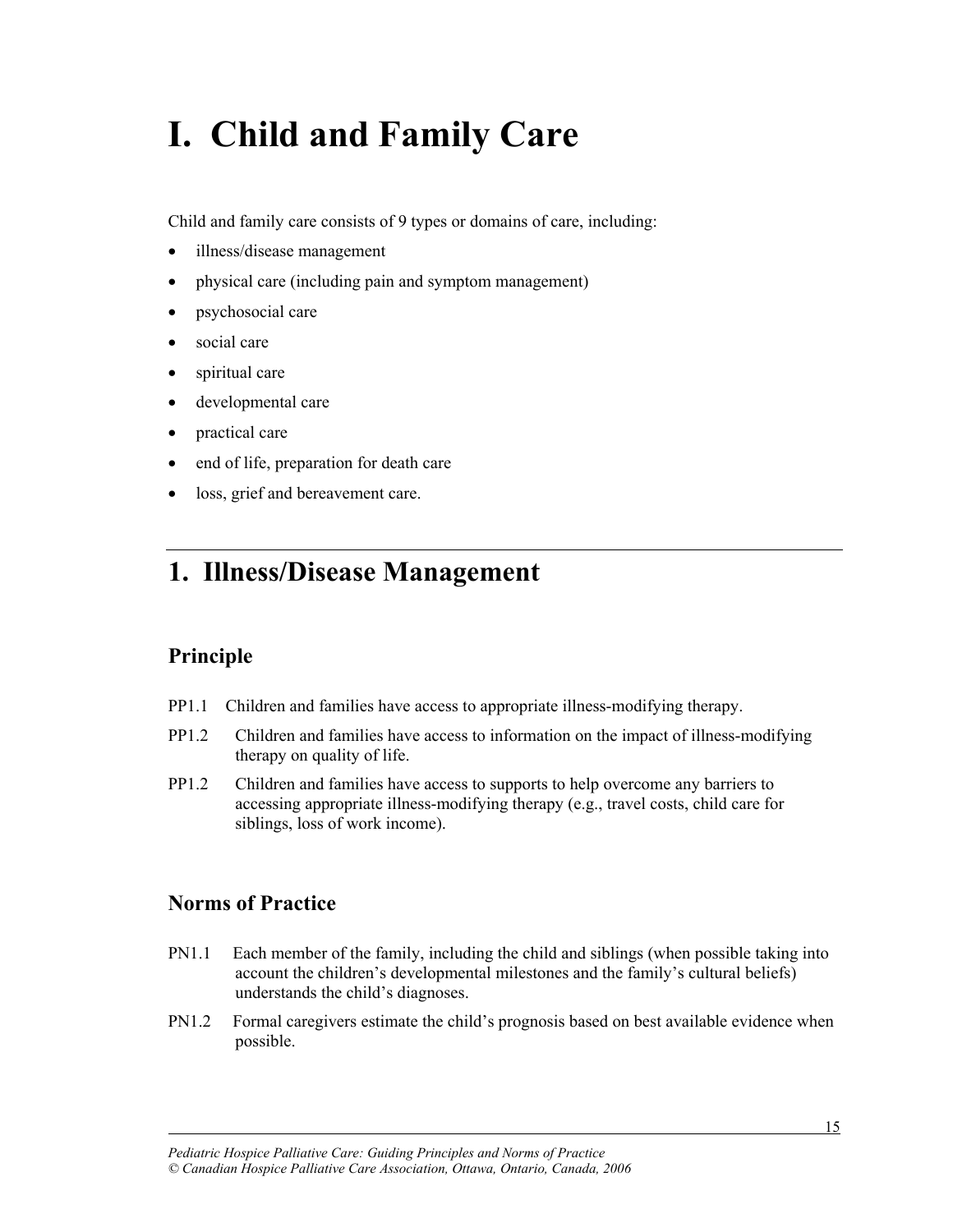- PN1.3 Formal caregivers appropriately communicate the meaning and implications of the estimated prognosis with the child and family, taking into account the child's age and stage of development and the family's cultural values, and without destroying hope.
- PN1.4 Formal caregivers use appropriate language with children and families, including clear language related to dying and death, to minimize misconceptions and facilitate discussions to help prepare children and families for end of life.
- PN1.5 Formal caregivers know the child's history of therapeutic interventions and their effectiveness, resolved and unresolved issues, and adverse events.
- PN1.6 Formal caregivers offer the child/family illness-modifying therapy that is appropriate to the child's/family's goals of care and has the potential to relieve the child's suffering and/or improve quality of life without disproportionate risk or burden.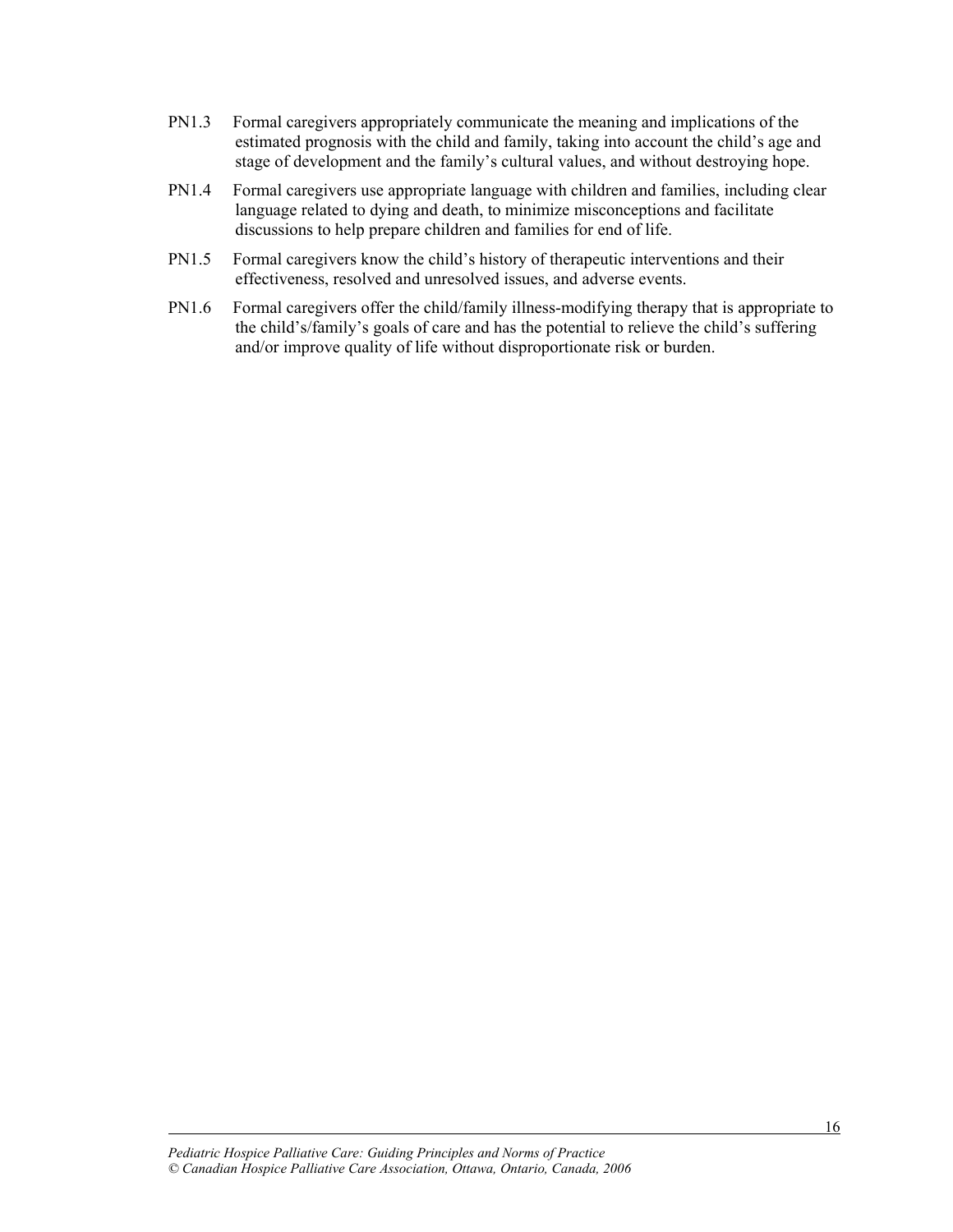### **2. Physical Care** *(including pain and symptom management)*

#### **Principles**

- PP2.1 Symptoms include emotional and spiritual distress, such as boredom, depression, loneliness and sadness, as well as physical suffering. Effective symptom management addresses physical, cognitive, emotional, psychosocial and spiritual symptoms in order to ease the "total" pain a child and family experiences.
- PP2.2 Pain and other symptoms are managed effectively to achieve the greatest possible relief for the child and family.
- PP2.3 Age, cognitive ability, illness trajectory, cultural values and previous experience with pain/symptoms can affect a child's perception and experience of pain/symptoms, as well as the family's perception of the child's pain.
- PP2.4 Alternative and complementary therapies for pain and symptom management are accepted methods of healing when chosen by the child and family, unless they are likely to cause significant harm.
- PP2.5 Access to pain management expertise/leaders is available 24 hours a day, 7 days a week.

#### **Norms of Practice**

- PN2.1 Formal caregivers assess specific patient and family needs related to pain and symptom management. Assessment is ongoing and based on age appropriate and valid assessment tools.
- PN2.2 The plan of care addresses the physical expectations and needs of the child and family, and includes an effective pain and symptom management plan as well as plans for appropriate management of potential pharmacological side effects and complications.
- PN2.3 Commonly addressed symptoms include but are not limited to:
	- cardio-respiratory symptoms (e.g., respiratory distress/failure, cough, edema, hiccups)
	- x gastrointestinal symptoms (e.g., nausea, vomiting, constipation, obstipation, bowel obstruction, diarrhea, feeding intolerance)
	- x general symptoms (e.g., anorexia, cachexia, fatigue, bleeding, odour, pruritus, infection, skin breakdown)
	- neurological symptoms (e.g., seizures, level of consciousness, mobility, weakness, muscle spasms, swallowing, speech, body alignment and contractures)
	- $\bullet$  psychological and psychosocial symptoms (e.g., anxiety, depression, spiritual distress).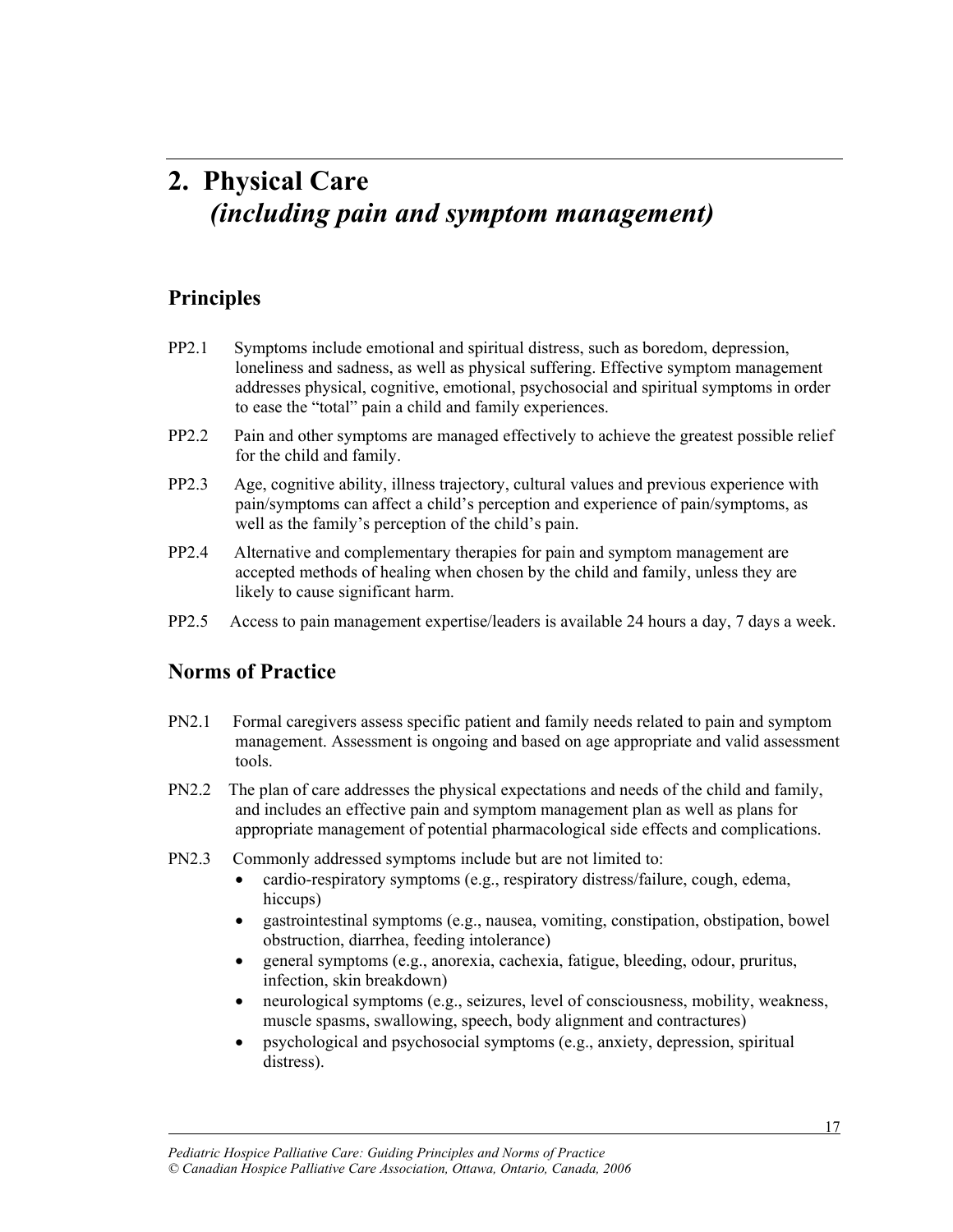- PN2.4 The palliative care team uses physical and occupational therapy resources to optimize the child's function and mobility.
- PN2.5 Formal caregivers adjust the child's fluid and nutritional intake to accommodate changes in the child's ability to swallow and retain fluids in the intravascular space as well as changes in renal and hepatic function and other quality of life issues.
- PN2.6 The child's sensory experiences of sight, hearing, touch, taste and smell are optimized.
- PN2.7 The most effective, least invasive, evidence-based pain and symptom care interventions are used, based on the child's needs, to provide comfort, connection and communication between the ill child and his or her family, friends/peers and community.
- PN2.8 Complementary non-pharmacological symptom management techniques (e.g., music, art, books, journaling, guided imagery, clown therapy and play, hypnosis) are offered when appropriate, based on the assessment of the child's needs and interests.
- PN2.9 Formal caregivers who do not have the knowledge to ensure a child is as pain and symptom free as possible refer the child/family to specialized pediatric hospice palliative pain and comfort management services. These consultations may occur throughout the illness trajectory (i.e., when the focus of care is active, palliative or end of life/terminal). When this expertise is not available locally, formal caregivers use telephone or other means to consult with an appropriate service.
- PN2.10 All interventions and their effectiveness are documented and the data used to inform care decisions.
- PN2.11 Team members are involved in observing, evaluating and documenting symptom management interventions and their effectiveness.
- PN2.12 Formal caregivers receive ongoing education/training in pain and symptom assessment and management, including recognizing cues and feedback, and adjusting/evaluating symptom management strategies.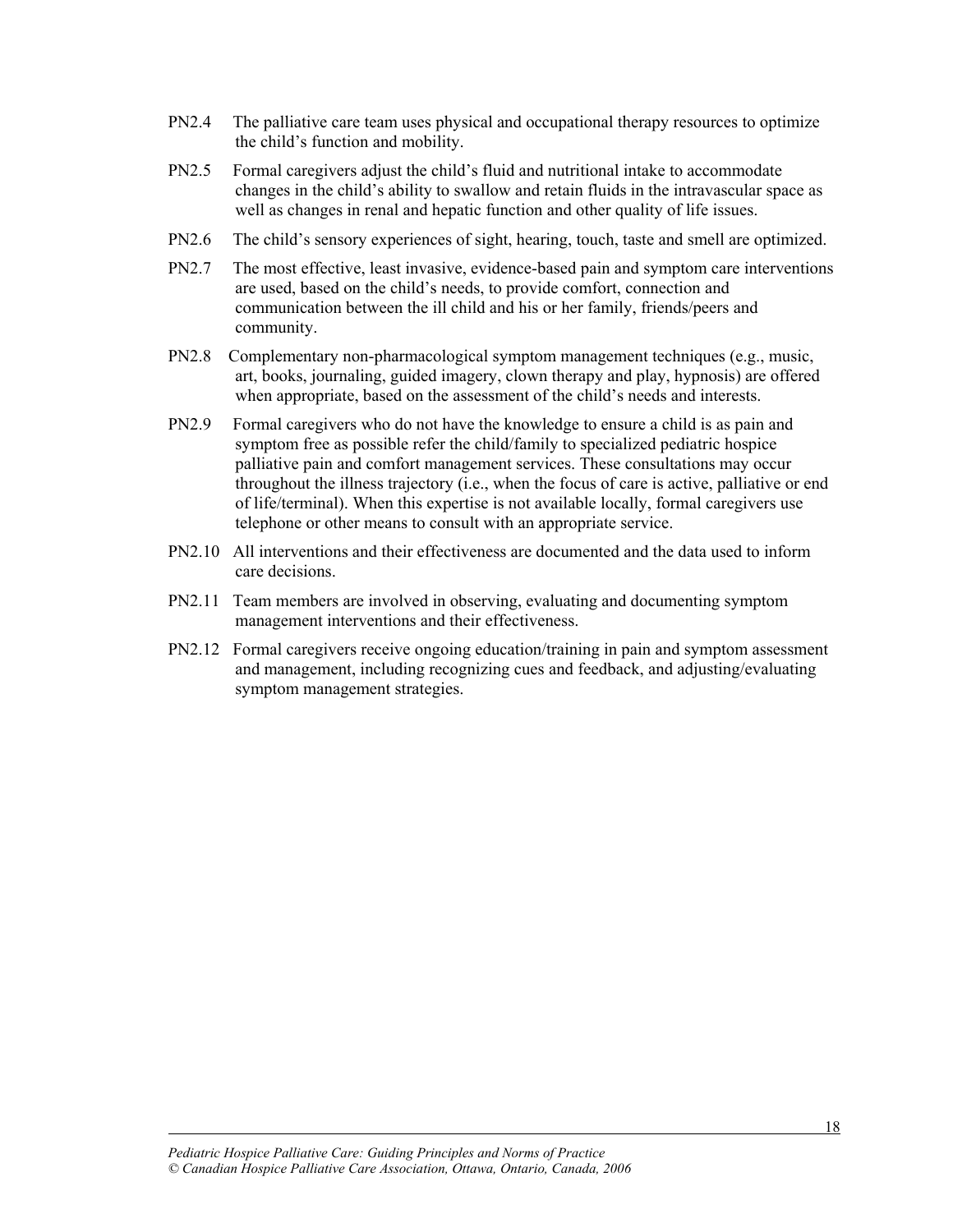### **3. Psychosocial Care**

#### **Principles**

- PP3.1 Pediatric hospice palliative care addresses the psychological well-being of the child and family, and takes into account the emotional, cognitive, and behavioral impact of the illness, and each family member's personality, coping strategies, and past experiences.
- PP3.2 Hospice palliative care for children and their families depends on a holistic collaborative approach to spiritual, social, cultural, and psychological care.

#### **Norms of Practice**

- PN3.1 The child/family's emotional well being is assessed. Formal caregivers ask the child and family about their specific thoughts, feelings, hopes, wishes, fears and memories, and develop an awareness of the child's and family's psychological expectations and needs, and their personalities, emotional status, coping strategies, cultural beliefs, past experiences, and any pre-existing psychological conditions.
- PN3.2 The plan of care addresses psychosocial needs and provides emotional support and therapies that promote the child's and family's coping skills and positive adjustment, supports their achievement of personal goals, and optimizes their quality of life.
- PN3.3 Feelings of anxiety, depression, anger, anticipatory grief, helplessness, and hopelessness are acknowledged and addressed, taking into account the child's level of development and the family's cultural beliefs.
- PN3.4 The child's cognitive function is preserved and developed as much as possible.
- PN3.5 The child's sense of independence and control are supported.
- PN3.6 Formal caregivers support the child's and family's desire for intimacy, privacy, connection and physical contact.
- PN3.7 Formal caregivers address the child's fears, sense of being a burden and desire to protect their family, as well as the child's and family's feelings of grief (e.g., loneliness, unresolved guilt, anger, hopelessness), taking into account the child's stage of development and the family's cultural beliefs.
- PN3.8 Formal caregivers strive to ensure that the child and family have opportunities for personal growth, joy and celebration. The care plan includes occasions for education, play, and interaction with family and peers, as well as other developmentally appropriate activities. Legacy building may be important (Hockley, 2000).
- PN3.9 The child's and family's dignity is preserved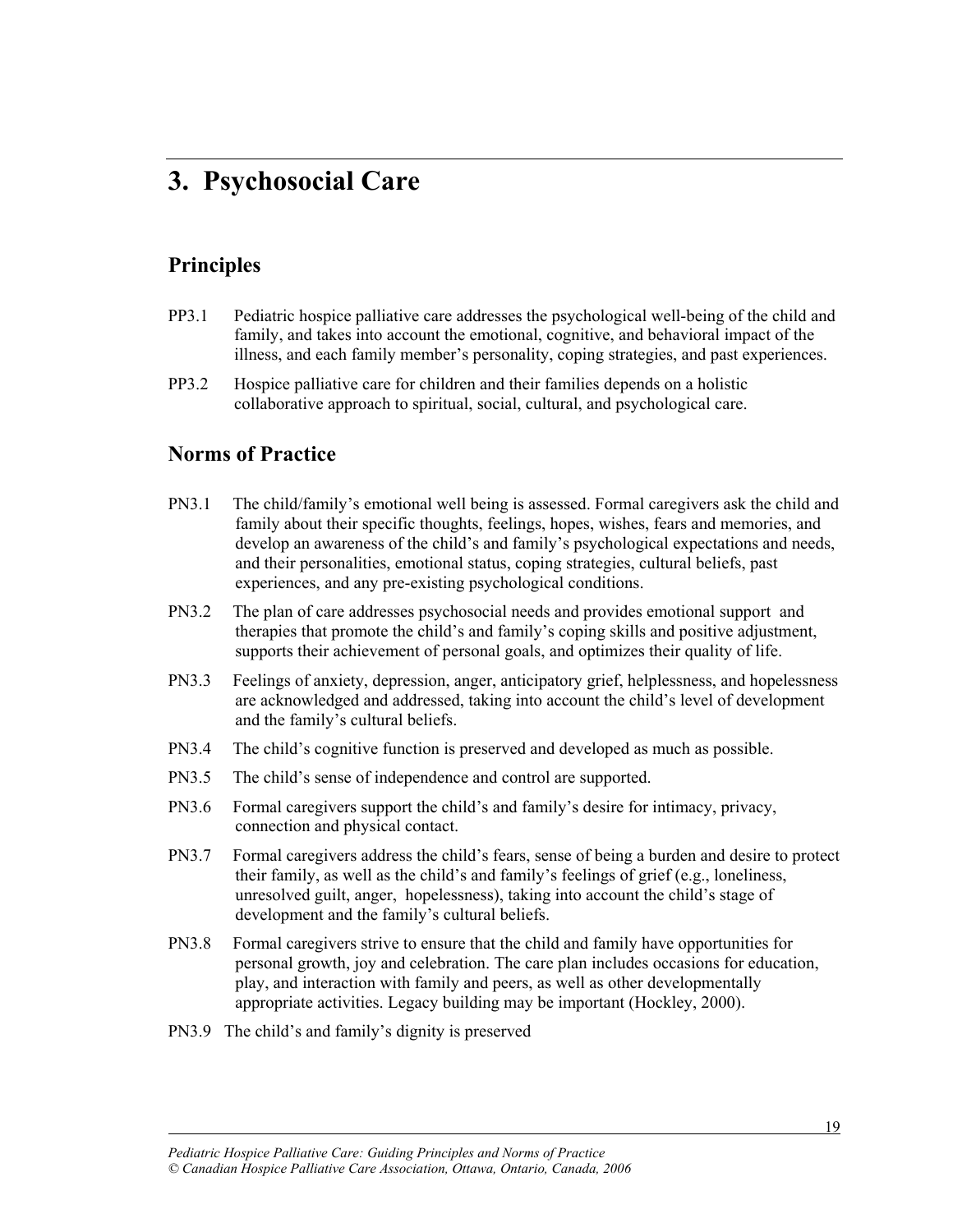PN3.10 Formal caregivers provide psychological care for the family during the bereavement process. If families ask for/require more bereavement support, they are offered referrals to community resources.

*Pediatric Hospice Palliative Care: Guiding Principles and Norms of Practice © Canadian Hospice Palliative Care Association, Ottawa, Ontario, Canada, 2006*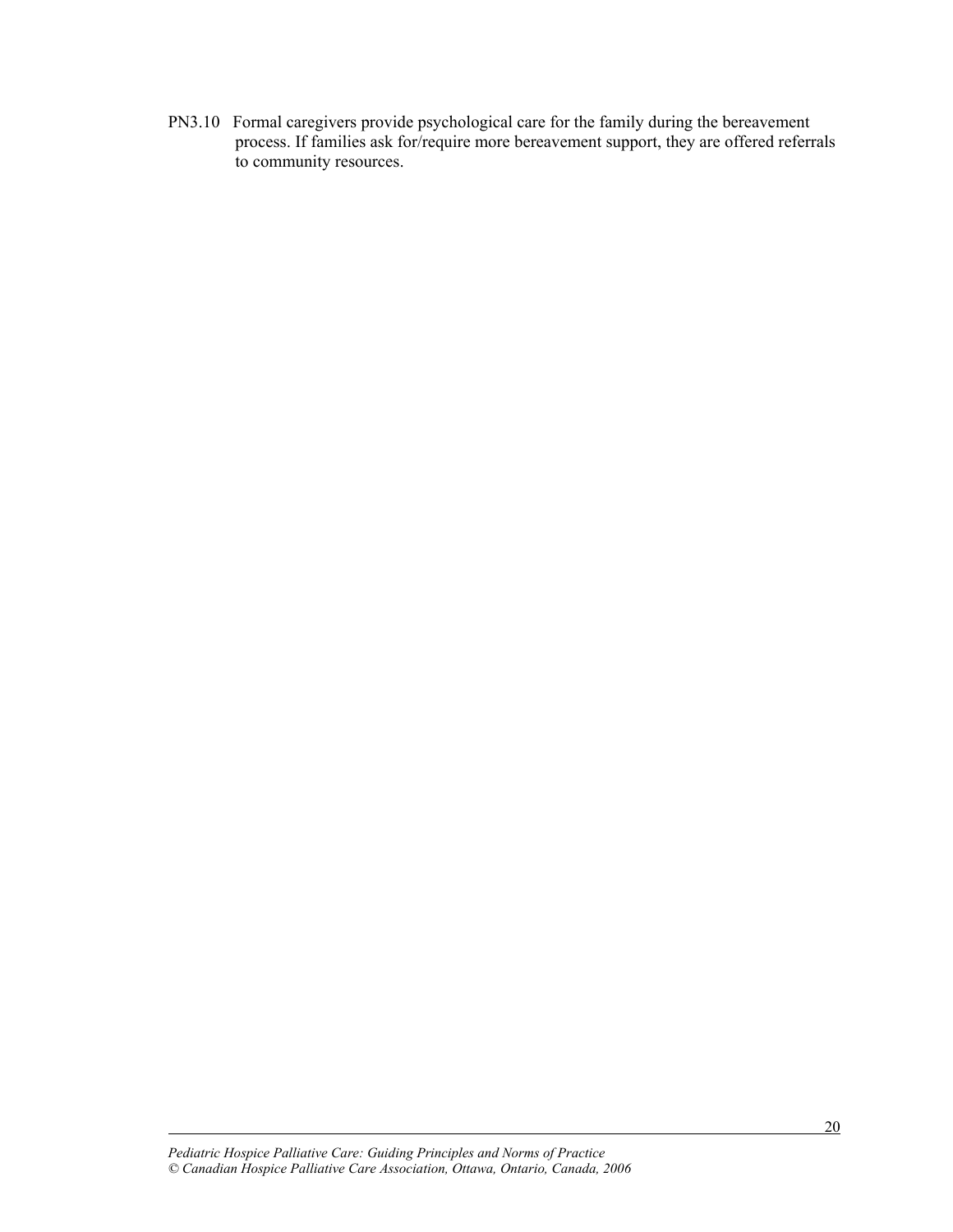### **4. Social Care**

#### **Principles**

- PP4.1 Pediatric hospice palliative care is offered in a social context, and is based on an understanding of the child's and family's place in a network of extended family, friends, and community and the implications for interaction, communication, and decision-making with and within the family.
- PP4.2 Pediatric hospice palliative care takes into account relationship and communication issues within the extended family, the health-care setting, and the family's communities, including the need for assistance with conflict resolution.
- PP4.3 Pediatric hospice palliative care is culturally sensitive, and takes into account the beliefs, values, actions, customs, and the unique health care needs of the child and family.

#### **Norms of Practice**

- PN4.1 Formal caregivers develop a non-judgmental awareness of the family's social context through a formal assessment as well as through conversations with the child and family. Formal caregivers ask the child and family about family relationships, available support systems, and resources, and share what they learn with other members of the team.
- PN4.2 The plan of care addresses the social expectations and needs of the child and family, and strives to support the importance, meaning and role of each person involved with the child.
- PN4.3 The child and family are supported in reconciling relationships as desired. When relationships are irreconcilable, the focus becomes healing and forgiveness.
- PN4.4 When desired by the family, formal caregivers educate and support the child's and family's network of extended family, friends and community as appropriate.
- PN4.5 Formal caregivers strive to create/maintain an environment that is safe and comforting, provides ample opportunity for communication, intimacy and privacy, supports family relationships, and supports the family/caregiver therapeutic relationship.
- PN4.6 Formal caregivers appreciate the intense physical, emotional, social and economic demands placed on a family caring for a child at home, or during prolonged and/or repeated hospitalizations. The family's ability to meet these demands with existing resources is assessed. (Hockley, 2000)
- PN4.7 Formal caregivers are aware of the potential impact of cultural diversity on interaction, communication, and decision-making and have access to cultural profiles that help them understand child and family preferences  $(e.g., in some cultures truth-telling is a means$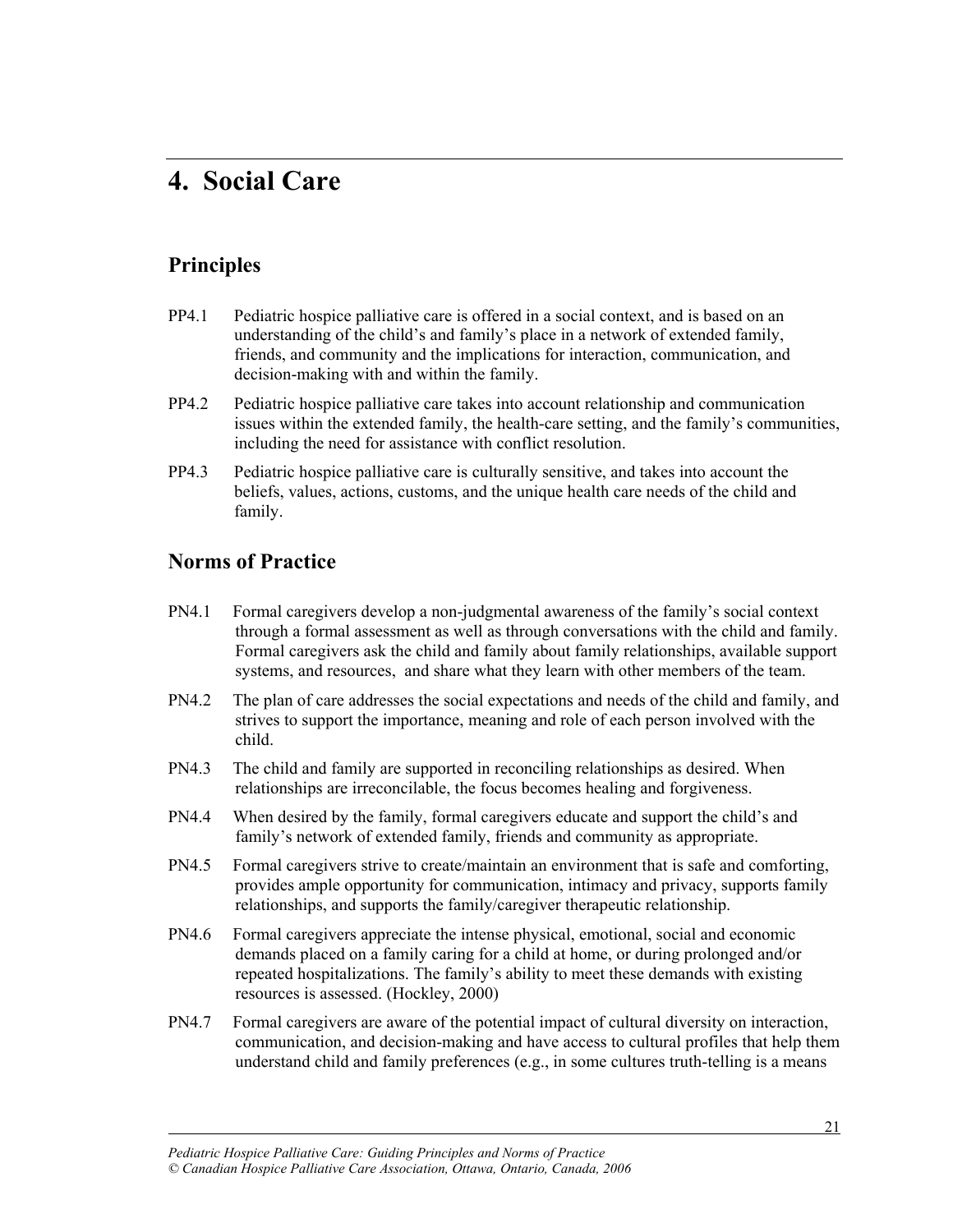of empowering the patient, while other cultures perceive truth-telling as robbing the individual of hope) (Candibet al, 2002).

PN4.8 Formal caregivers ask the child and family about their own unique beliefs, values, and practices, and attempt to harmonize the beliefs and practices of the health-care system with those of the child and family, without causing stress for the child. Consultation is available to family and formal caregivers when there is a conflict based on cultural values and beliefs.

*Pediatric Hospice Palliative Care: Guiding Principles and Norms of Practice © Canadian Hospice Palliative Care Association, Ottawa, Ontario, Canada, 2006*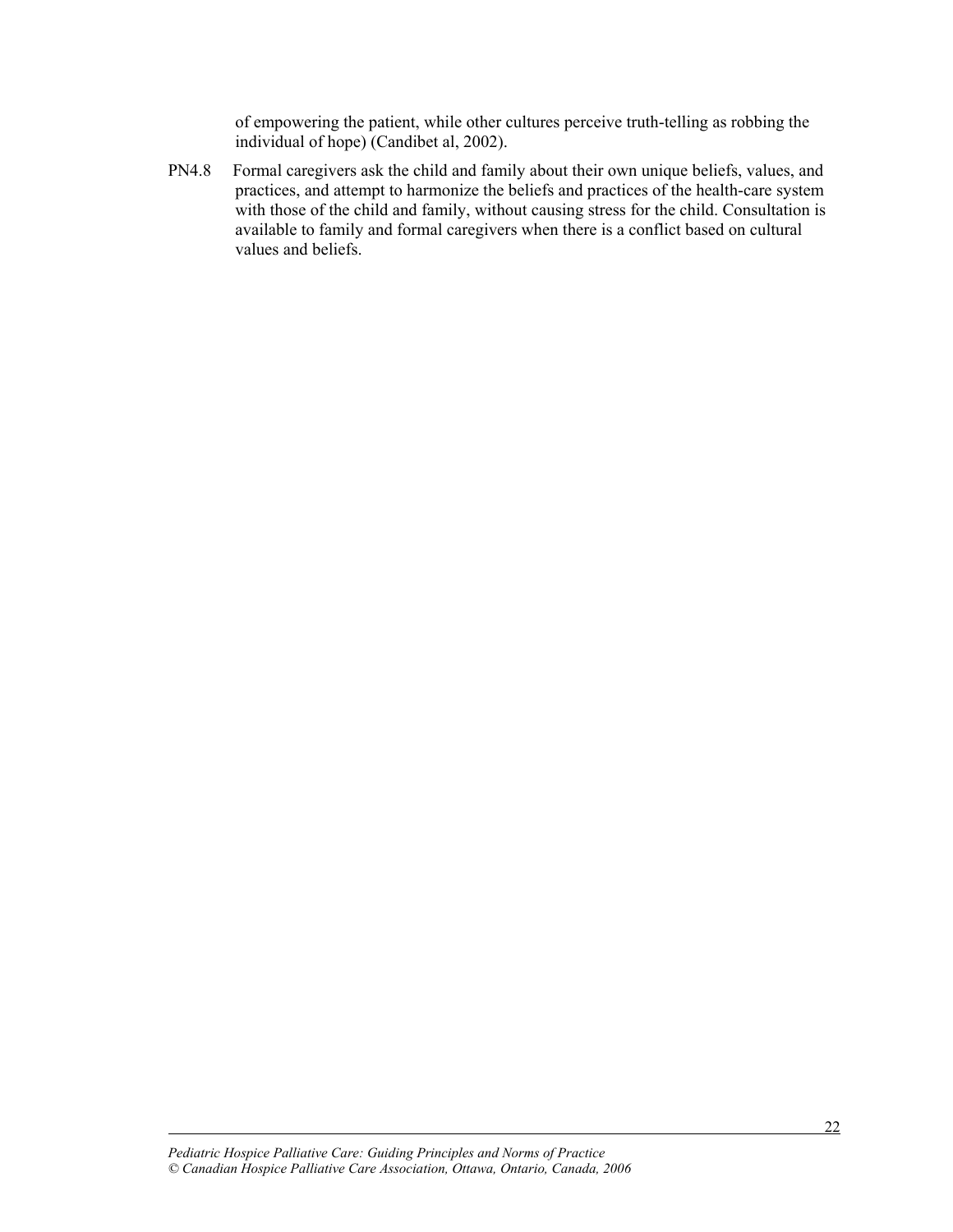### **5. Spiritual Care**

#### **Principles**

- PP5.1 Spiritual care supports the child's and family's sense of: hope and self-worth; meaning and purpose; interconnectedness with others; and connection to powers larger than themselves.
- PP5.2 Individual family members may differ in their adherence to religious or spiritual practices.

#### **Norms of Practice**

- PN5.1 Formal caregivers ask about the child's and family's beliefs and values, and determine what distinguishes spiritual from religious practice for the child and family, and share this information with the rest of the team.
- PN5.2 Formal caregivers acknowledge and respect the things that are meaningful and valuable to the child and family.
- PN5.3 The plan of care addresses the child's and family's spiritual expectations and needs, including any potential for conflict.
- PN5.4 Formal caregivers address the child's and family's existential questions and spiritual issues (e.g., the child dying before the parent) if able or make referrals to spiritual counsellors.
- PN5.5 Formal caregivers help the child and family access appropriate spiritual and/or religious resources, preferably those already known to the family. Where possible, personal spiritual advisors become part of the child's care team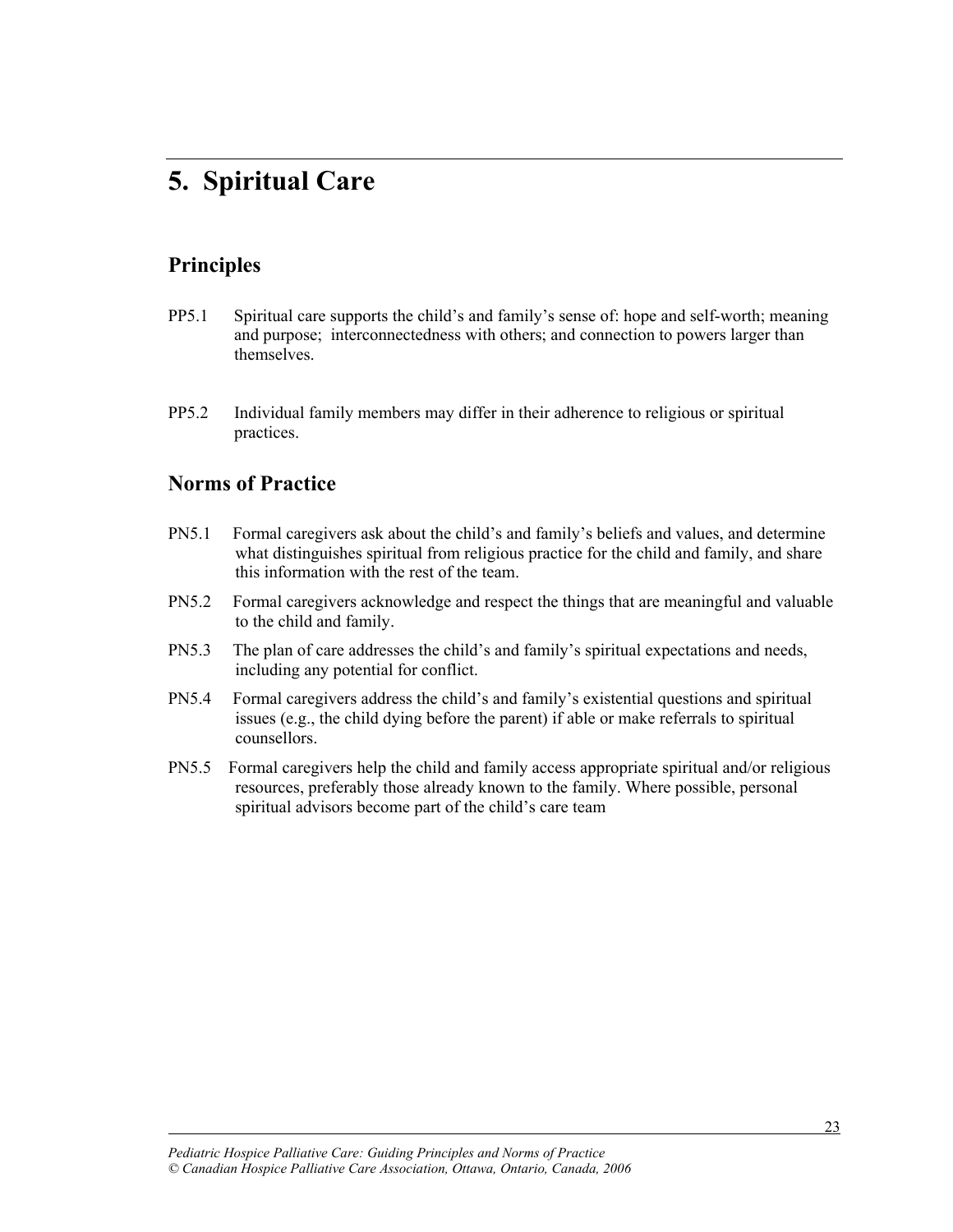### **6. Developmental Care**

#### **Principles**

- PP6.1 Children and adolescents are in a process of physical, emotional, cognitive and spiritual development. Depending on their developmental stage, they have different skills and different emotional, physical and development issues/needs.
- PP6.2 Children and adolescents communicate differently, and their understanding of illness, death and dying depends on their stage of development and their experience with death (e.g., pets, loved ones). Their concepts of illness and dying continue to evolve over time, and develop in association with life and illness experience.
- PP6.3 Learning is an essential integral part of children's lives. Education opportunities are incorporated into their dying journey if they desire.
- PP6.4 In families experiencing the death of a child, the child and his/her siblings may exhibit behaviours above or below the norms associated with their age, stage and illness/condition. Pediatric hospice palliative care provides care and support that is adapted to the children's developmental needs.

#### **Norms of Practice**

- PN6.1 The child and his/her siblings' developmental needs are assessed and addressed in the family-centred plan of care (see the growth and development charts in Appendix #).
- PN6.2 Formal caregivers adapt care to support the children's development..
- PN6.3 Schooling is arranged to meet the needs of the child and/or siblings where possible, and children have opportunities to socialize with their peers.
- PN6.4 Parents receive guidance and support in their efforts to parent a child with a life limiting condition.
- PN6.5 If the child has difficulty communicating, formal caregivers identify a variety of verbal, nonverbal, and/or symbolic methods appropriate to the child's developmental level and communication style (see Appendix #).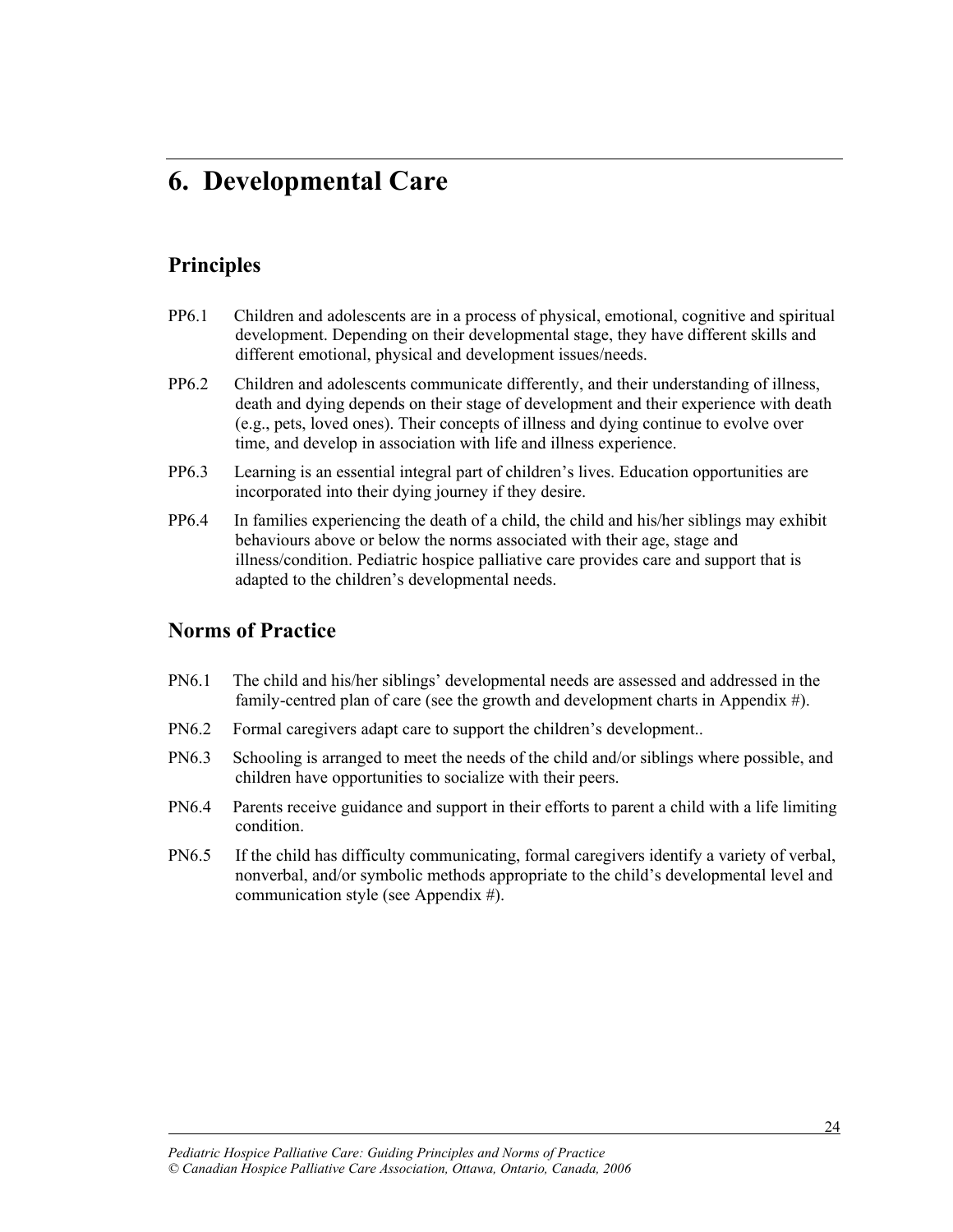### **7. Practical Care**

#### **Principle**

l

PP7.1 Practical care, including assistance with activities of daily living and caregiver support, is an integral part of pediatric hospice palliative care. The child's and family's practical needs must be met to ensure quality of life.

- PN7.1 The plan of care identifies the community and other resources required to address the child's and family's practical expectations and needs related to such areas as activities of daily living and caregiver support.
- PN7.2 The family's need for assistance with physical care of the child is addressed.
- PN7.3 The family's equipment and supply needs are addressed.
- PN7.4 The family's need for financial support for the child's care is addressed.
- PN7.5 The family's need for support, relief and respite is addressed. Families are referred to home care, respite services, volunteer visiting, hospices, long term care facilities and community support groups as appropriate, and have support coordinating the services and resources they need.
- PN7.6 Informal caregivers are trained and supported by the interdisciplinary team.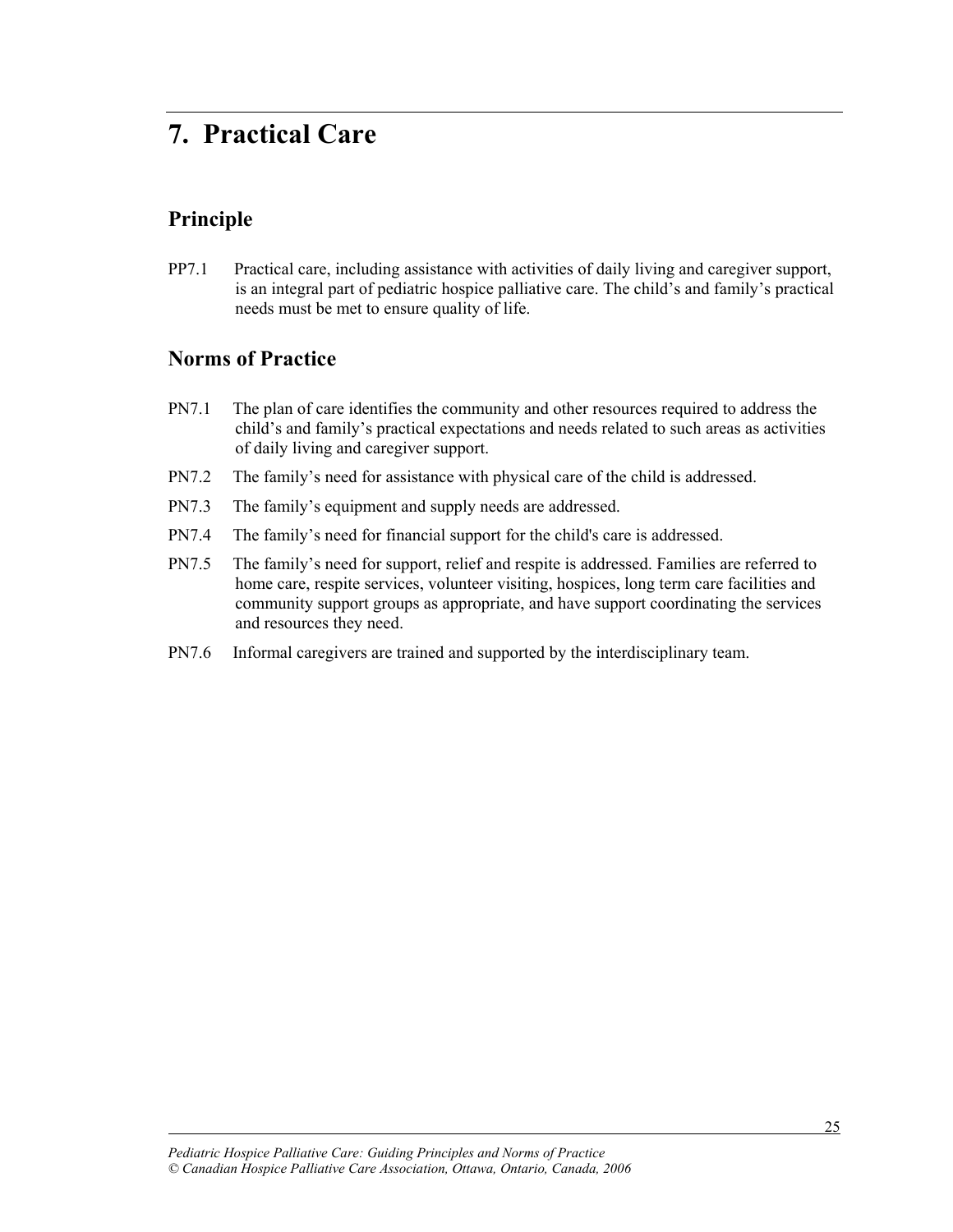### **8. End of Life/Preparation for Death Care**

#### **Principles**

l

PP8.1 Preparation for death, taking into account each child and family's unique needs, can be healing and is an integral part of pediatric hospice palliative care.

- PN8.1 The plan of care helps children and families prepare for and manage the child's end of life and death
- PN8.2 Symptoms and physiological changes associated with the last hours of living and death are anticipated, discussed with the child and family in a way that reflects their ability to cope with the information, and managed effectively.
- PN8.3 Decisions about advance care planning, including conversations regarding a possible autopsy, are clearly articulated and reviewed with the family
- PN8.4 Formal caregivers provide information about organ and tissue donation, and are available to discuss these issues at the family's request.
- PN8.5 The child and family are encouraged to prepare for death by participating in rites and rituals that are important to the family, and/or in life closure, gift giving, legacies and other meaningful activities if desired.
- PN8.6 Formal caregivers offer to provide assistance with or suggestions for a funeral, memorial or other meaningful services/celebrations of life if desired by the child and family.
- PN8.7 The family is offered grief support as well as grief and bereavement materials to help prepare for a child's death.
- PN8.8 The child's death is determined (i.e., pronounced), documented and communicated in accordance with regulation, policies and laws.
- PN8.9 The child's body is handled with respect and dignity in accordance with the wishes of the child and family. The family is given time with the deceased child.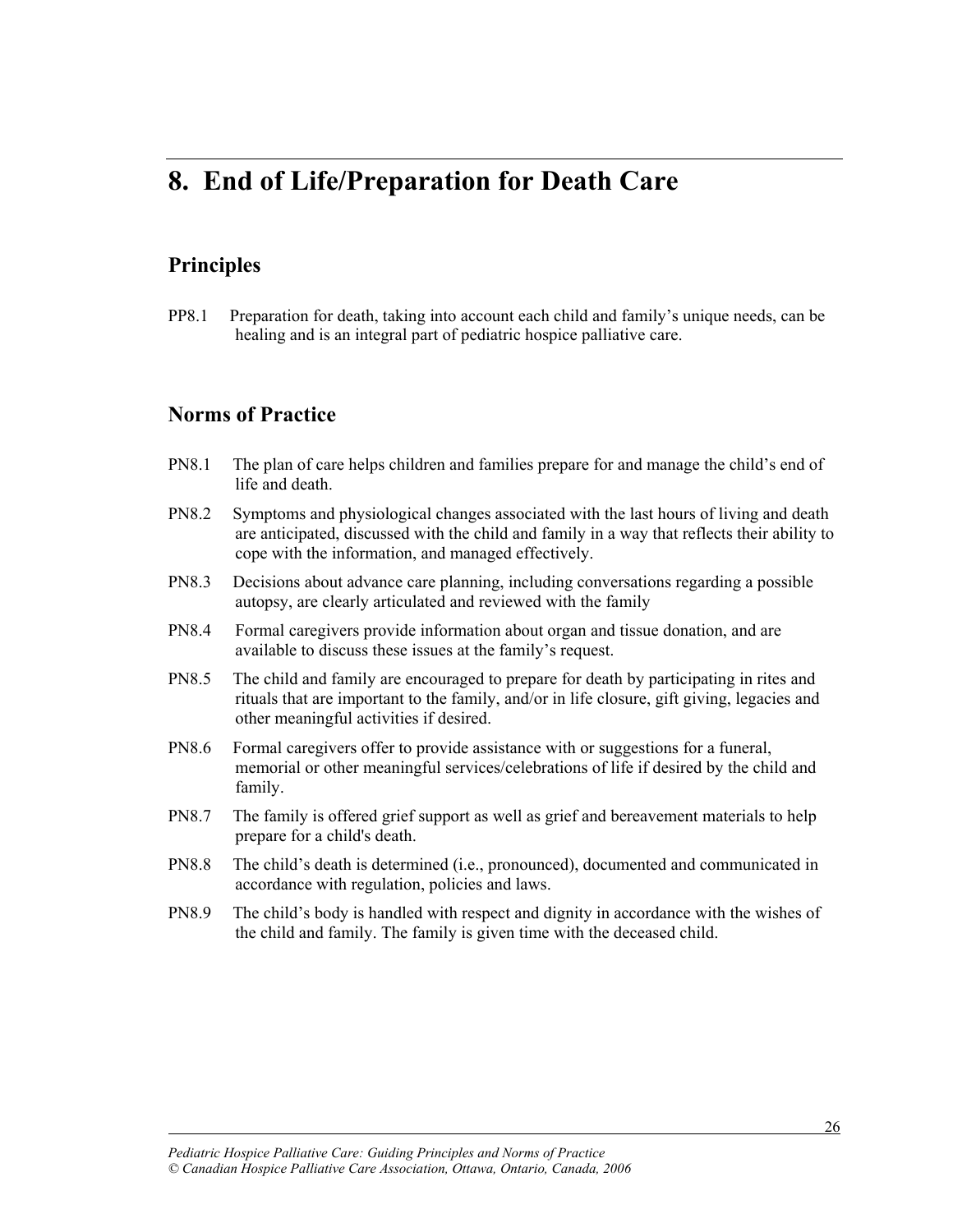### **9. Loss, Grief, Bereavement Care**

#### **Principles**

- PP9.1 Loss, grief and bereavement care is delivered in the context of wellness not pathology. Death, even the death of a child, is a normal part of life, and grief is a normal response to loss. Pediatric hospice palliative care focuses on: identifying the family's strengths; mobilizing personal, family, social and community resources; and providing emotional, practical, social and spiritual support (not treatment) for people experiencing grief and bereavement. Positive emotions and states of mind promote well-being and adjustment in bereavements (Bonnano et al, 2005).
- PP9.2 Loss, grief and bereavement care includes: a compassionate acknowledgement of the child's death, a bereavement care plan based on an assessment of the family's strengths and needs, emotional and practical support, and help accessing other community resources.
- PP9.3 The relationships that families develop with the child's formal caregivers and the family's experience of illness have a profound impact on their subsequent experience of death and bereavement.
- PP9.4 The family's grieving process will extend over many months or even years. Family members may experience a range of grief responses, and will require appropriate support to meet their needs. Some may benefit from referrals for counselling and appropriate treatment or alternative therapeutic approaches..
- PP9.5 Pediatric hospice palliative care supports the family in creating/performing rituals that give unique personal meaning to the experience of illness, death and bereavement and respect the family's culture and preferences.

#### **Norms of Practice**

- PN9.1 Families of children with progressive life-threatening illnesses have access to the services of hospital and community professionals with specialized expertise in grief and bereavement care. These professionals may become involved with a family at any point in their illness experience, depending on the family's preference and need.
- PN9.2 Following the death of a child, family members are offered bereavement care including: information, peer support, support from trained volunteers, support groups and support/counselling from bereavement care professionals. A bereavement care plan is developed based on an assessment of the family's strengths and needs and discussions with the family.
- PN9.3 Formal caregivers support the patient and family in their grieving process by, for example, having ongoing contact with the family, and acknowledging the child's birthday or the anniversary of the child's death.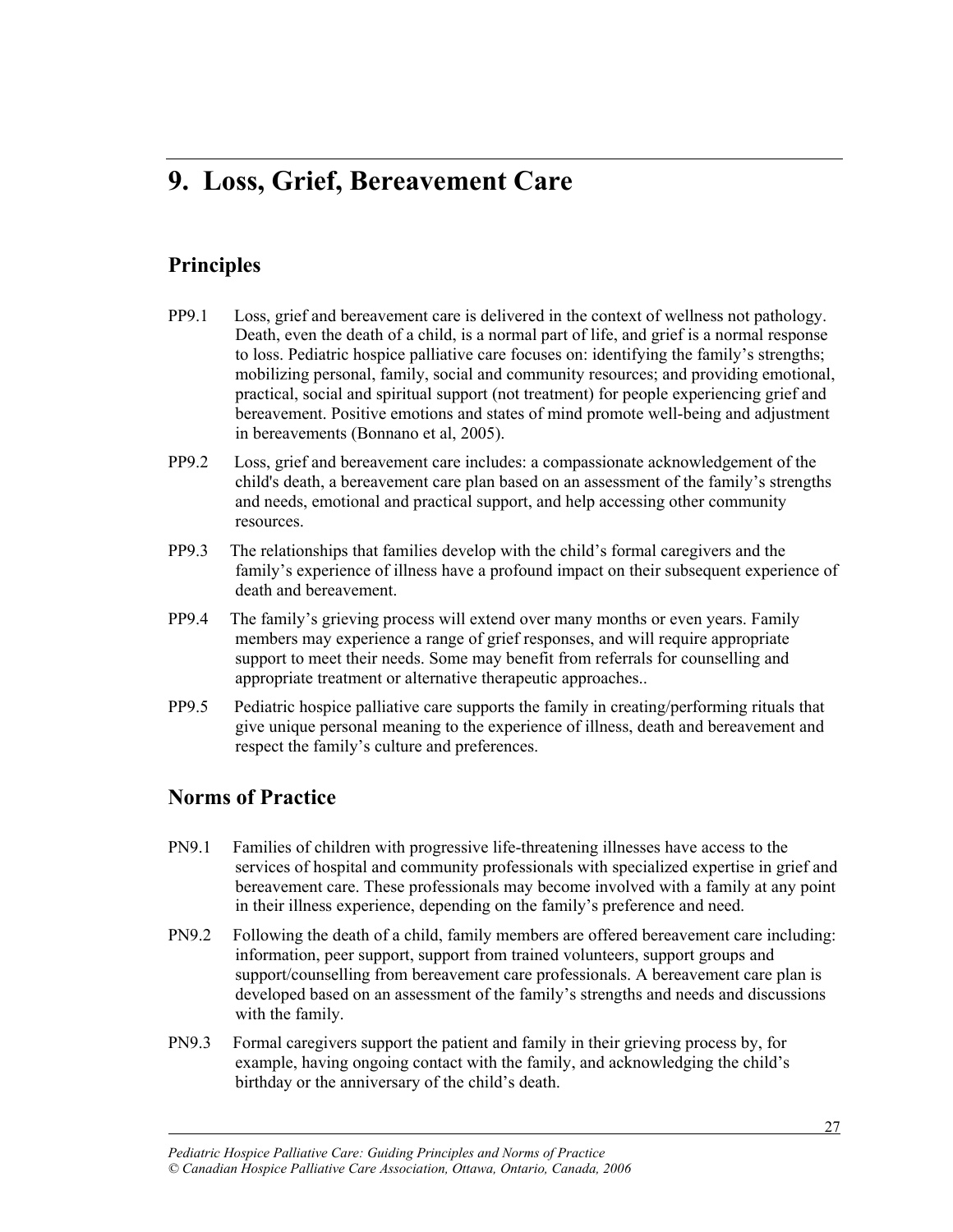- PN9.4 Formal caregivers offer families a variety of supports and resources to address the ongoing physical, emotional and spiritual needs associated with loss and grief including, but not limited to:
	- $\bullet$  de-briefing sessions
	- help planning/preparing for funeral services, burial ceremonies and/or other culturally appropriate rituals
	- bereavement counselling
	- referrals to community bereavement services
	- support accessing grief and bereavement resources in hospital, home and community settings (e.g., support groups, peer support and trained volunteers).
- PN9.5 Community cultural leaders may be asked to participate in loss, grief and bereavement care.
- PN9.6 The responsibility for providing quality bereavement care is assumed by a member of the care team who has developed a relationship with the family and who is skilled in grief and bereavement care.
- PN9.7 Families are offered ongoing bereavement support/contact for a minimum of one year. Formal caregivers acknowledge the death and offer condolences two to three days after the death occurs, and contact families by phone or letter two to four weeks after the child's death and at appropriate times over the year to provide support and information.
- PN9.8 Team members have access to guidelines to help them provide appropriately, timely, evidence-based follow up contact with families.
- PN9.9 Individuals who indicate a need are offered access to grief counselling.
- PN9.10 Formal caregivers receive education and support to help them: develop the knowledge, skills and attitudes that foster quality bereavement care; assess family needs; and identify individuals who need more support/counselling.
- PN9.11 Formal caregivers working with children and families who face progressive, lifethreatening illness are offered grief and bereavement support as a regular part of staff support and on an as-needed basis (e.g., debriefing difficult deaths).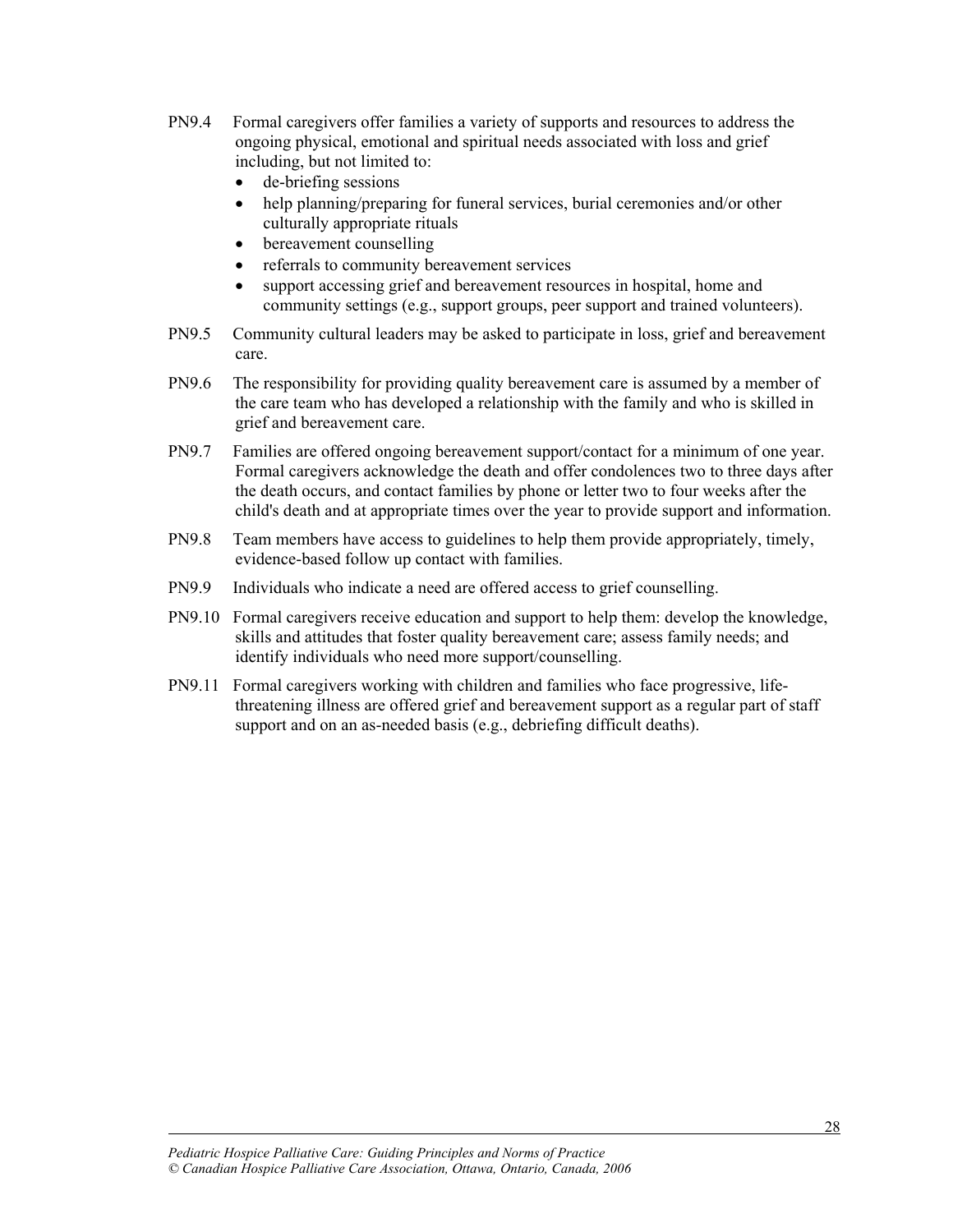## **II. The Process of Providing Care**

The process of providing care consists of 6 steps or functions:

- x assessment
- $\bullet$  information sharing
- $\bullet$  decision making
- therapeutic interventions
- $\bullet$  care delivery (including interdisciplinary team care and continuity of care)
- $\bullet$  evaluation/confirmation of care

### **10. Assessment**

#### **Principles**

- PP10.1 Assessment guides the clinician in understanding the child's experience of his or her illness/condition.
- PP10.2 Assessment and reassessment are comprehensive, interdisciplinary and timely so clinicians have adequate information to guide the plan of care.
- PP10.3 The assessment is supported by appropriate documentation.

#### **Norms of Practice**

- PN10.1 Assessors gather appropriate information about the child's and family's history, respecting their privacy and using reliable assessment techniques and tools. Assessment information is shared with team members.
- PN10.2 History taking and physical examination are completed initially and at regular intervals (depending on child's condition) to ensure formal caregivers have adequate information to guide the plan of care.
- PN10.3 The initial assessment may take one or more visits and involve one or more formal caregivers (depending on their expertise. It includes:
	- the physical examination and history taking, including symptoms
	- $\bullet$  identifying and prioritizing issues (expectations and needs) important to the child, family, and caregivers
	- assessing the child's and family's developmental level, personal, cultural and spiritual values, beliefs and practices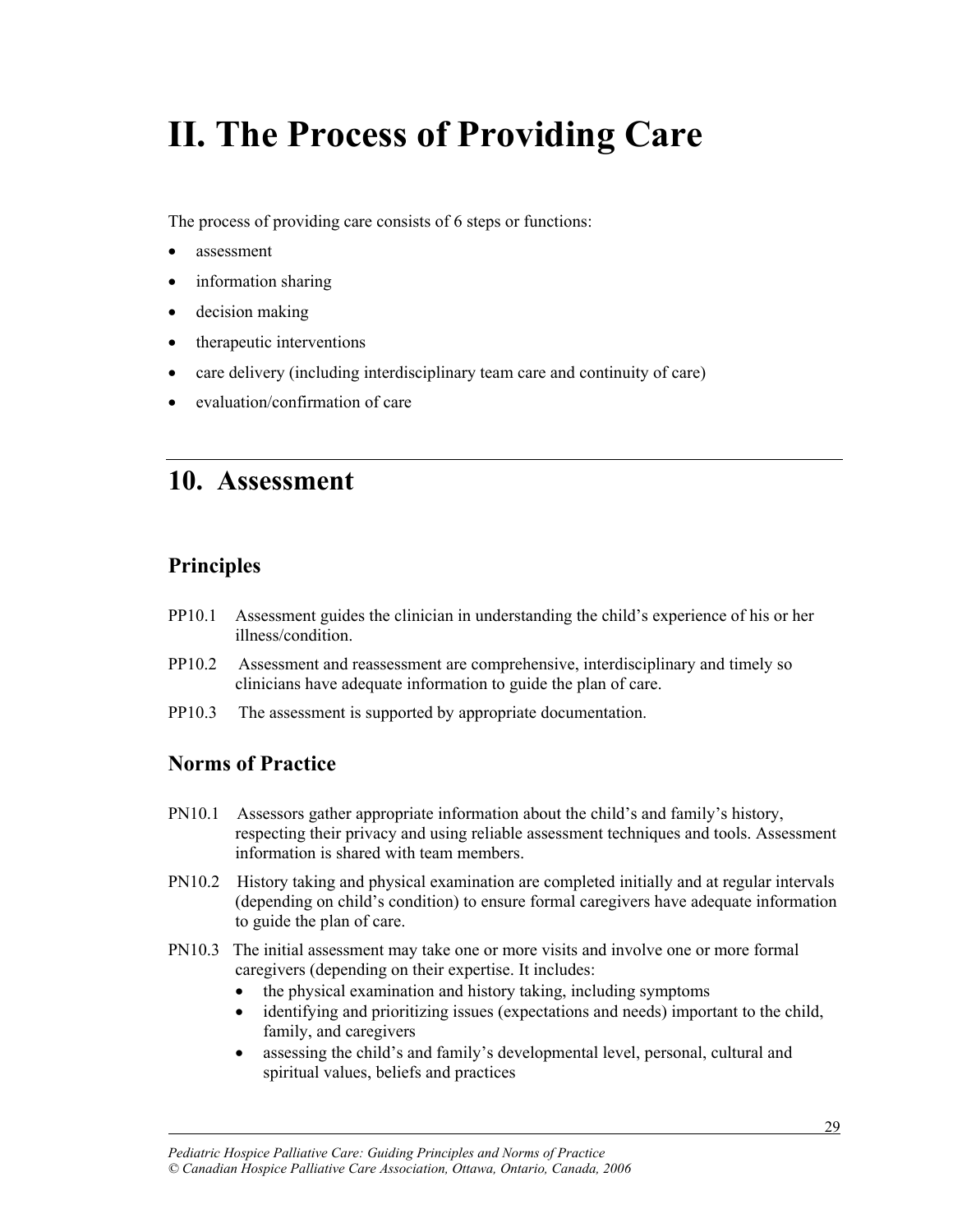- assessing family structure, life/environmental context, family strengths, and family support
- PN10.4 The child's and family's perspectives are incorporated into the assessments of new and ongoing issues.
- PN10.5 Based on the assessment, the appropriate formal caregivers suggest laboratory tests, diagnostic studies and participation in clinical research when they have the potential to benefit the child without undue risk or burden.

*Pediatric Hospice Palliative Care: Guiding Principles and Norms of Practice © Canadian Hospice Palliative Care Association, Ottawa, Ontario, Canada, 2006*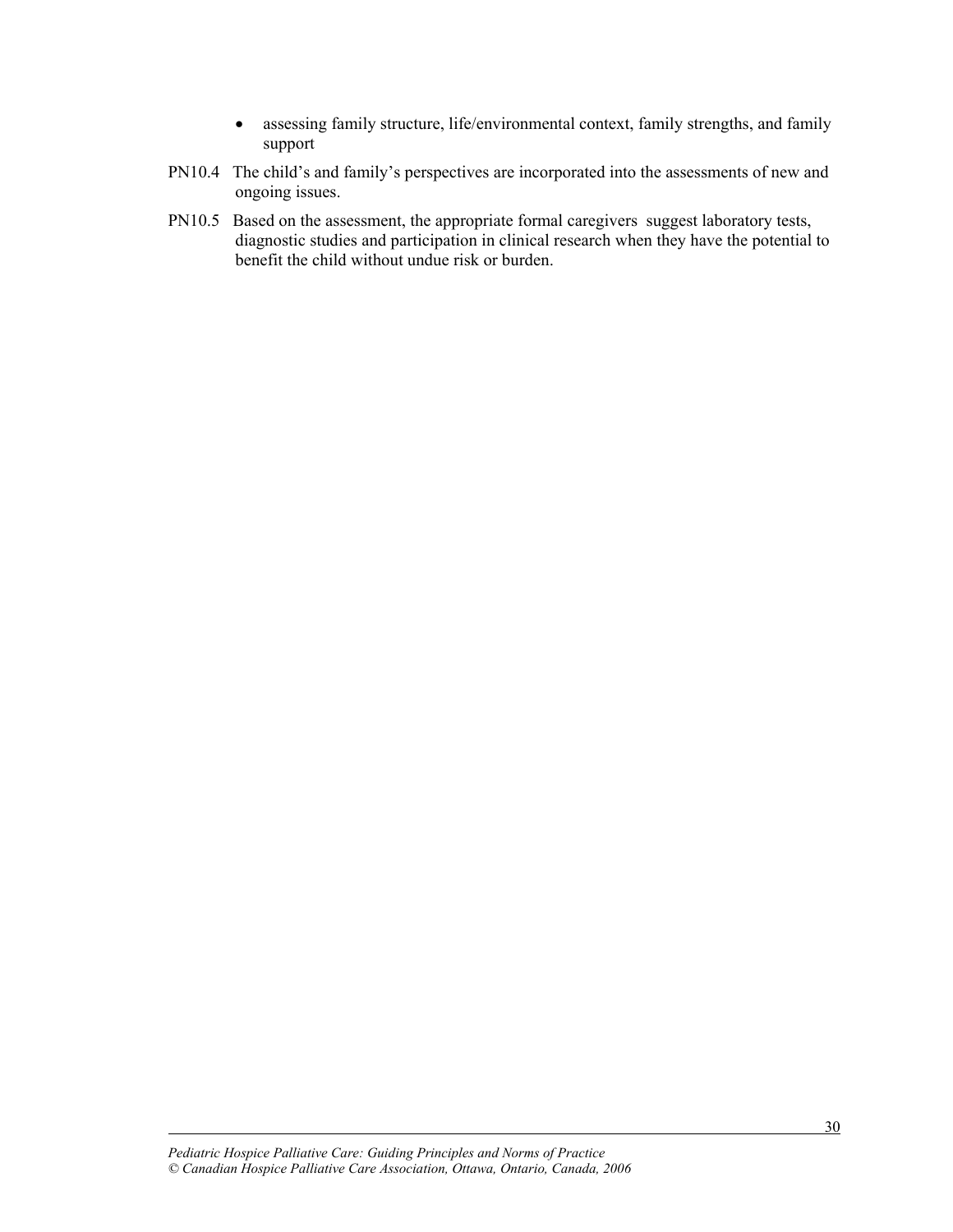### **11. Information-sharing**

#### **Principles**

- PP11.1 The child has the right to be informed about: his or her condition/illness, available treatment options and clinical trials, and their potential benefits, risks and burdens. The child also has the right to be invited to participate in decision making, depending on the child's stage of development and the family's cultural beliefs.
- PP11.2 Parents/substitute decision makers, with the guidance of professionals, determine how, when, and what information is shared with the child, taking into account the specific child, family and situation characteristics, such as temperament, cognitive abilities, developmental level, cultural beliefs and values.
- PP11.3 Parents/substitute decision makers are entitled to information about: the child's disease or condition; available treatment options and their potential benefits, risks and burdens; and palliative care.
- PP11.4 Effective communication and information sharing with the child and family gives formal caregivers the information they need to provide effective care.

#### **Norms of Practice**

- PN11.1 Before sharing information, formal caregivers establish limits of privacy as defined by the child and family, and establish what the child and family already know and what they would like to know, in accordance with the ethical principle of truth telling.
- PN11.2 Accurate information is shared in a timely way and when the recipients are ready to receive it.
- PN11.3 Formal caregivers explore the expressive functioning/communication styles within the family, how family members normally share information, and any beliefs that may keep them from speaking with one another about difficult emotions / fears / worries.
- PN11.4 Information is shared in a language, manner and setting understandable and acceptable to the child and family.
- PN11.5 Interpretation services are provided by skilled medical interpreters who understand medical concepts and terminology, rather than by family members or someone who "speaks the language".
- PN11.6 Formal caregivers regularly assess the child's and family's understanding and reactions to information, and their desire for additional information.
- PN11.7 When the family and formal caregivers disagree about information to be shared with the child, they use the principles of negotiation and conflict resolution to reach agreement. If they cannot reach agreement, they have access to the services of a people with expertise in conflict resolutions (e.g., child advocate, ethicist).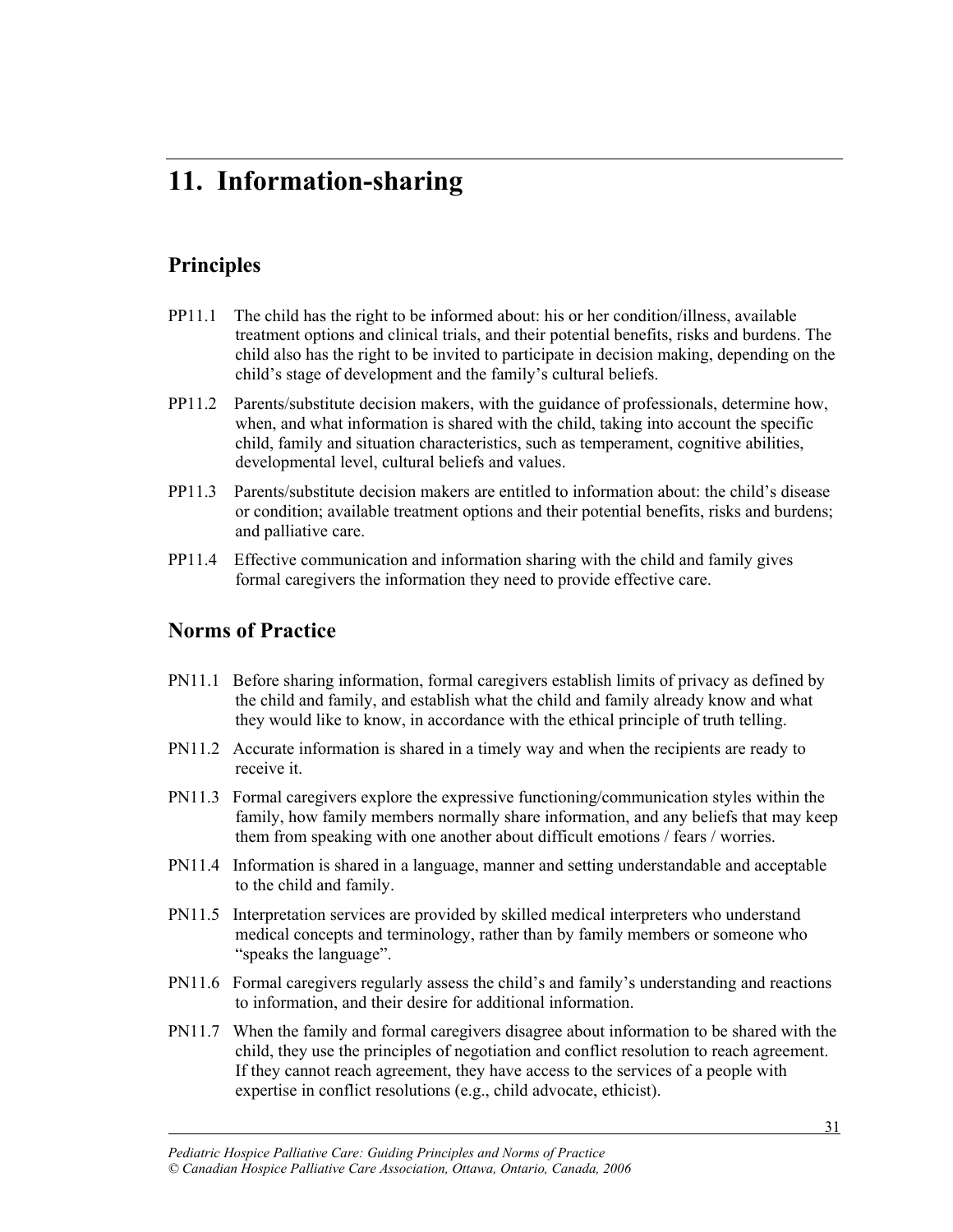### **12. Decision-making**

#### **Principles**

- PP12.1 The child and family have the right to make informed decisions based on information about all treatment and support options (including no treatment), determine goals for care, and establish priorities for present and future care.
- PP12.2 The child who has the capacity (i.e., information, age, stage of development) to make decisions gives consent to any treatment. At any time, the child may refuse any treatment or ask to have any treatment withdrawn. The care team respects the child's choices.
- PP12.3 When a child lacks the capacity to make decisions, approaches to decision-making are guided by ethical and legal principles of substitute decision-making.
- PP12.4 Even when a child is found to be incapable of decision making, he or she is still encouraged to contribute to the plan of care as much as possible.

#### **Norms of Practice**

- PN12.1 The decision-making process respects the confidentiality of the family and complies with privacy legislation, Decisions made by families are shared with team members on a need-to-know basis and, with the permission of the family, shared with, outside agencies to help them understand the plan of care. Caregivers are responsible for keeping the information confidential.
- PN12.2 Formal caregivers regularly assess the child's and family's goals for care, the appropriateness of therapeutic interventions in light of those goals, the potential therapeutic burden of each intervention, and the child's decision-making capacity. This information is reviewed by the child, family and caregivers, and the plan of care adjusted accordingly.
- PN12.3 Children and families are informed about appropriate therapeutic options available to address their expectations and needs.
- PN12.4 Children and families have access to assistance, without coercion or prejudice, in selecting treatment priorities and settings of care from appropriate options.
- PN12.5 Requests to withhold or withdraw therapies are discussed openly. Based on their capacity to make decisions, children are given the opportunity to discuss advance directives or care planning.
- PN12.6 Requests for care that appears to have no benefit to the child and family, and the factors underlying those requests, are discussed openly.
- PN12.7 Requests for hastened death (i.e., euthanasia or assisted suicide), and the factors underlying those requests, are addressed in a timely way.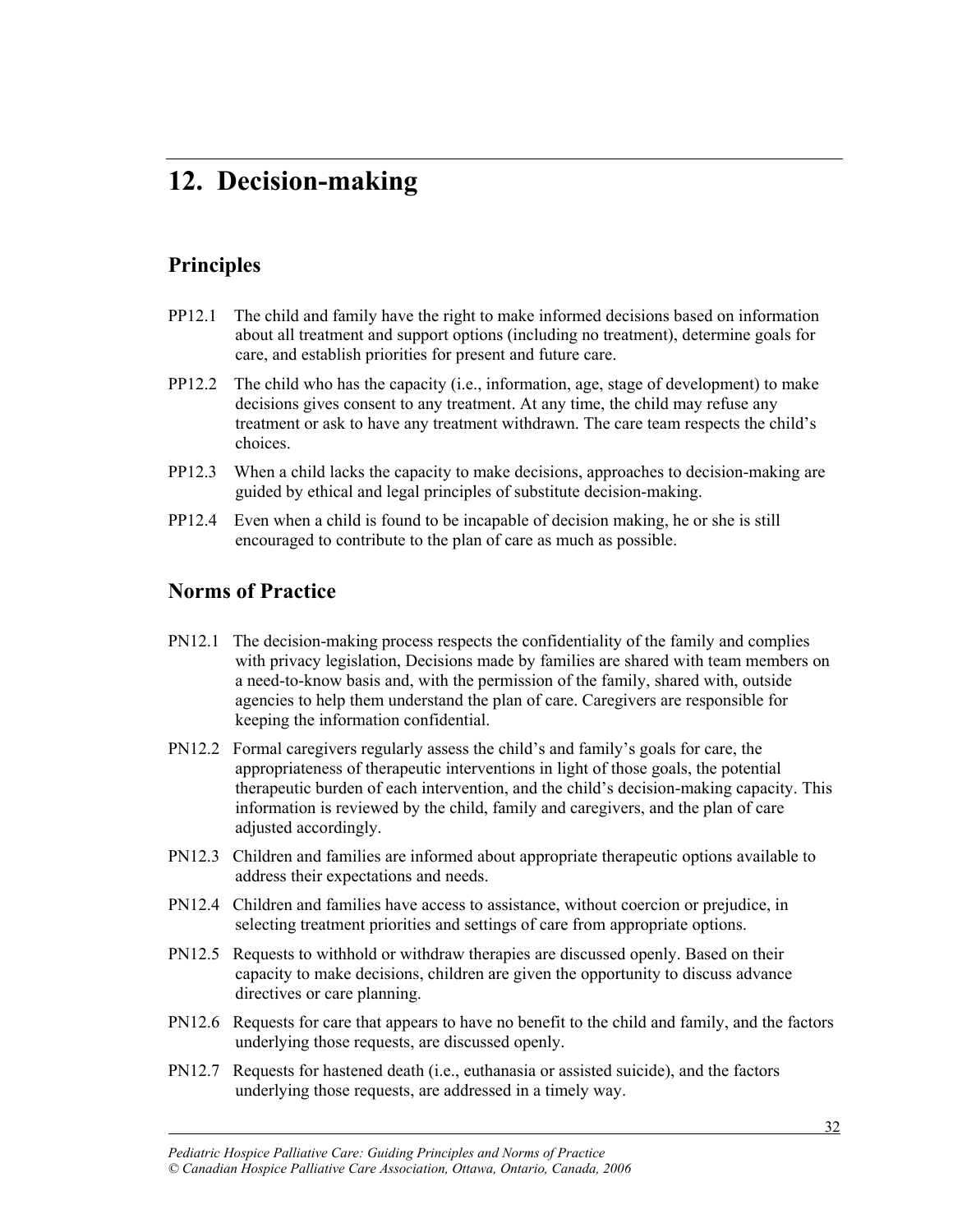PN12.8 When there is conflict between the formal caregiver, the family, and/or the child, all options are discussed openly and consensus is reached which reflects the best interests of the child. Reaching consensus may require mediation.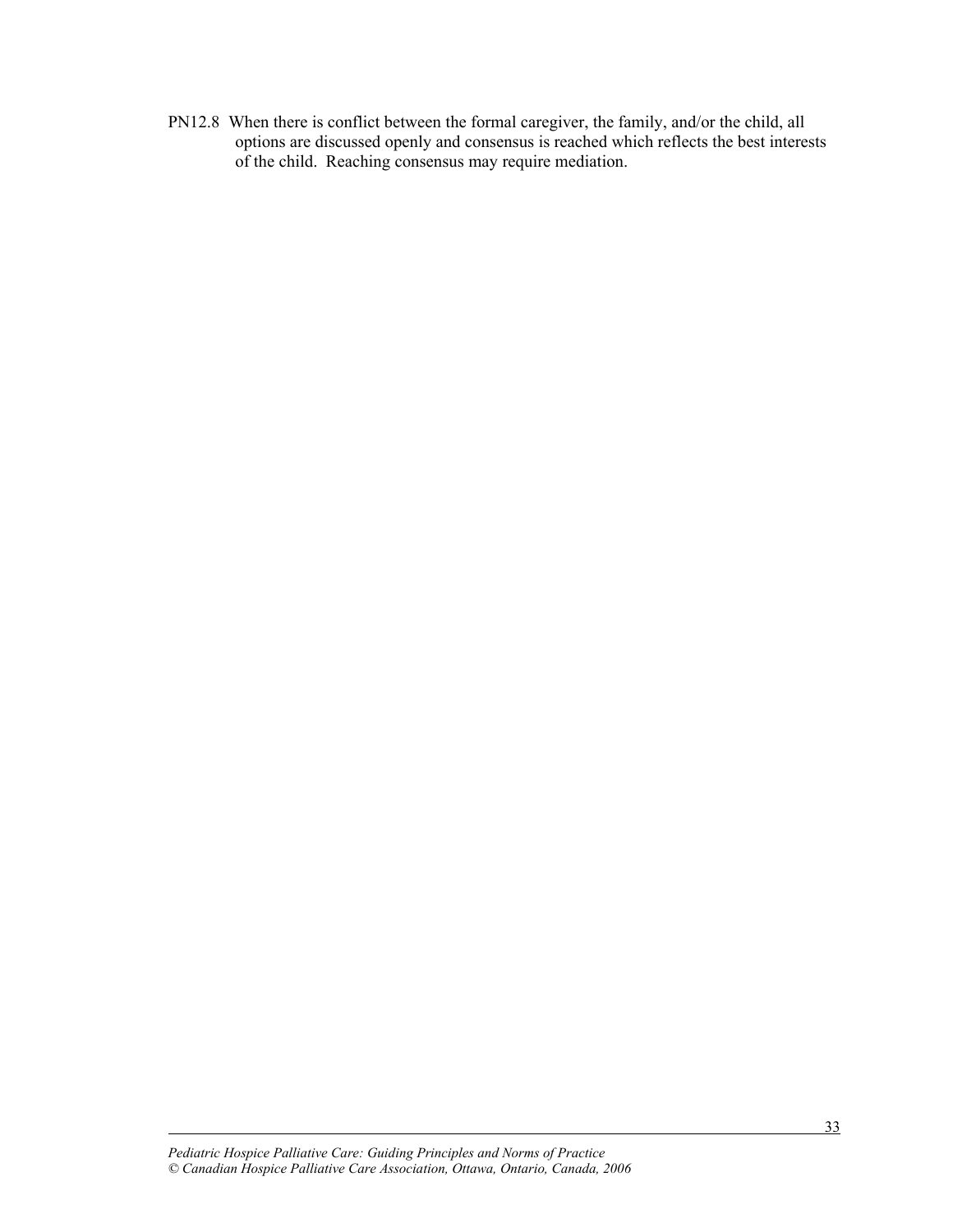### **13. Therapeutic Interventions**

#### **Principles**

l

PP13.1 Medications, therapies, equipment and supplies consistent with the goals of care and treatment priorities of the child and family are used appropriately, safely, and in a manner that optimizes their potential benefit and minimizes their risks and burden.

- PN13.1 All therapeutic interventions are provided in a manner that:
	- is safe and secure
	- consistent with best practice guidelines
	- minimizes the risks of adverse effects and the burden for the child and family.
- PN13.2 Formal caregivers establish an effective process for:
	- handling hazardous materials, including biological substances
	- disposing of controlled medications and biological wastes.
- PN13.3 Equipment and supplies may be adapted for use by children, but are always used in a manner consistent with manufacturers'/suppliers' safety instructions.
- PN13.4 Members of the interdisciplinary team encourage or participate in legal therapeutic interventions..
- PN13.5 Formal caregivers educate the child, family and caregivers about the appropriate use of medications, therapies, equipment and supplies, and regularly check and reinforce their proper use.
- PN13.6 Incidents and adverse events are reported and recorded in a timely way.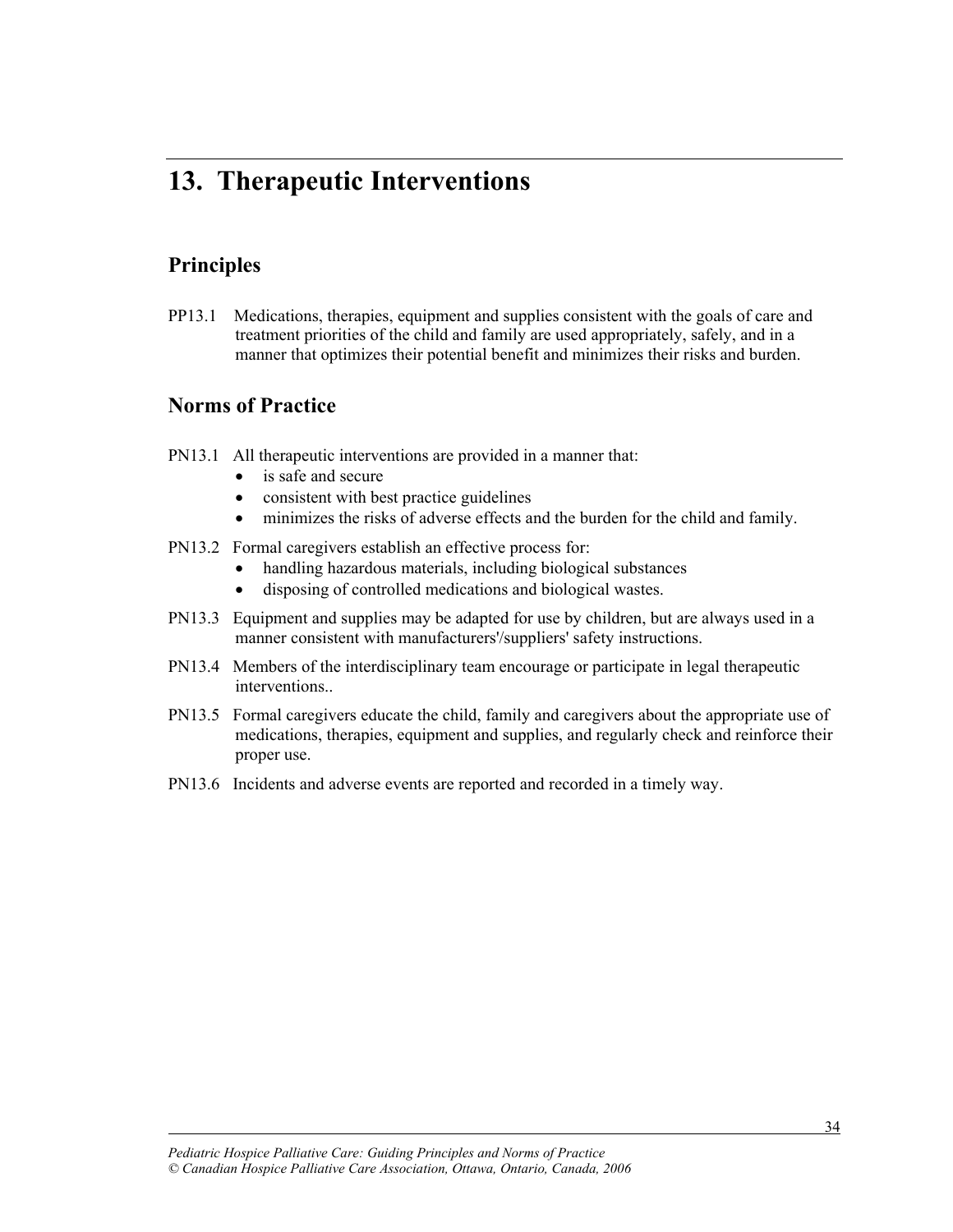### **14. Care Delivery**

#### **Principles**

- PP14.1 Children and families have equal and timely access to pediatric hospice palliative care services when they need them and are prepared to accept them, wherever they live, in whatever setting – regardless of diagnosis, prognosis, geographic location, age, gender, spiritual/cultural values, or financial circumstances.
- PP14.2 Pediatric hospice palliative services are provided without discrimination or prejudice, in a manner acceptable to the child and family.
- PP14.3 Pediatric hospice palliative care is provided by an interdisciplinary team of competent and compassionate formal caregivers who work collaboratively with the child and family. The team may include, but is not limited to, physicians, nurses, social workers, psychologists, pharmacists, case managers, rehabilitation professionals, chaplains, child life specialists, and trained volunteers. One team member is responsible for coordinating care and communication with the family, and for acting as a system navigator.
- PP14.4 Communication with the child, family and other members of the child's community is ethical, open and honest.
- PP14.5 Pediatric hospice palliative care provides continuity of care from diagnosis to bereavement, and across care settings.

#### **Norms of Practice**

- PN14.1 Care is provided by an interdisciplinary team of formal caregivers with the appropriate assessment, planning, caregiving and communication skills.
- PN14.2 The team responds to requests for initial referral and ongoing follow-up in a timely manner.
- PN14.3 Team members support therapeutic relationships that family members have established. The child's primary care and specialist caregivers remain informed and involved in the child's care, if the child and family wish them to do so.
- PN14.4 Essential services are available 24 hours per day, 7 days a week. The child, family and all team members know the contact information for after hours and/or urgent care.
- PN14.5 Pediatric hospice palliative care consultation and/or services are available within a reasonable distance from the child's home or by other means (e.g., telephone Internet).
- PN14.6 The interdisciplinary team creates a network of hospital and community supports (e.g., ethicists, physiotherapists, occupational and speech therapists, dieticians, therapeutic clowns, art and music therapists, complementary health professionals) to address the child's and family's needs. Expert consultation is sought in a timely manner.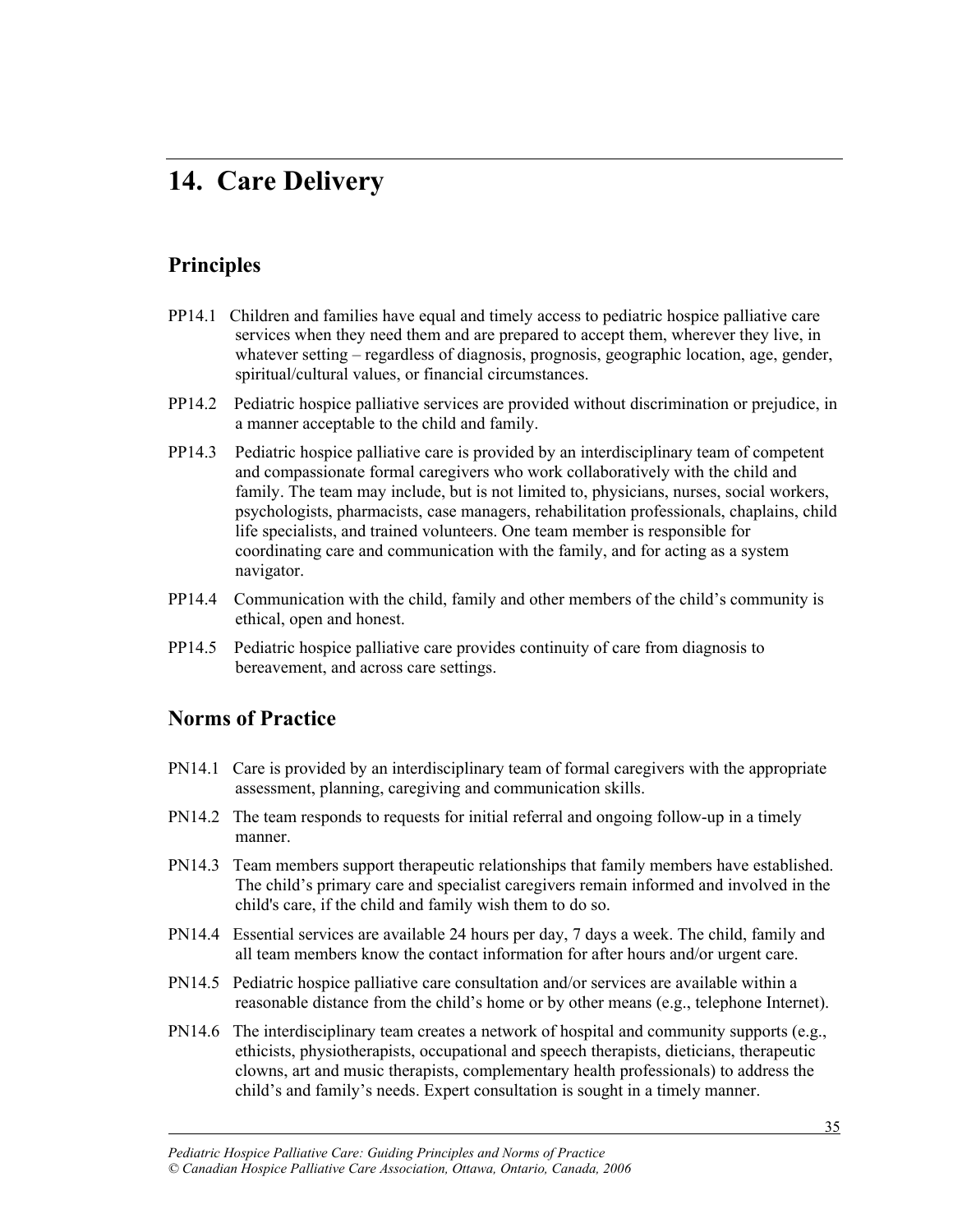- PN14.7 The team develops and negotiates an individualized, flexible plan of care with the child and family.
- PN14.8 The team works with the child and family to develop a collaborative, culturally sensitive decision-making process. All decisions are implemented and documented in a timely manner.
- PN14.9 Core members of the interdisciplinary team meet and consult regularly with the child and family in the child's home if possible. The interdisciplinary team reviews the plan of care regularly and revises it as necessary.
- PN14.10 The team establishes effective ways to communicate and share appropriate information with the child, family and team members, which respect the family's confidentiality and privacy.
- PN14.11 Care is provided in collaboration with the child and family.
- PN14.12 Care is provided in a language and manner that are understandable and acceptable to the child and family.
- PN14.13 There is no evidence of discrimination or prejudice by formal caregivers.
- PN14.14 Formal caregivers respect the personal boundaries necessary to achieve effective therapeutic relationships.
- PN14.15 Formal caregivers have the resources they need to deliver the plan of care.
- PN14.16 Care is coordinated by designated formal caregiver(s) in collaboration with the child and family. There is continuity of the plan of care across all settings of care, and among all caregivers and programs/services involved with the child and family.
- PN14.17 There is consistency and continuity of caregivers.
- PN14.18 Clinical practices reflect agency policies and procedures.
- PN14.19 Available programs and services collaborate to address the pediatric hospice palliative care needs of a community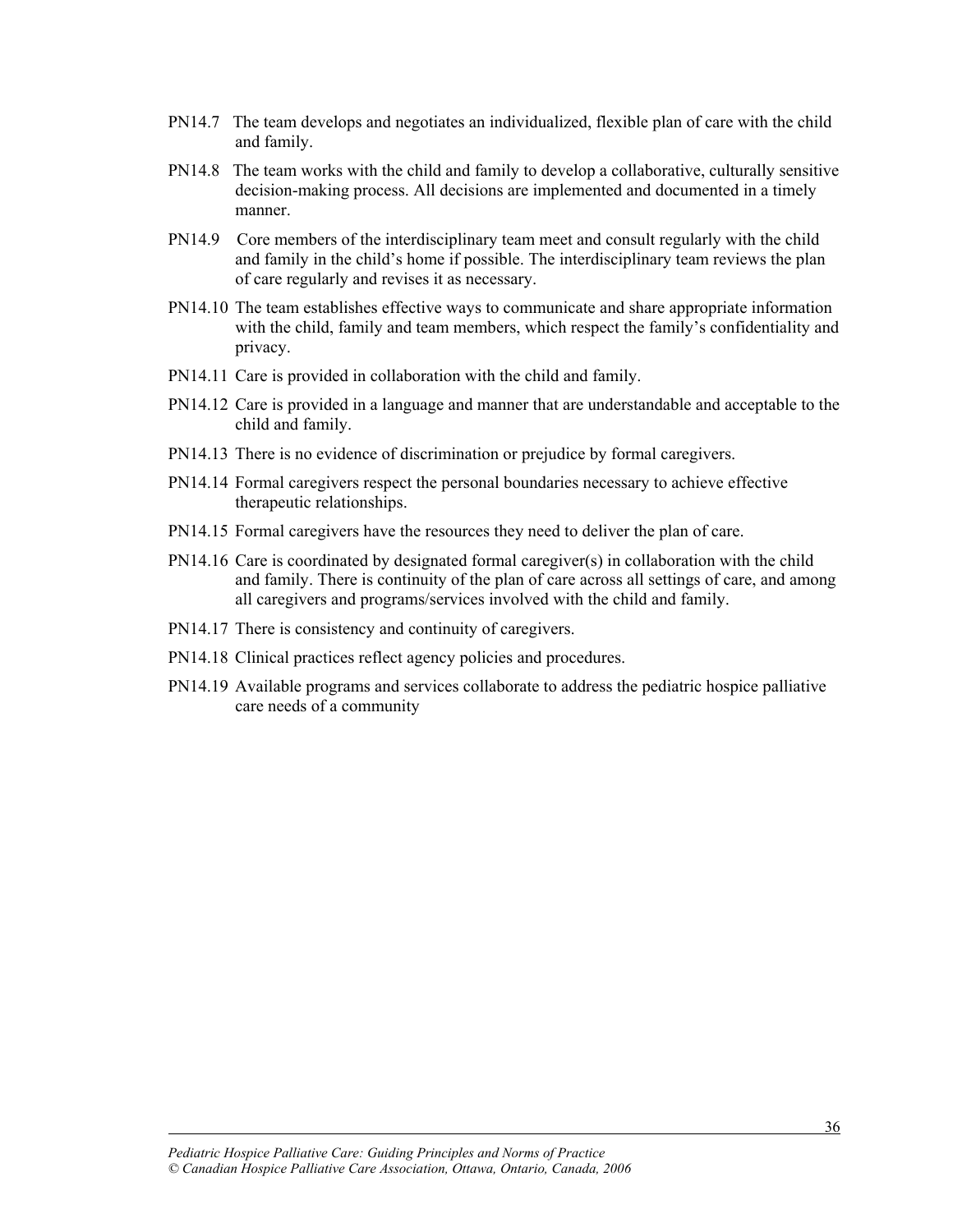### **15. Evaluation of Care**

#### **Principles**

l

PP15.1 Pediatric hospice palliative care is an ongoing process of assessing, evaluating and adjusting the services provided to meet the child's and family's needs and reduce their suffering. Formal caregivers continually strive to improve the quality and effectiveness of hospice palliative care.

- PN15.1 The child's and family's overall understanding, satisfaction, sense of complexity, level of stress, concerns, questions and desire for additional information is assessed during therapeutic encounters.
- PN15.2 During each therapeutic encounter, the formal caregiver assesses and reinforces the child, family's and informal caregiver's understanding of:
	- $\bullet$  the situation
	- $\bullet$  the plan of care
	- the appropriate use of medications, therapies, equipment and supplies.
- PN15.3 During each therapeutic encounter, the formal caregiver assesses the child's, family's, and informal and formal caregivers':
	- $\bullet$  satisfaction with the process of providing care and their overall situation
	- $\bullet$  perception of the complexity of the situation
	- $\bullet$  perception of the level of stress
	- ability to provide and participate in the plan of care.
- PN15.4 Formal caregivers systematically use the results of their evaluations to revise the plan of care and improve care for the child and family.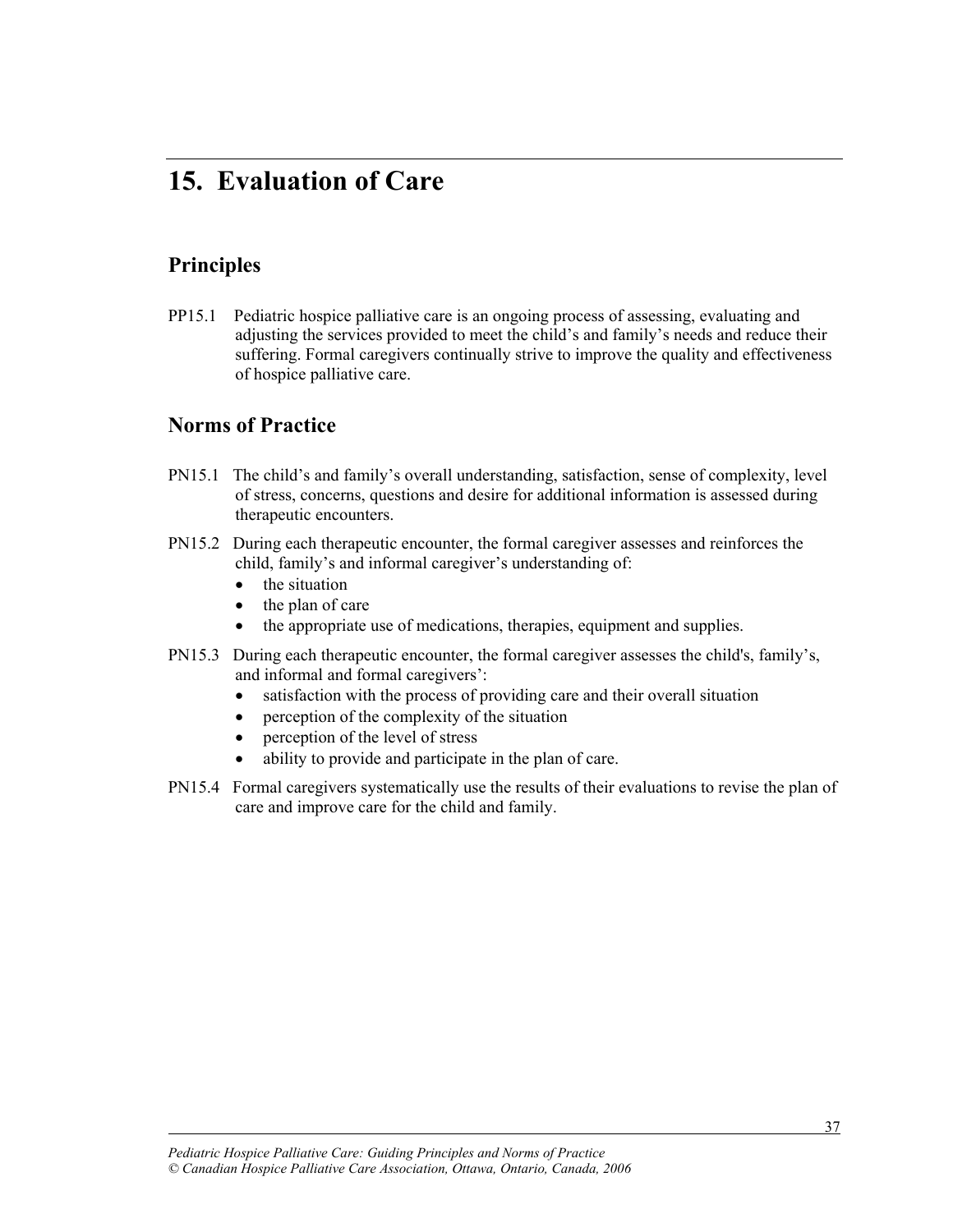## **III. Program Support Functions**

Program support functions include:

- governance and administration
- $\bullet$  planning
- marketing and advocacy
- evaluation
- $\bullet$  research
- education
- $\bullet$  caregiver support/worklife

### **16. Governance and Administration**

#### **Principles**

l

- PP16.1 Governance and administration are essential to the development, maintenance and accountability of pediatric hospice palliative care programs.
- PP16.2 Broad-based governance includes community representatives, formal and informal caregivers, the child and family.

- PN16.1 The program's organizational structure supports all of its activities.
- PN16.2 All aspects of the program's governance, administration, strategic and business planning, and operations are reviewed regularly.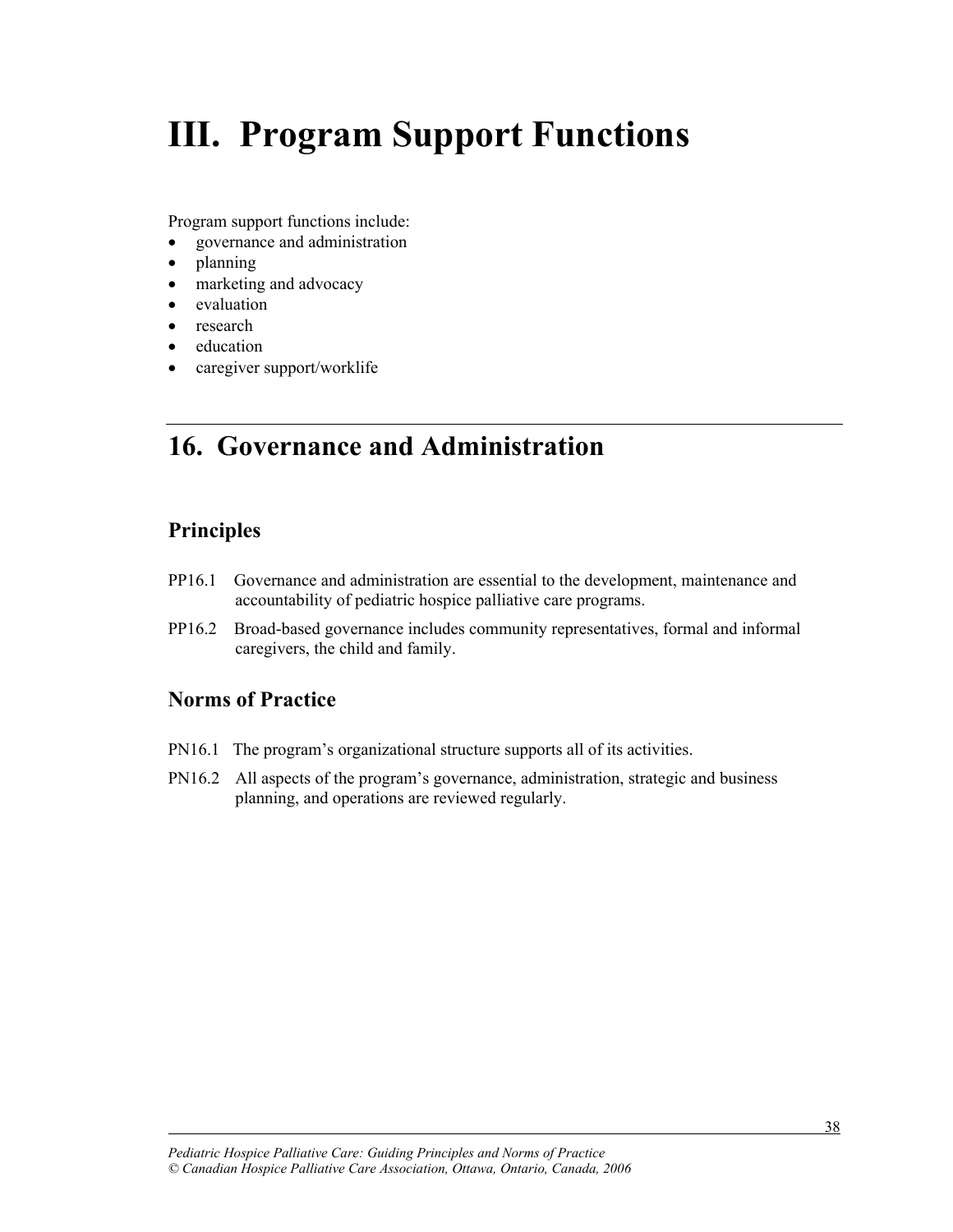### **17. Planning**

#### **Principles**

l

- PP17.1 The organization's mission, vision, values, purpose/activities and developmental directions are defined and regularly reviewed through a strategic planning process.
- PP17.2 The resources and functions to implement the strategic plan are defined through a business planning process.

- PN17.1 The program's vision, mission, values, principles, and standards of practice and professional conduct guide its strategic and business planning as well as clinical and operational activities.
- PN17.2 The organization has a strategic plan to guide the developments of its infrastructure and principle activities. The strategic plan includes:
	- a needs assessment
	- mission and vision statements
	- values, principles, principal activities and service delivery models
	- developmental goals, objectives, strategies and tactics for developing the organization
- PN17.3 The organization has a business plan which defines the resources and functions to support its infrastructure and principal activities. The business plan includes:
	- a governance and administrative structure
	- a plan(s) to acquire/manage resources
	- a plan to implement principal activities and the infrastructure
	- a quality management plan
	- a communications/marketing plan.
- PN17.4 The business plan is congruent with the strategic plan.
- PN17.5 The organization has a process to regularly review and update its strategic and business plans.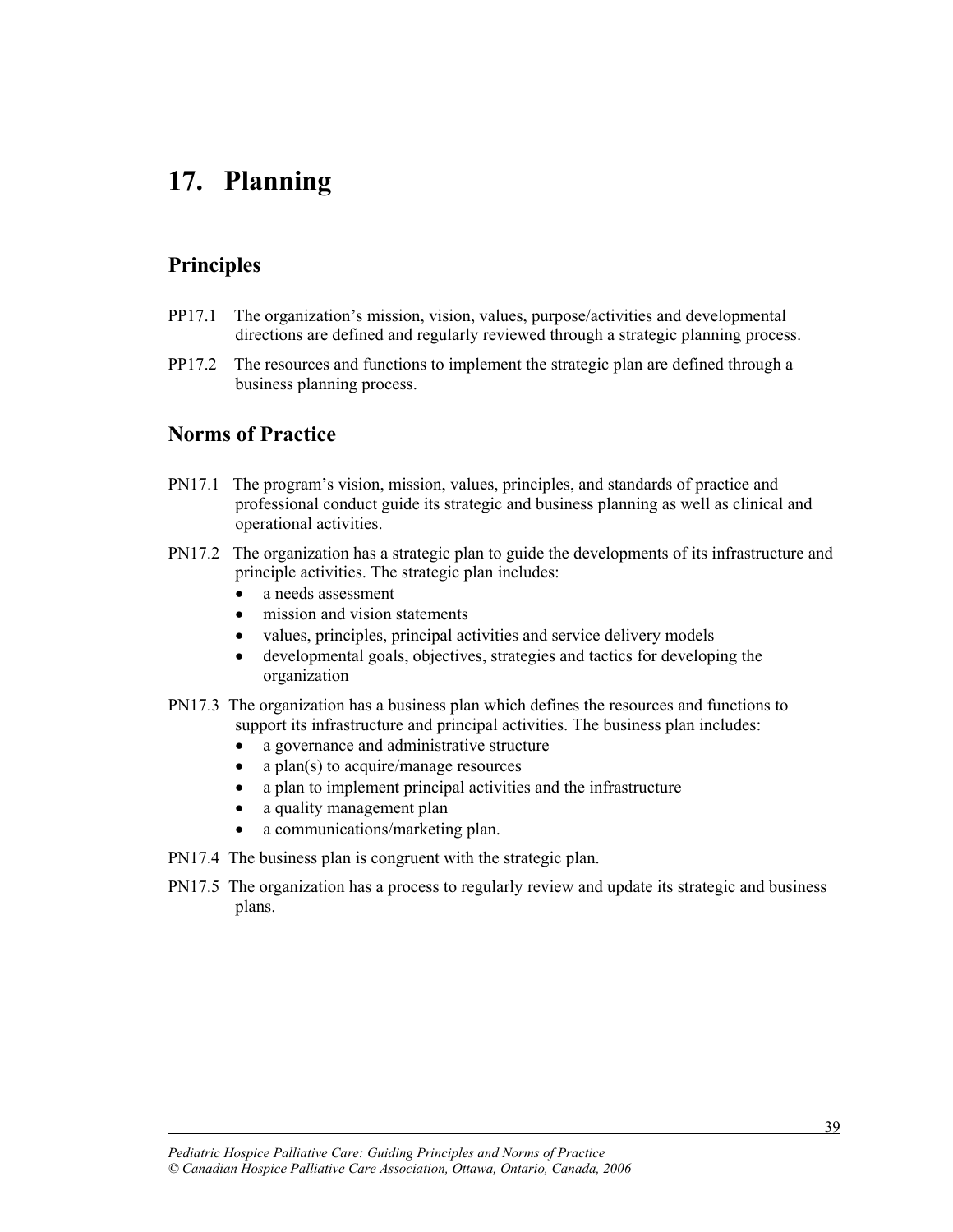### **18. Marketing and Advocacy**

#### **Principle**

- PP18.1 Marketing (i.e., education) and communications increase awareness of pediatric hospice palliative care services and increase families' access to them.
- PP18.2 Planning and advocacy, based on information and research, are essential to develop and maintain public policy, resources and practice guidelines for quality pediatric hospice palliative care.
- PP18.3 Public education and advocacy are effective strategies to promote pediatric hospice palliative care and ensure it is available for children and their families.

#### **Norms of Practice**

- PN18.1 Children, families, caregivers and the public have easy access to information about the community's pediatric hospice palliative care services.
- PN18.2 Education materials are written in a manner that is accessible for the intended audience, and reflects the community's language preferences and the way they like to receive information.
- PN18.3 The organization has a communication/marketing strategy to support fundraising if required.
- PN18.4 The organization has a plan for media liaison, including communication in the event of an adverse situation.
- PN18.5 The pediatric hospice palliative care program collaborates with internal and external legislators, regulators, health care funders and caregivers, other hospice palliative care caregivers, professional societies and associations, as well as planning bodies, including children and families and the public to influence policy, and develop and enhance pediatric hospice palliative care.
- PN18.6 Children and families have access to advocates or system navigators who act on their behalf.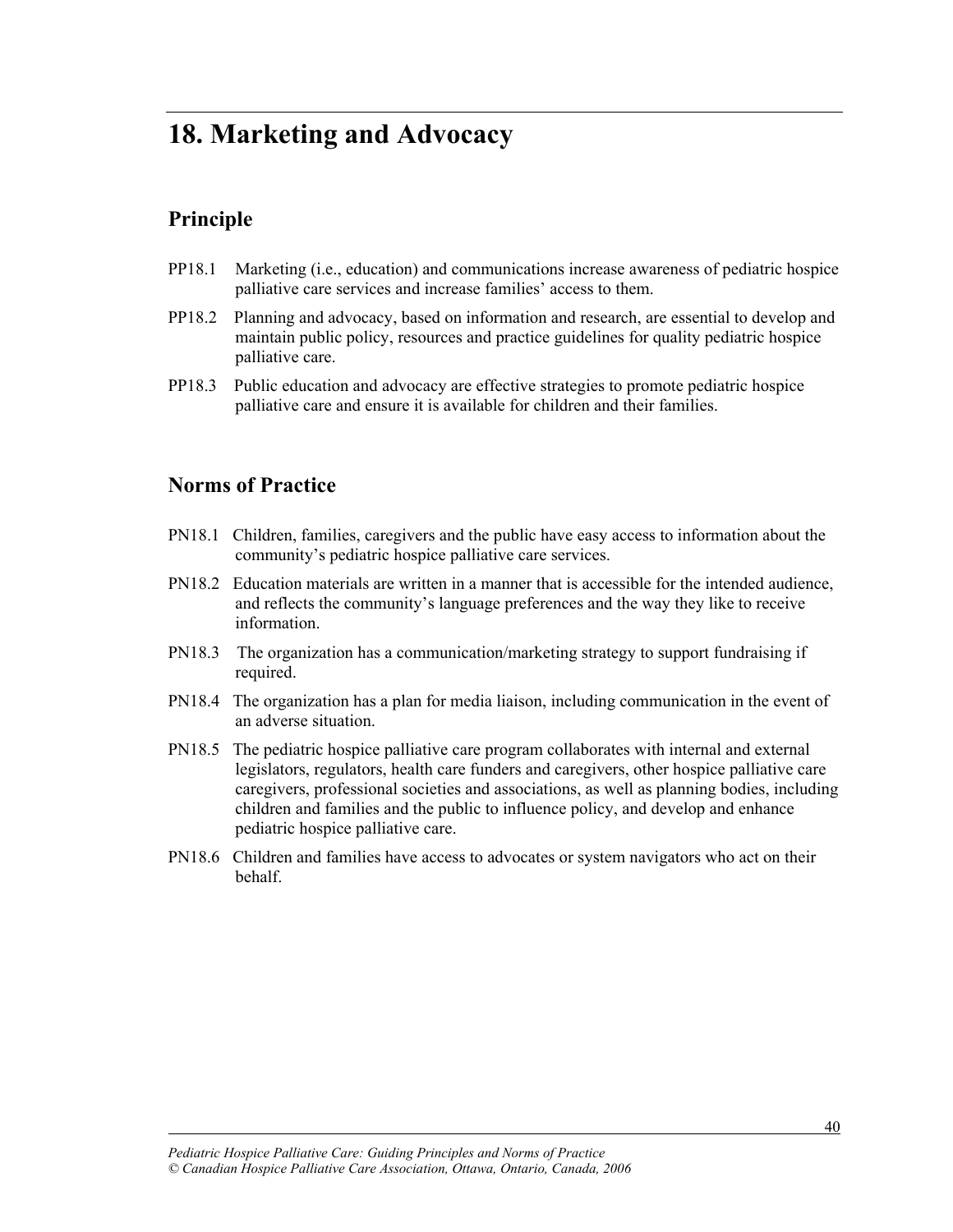### **19. Quality Management**

#### **Principles**

- PP19.1 Ongoing evaluation improves the quality of pediatric hospice palliative care services.
- PP19.2 The goal of evaluation and quality management is to:
	- x assess the effectiveness of the service in achieving its goal (i.e., changing the experience of illness and bereavement) and providing quality care

The team meets the unique needs of dying clients by:

- Helping clients manage their pain and symptoms
- Helping clients and families plan for death
- Addressing clients' and families' psychosocial and spiritual needs
- Helping clients and families link with support groups and hospice caregivers
- Respecting the clients' and families' cultural beliefs about dying
- ensure the needs of the children and families are understood and met
- ensure the care and services provided are safe, effective and efficient
- continually improve the care and services provided.

#### **Norms of Practice**

- PN19.1 The pediatric hospice palliative care program has policies and procedures based on accepted best practices and on evidence-based norms of practice (when available) for hospice palliative care and for grief and bereavement support as well as standards of professional conduct.
- PN19.2 Accreditation standards related to the unique needs of palliative patients are addressed (Achieving Improved Measurement, 2004).
- PN19.3 The program has a systematic approach to evaluation (e.g., quality review cycles) that includes documentation, data collection, and a regular review process.
- PN19.4 The program annually reviews quality management, policies and procedures, and practice guidelines.
- PN19.5 Performance improvement evaluation includes: routine measures of clinical outcomes, adverse events, medication and other therapeutic errors, resource utilization, child and family satisfaction, and complaint resolution.
- PN19.6 Clinical outcomes are identified and measured using sound instruments (when available).
- PN19.7 Families are aware of how to voice complaints or grievances, and are assured they will continue to receive quality service.
- PN19.8 Formal caregivers obtain ongoing feedback from the families and children they serve, and work to integrate this information into their practices.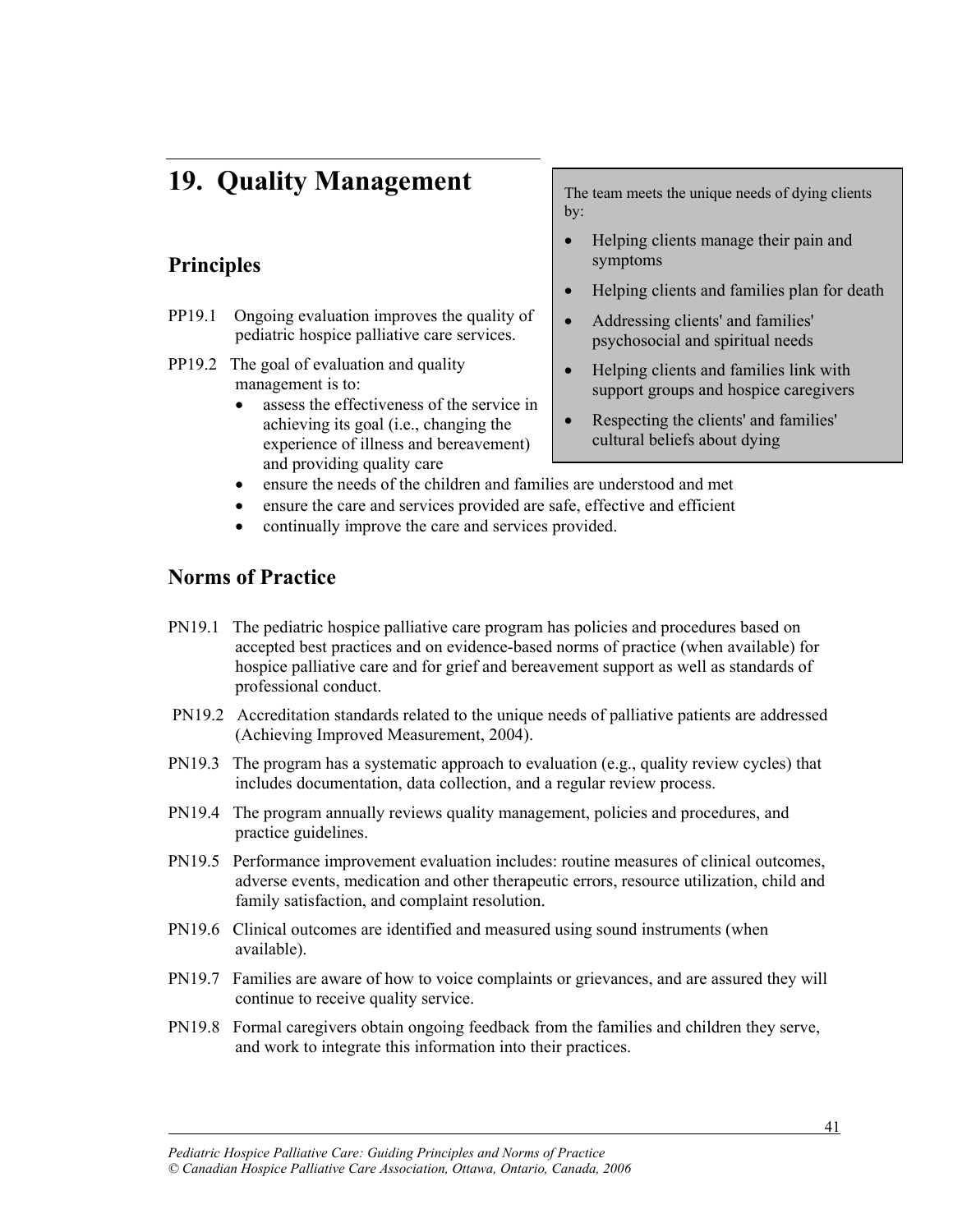### **20. Research**

#### **Principles**

- PP20.1 The development, dissemination and integration of new knowledge is essential to advance quality pediatric hospice palliative care.
- PP20.2 Children, families and others who consent to participate in research are treated sensitively and ethically. Participation in research can be positive and therapeutic.
- PP20.3 Research priorities are informed by the Canadian Agenda for Research in Palliative Care, (CHPCA, 1999), the Canadian Institute of Health Research (CIHR), the Institute of Medicine (Field M, Berhman R, 2003) and other related research bodies and pediatric/adult health and hospice palliative care leaders (see appendix G for a list of potential research priorities and potential research questions).

#### **Norms of Practice**

- PN20.1 Capacity building opportunities, such as interdisciplinary research fellowships, are available to help to develop new investigators.
- PN20.2 Knowledge informs clinical practice and models of service delivery.
- PN20.3 Knowledge is disseminated and integrated into clinical practice.
- PN20.4 Knowledge is disseminated using appropriate methods of knowledge transfer and knowledge translation.
- PN20.5 Knowledge is disseminated in provincial, national and international forums (e.g., peer reviewed journals, conferences, relevant websites).
- PN20.6 The program encourages opportunities for cross-disciplinary and multi-site research partnerships.
- PN20.7 Qualitative research methods are recognized as meaningful in understanding the experience of living with a life threatening condition, dying, death, and grief.
- PN20.8 Research is conducted within the guidelines of the relevant scientific and ethics research boards and guided by national policies for ethical conduct.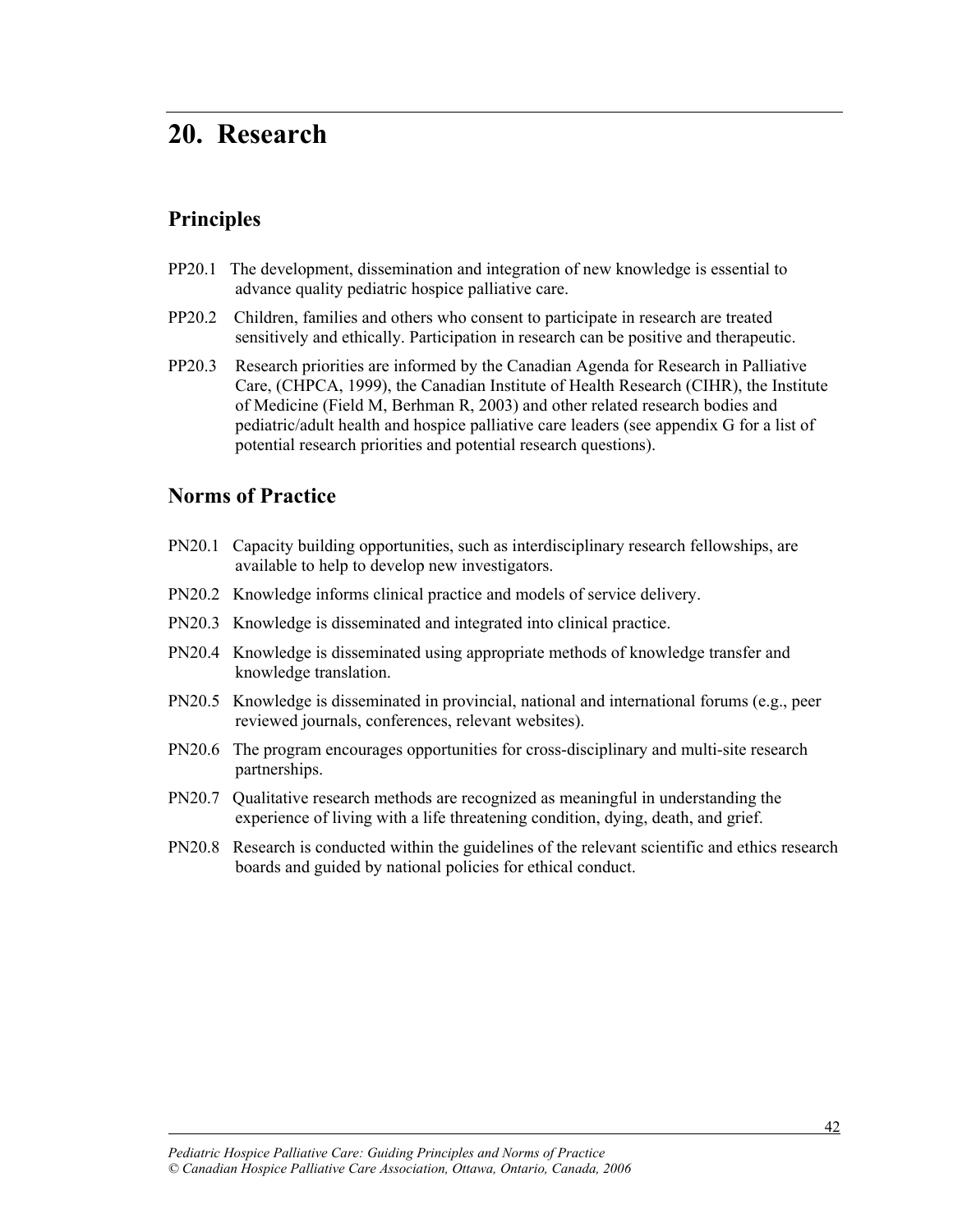### **21. Education**

#### **Principles**

- PP21.1 Pediatric hospice palliative care providers have specialized knowledge/expertise in the delivery of hospice palliative care to their respective populations. This knowledge is continually evolving.
- PP21.2 Health care professionals in both academic centres and the community continually share information and experience about: the relief of physical, cognitive, emotional and spiritual suffering;, and the societal value of grief and bereavement support, particularly for siblings, classmates, and friends. This enhances the quality of hospice palliative care available to children, families and communities.

#### **Norms of Practice**

- PN21.1 Pediatric hospice palliative care programs offer professionals, volunteers and informal caregivers opportunities for life long learning and the development of additional academic and practice expertise.
- PN21.2 Formal caregivers have access to various educational initiatives, including adult hospice education, palliative care conference presentations, palliative care rounds with national pediatric hospice palliative care experts (teleconference), informal discussions with hospital and community health care professionals, and academic coursework.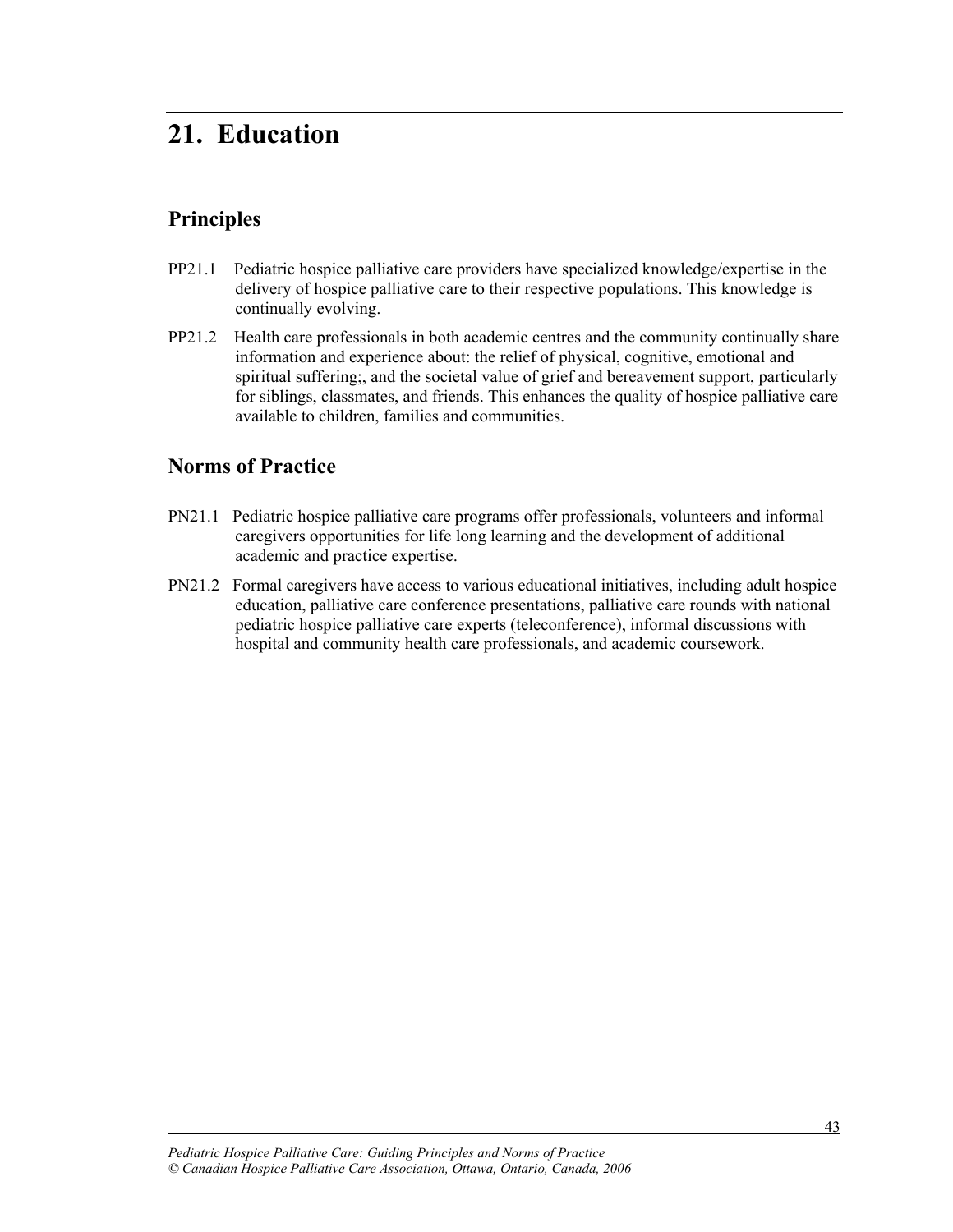### **22. Caregiver Support/Worklife**

#### **Principles**

l

PP22.1 Formal and informal caregivers' physical, psychological, and spiritual well-being is integral to the provision of pediatric hospice palliative care.

- PN22.1 Employees and volunteers are satisfied with the psychological and spiritual support they receive from the program.
- PN22.2 Ongoing programs are in place to address employee issues and improve work life satisfaction.
- PN22.3 The program works to identify and minimize occupational risks and stresses.
- PN22.4 Formal and informal caregivers have access to ongoing support, including grief and bereavement support.
- PN22.5 Formal caregivers have the opportunity to reflect on their own comfort and ability to enter into difficult conversations with children and families. They support one another and are willing to ask for help when feeling unsure/uncomfortable.

*Pediatric Hospice Palliative Care: Guiding Principles and Norms of Practice © Canadian Hospice Palliative Care Association, Ottawa, Ontario, Canada, 2006*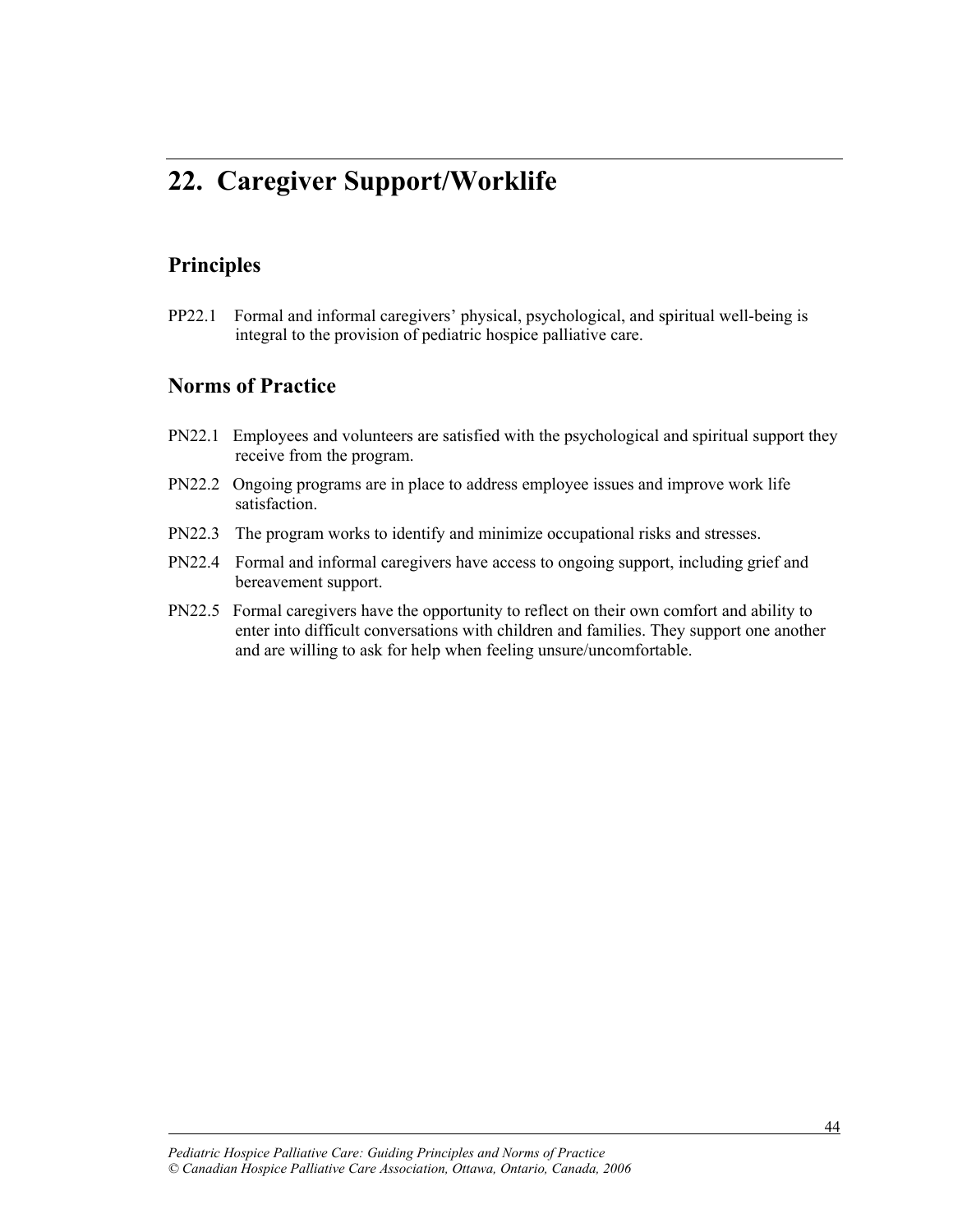## **IV. Resources**

Resources include:

- human, physical, technology, clinical resources
- financial resources

### **23. Human, Physical, Technology, Clinical Resources**

#### **Principles**

l

PP23.1 Pediatric hospice palliative care programs need appropriate, adequate resources to fulfill their mission.

- PN23.1 There are adequate human resources to support the program's activities.
- PN23.2 The space and environment are sufficient and appropriate to support the program's activities.
- PN23.3 The medical and office equipment and supplies support the program's activities.
- PN23.4 The health records and other documentation help the team provide quality child and family care.
- PN23.5 The communication and information technology systems support child and family care and all aspects of program operations.
- PN23.6 The safety, security and emergency systems support the program.
- PN23.7 The program is in compliance with legislation and regulations governing its clinical practice and operations.
- PN23.8 The program has access to relevant diagnostic and investigative options to support its clinical activities.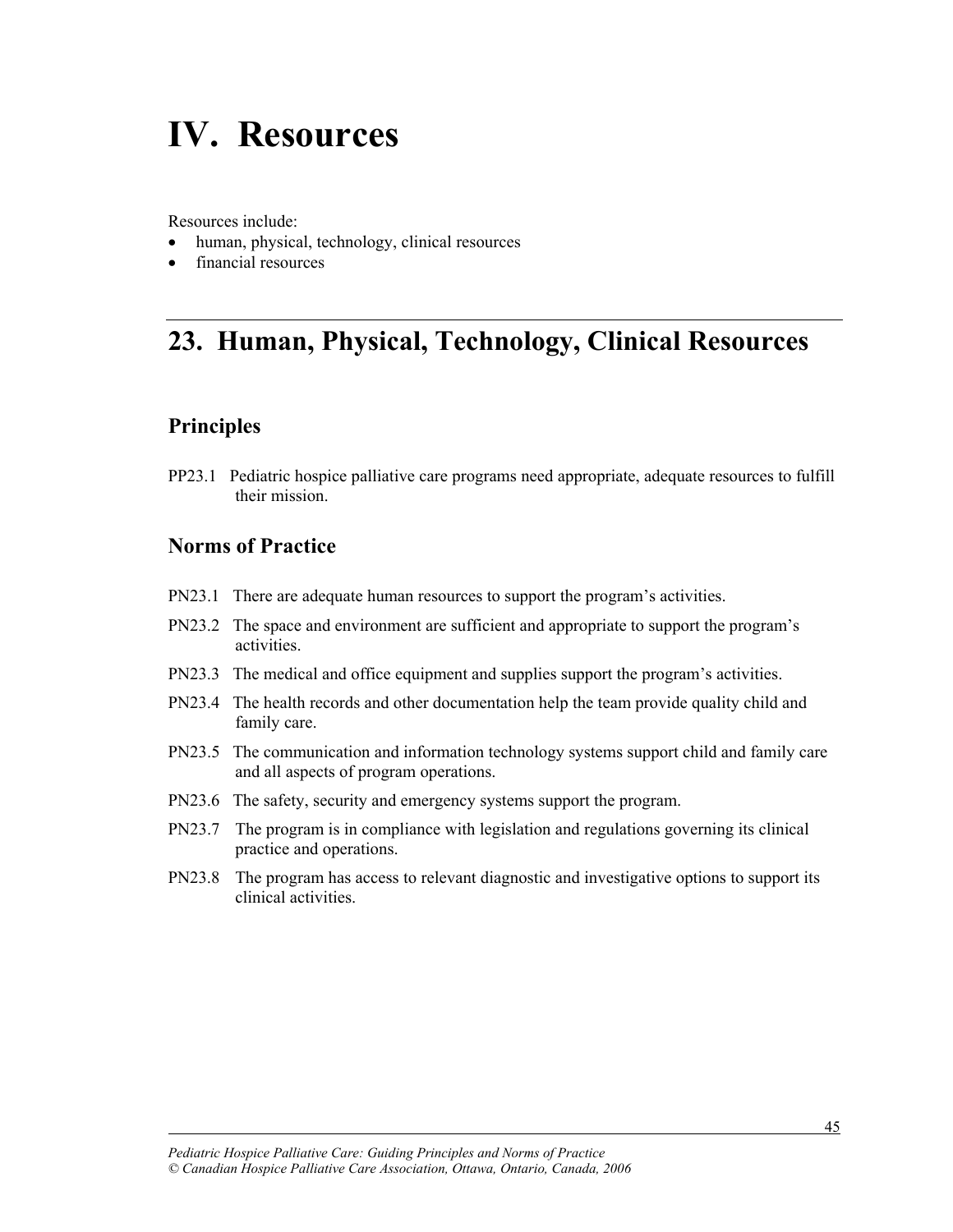### **24. Financial Resources**

#### **Principles**

- PP24.1 Adequate financial resources are essential to support pediatric hospice palliative care activities and ensure the program's long-term viability.
- PP24.1 Resources are managed effectively to ensure the best care for the child and family.
- PP24.3 Bereavement support can be preventative and limit the potential for long-term health implications for the bereaved.

#### **Norms of Practice**

- PN24.1 The program has established, consistent effective budgeting, accounting, and billing practices that meet legal and accounting standards.
- PN24.2 The program has sufficient funding to achieve its goals.
- PN24.3 Fundraising activities and grant stewardship (if appropriate for the program) are consistent with the mission, vision and values of the program.
- PN24.4 The program is financially accountable.

*Pediatric Hospice Palliative Care: Guiding Principles and Norms of Practice © Canadian Hospice Palliative Care Association, Ottawa, Ontario, Canada, 2006*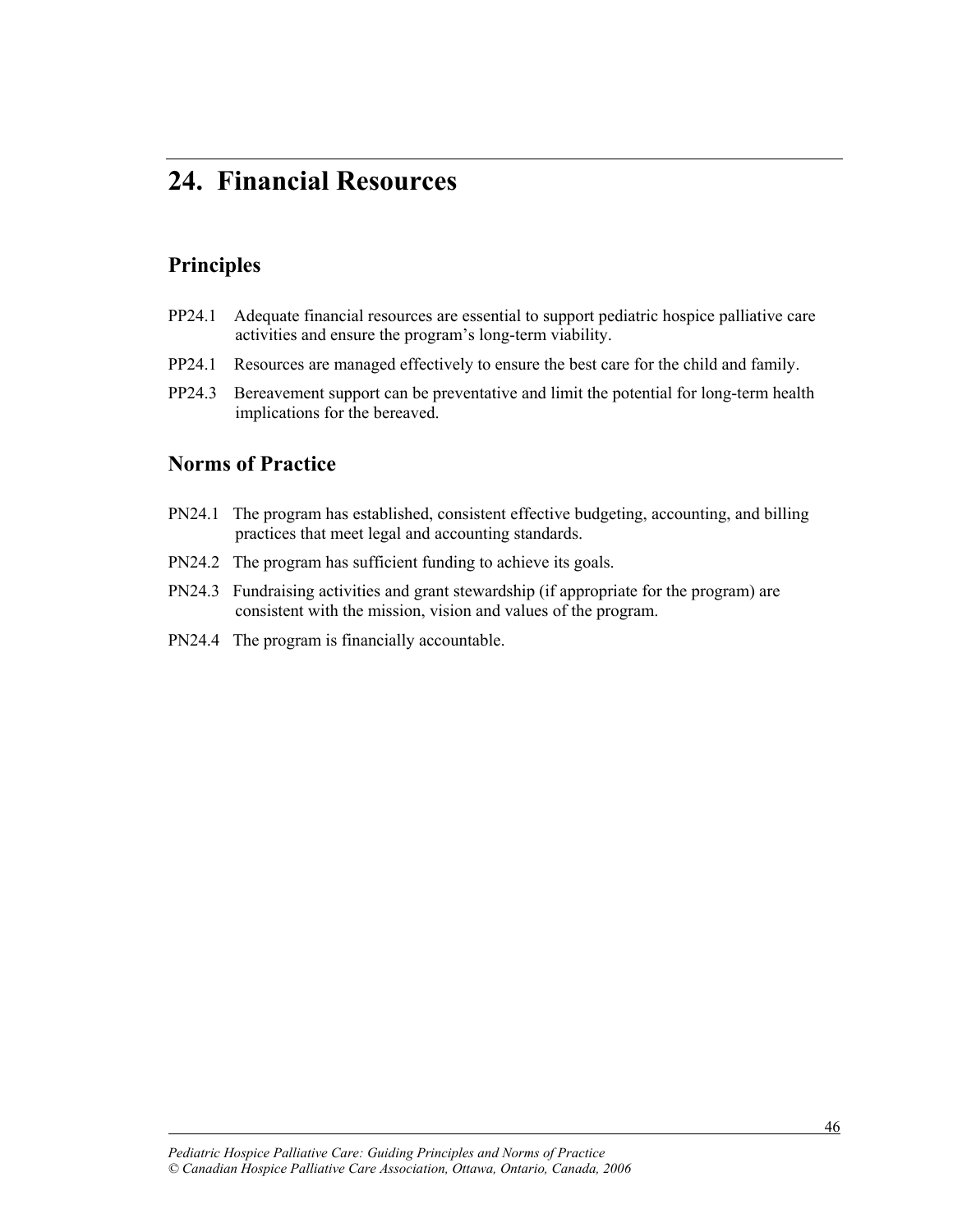### **Appendix A Glossary of Commonly Used Terms**

(borrowed and/or adapted from "A Model to Guide Hospice Palliative Care" CHPCA,2002 with permission, "When Children Die", IOM Report, 2003 and "Proposed Norms of Practice for Pediatric Hospice Palliative Care, Pediatric Palliative Care Committee, British Columbia, 1999)

**Accountability** is the financial and professional responsibility to those receiving care and the community.

**Advance directives** are the formal or informal instructions patients give about the type of care and treatment they want in response to potential illnesses or conditions.

**Alternative, complementary, integrative therapies** describe independent healing systems outside the realm of conventional medical theory and practice.

**Anticipatory grief** is the feelings/behaviours that occur before or in advance of an expected loss and may include the death or loss of expectations/hopes for a child or for a "normal life".

**Assessment** is the identification, description, evaluation and validation of information.

**Autonomy** is the state of being self-governed.

**Bereavement** describes the situation of having experienced loss through death rather than the emotional content of the experience.

**Beneficence** is the provision of benefits and the balancing of harms and benefits for the purpose of doing the most good.

**Care** is the interventions, treatments and assistance given to the child and his or her family.

**Child** is a person up to the age of 18 years but, for purposes of pediatric hospice palliative, "child" includes anyone whose diagnosis is made in childhood even if the person is older than 18.

**Complicated grief or bereavement** is a response to loss that is more intense and longer in duration than usual.

**Comfort care** is another term for palliative or hospice care, which is considered more understandable and acceptable to patients and their families, especially children.

**Confidentiality** is the protection and control of information.

**End-of-life care** is care that focuses on preparing for an anticipated death and managing the end stage of a fatal medical condition.

**Family** refers to two or more people, whether living together or apart, related by blood, marriage, adoption or commitment to care for one another.

**Formal caregiver** is a member of an organization and accountable to defined norms of conduct and practice. A formal caregiver may be a professional, support worker or volunteer.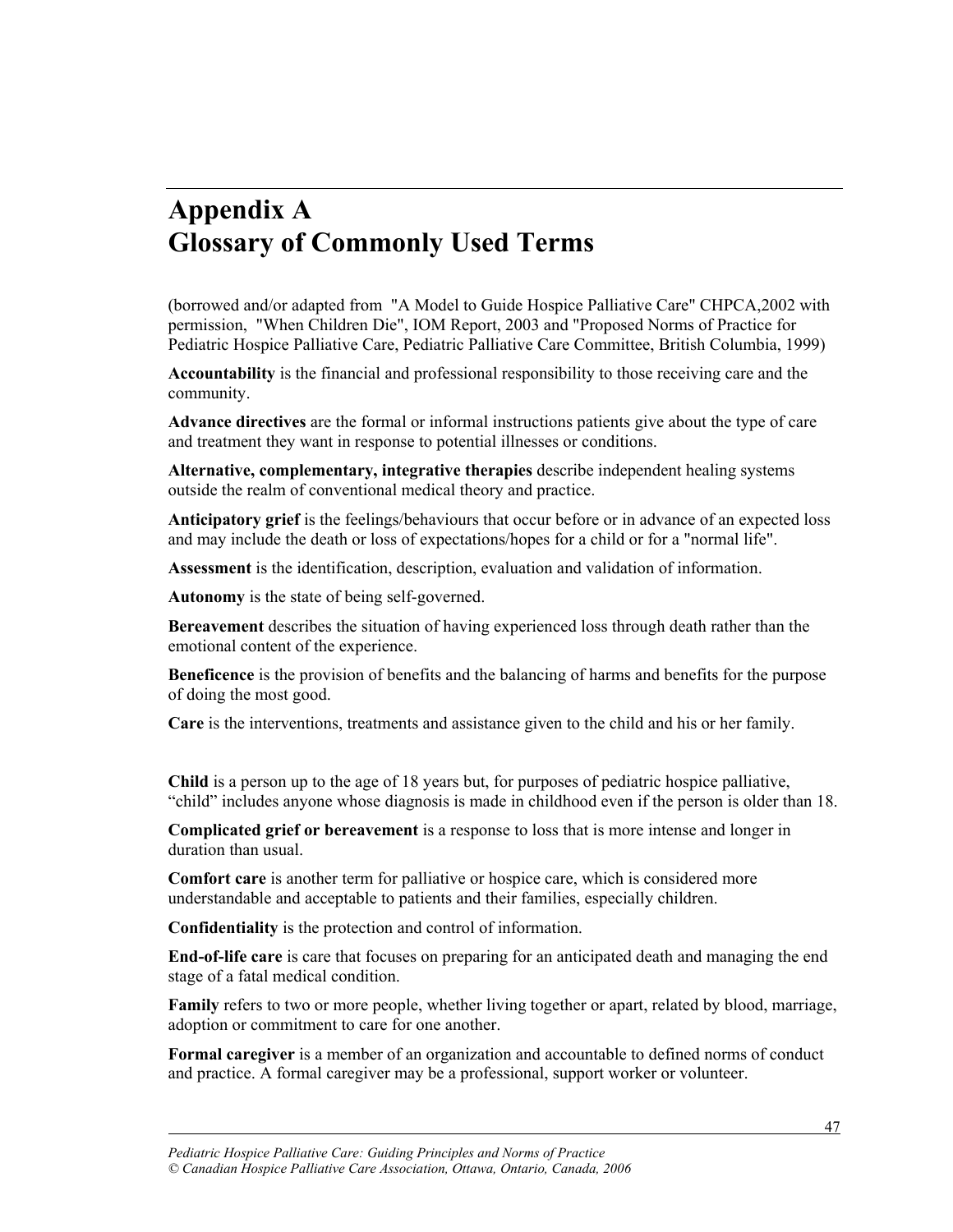**Grief** describes people's feelings and emotions in response to death, including but not limited to sadness, anger, frustration, guilt, longing, helplessness, hopelessness, and powerlessness.

**Grieving** is the physical, social, spiritual, emotional and behavioural reactions to loss

**Health care or interdisciplinary team** is a team of caregivers who work together to develop and implement a plan of care and may include many different disciplines. Children and families are also part of the health care team.

**Hospice** is often used interchangeably to describe a philosophy, a program of care or a site of care. The term is commonly used to refer to an organization or program that provides, arranges, coordinates and advises on a wide range of medical and supportive services for dying patients and those close to them, and often provides these services in or near the patient's home. Some hospice programs also provide grief and bereavement support.

**Informal caregiver** is someone close to the family who provides care, usually a member or friend of the family.

**Life threatening conditions** are those for which there is no reasonable hope of cure and from which children will die.

**Norm** is a statement of usual or average practice and is considered less rigid than a standard.

**Nonmaleficence** is the avoidance of doing harm.

**Pediatric hospice palliative care** is a model of care that seeks to prevent, relieve, reduce or soothe the symptoms suffered by the experience of living with a life threatening condition and/or its treatment while also maintaining the child and family's quality of life.

**Pain** is an individual, subjective unpleasant sensory and emotional experience that is primarily associated with tissue damage or described in terms of tissue damage or both.

**Plan of care** is the overall approach to the assessment, management, and evaluation of a patient's care, and is designed to address the expectations and needs the child and family consider priorities.

**Policy** is a course of action to guide and determine present and future directions

**Preferred practice guideline** is the recommended approach to care, and may be consensus or evidence-based. The guideline must be flexible enough to allow caregivers to meet the wide range of child/family expectations and needs.

**Principle** is a fundamental truth.

l

**Quality care** is the continuous striving by an interdisciplinary team or program to meet the expectations and needs of the children and families it serves.

**Quality of life** is well being as defined by each individual and often includes various domains such as: physical health, mental health, social and role functioning, sense of well-being, freedom from bodily pain and other physical distress, satisfaction with health care, and overall sense of general health.

**Respite care** may be a setting of care, a program or a service that provides additional services. Respite care may take place in the child's home or in a setting outside of the home such as a hospital, long-term care facility or hospice.

**Setting of care** refers to the location that hospice palliative care is provided and may include the child's home, tertiary or rehabilitative hospitals or long term care facilities, and respite or hospice settings.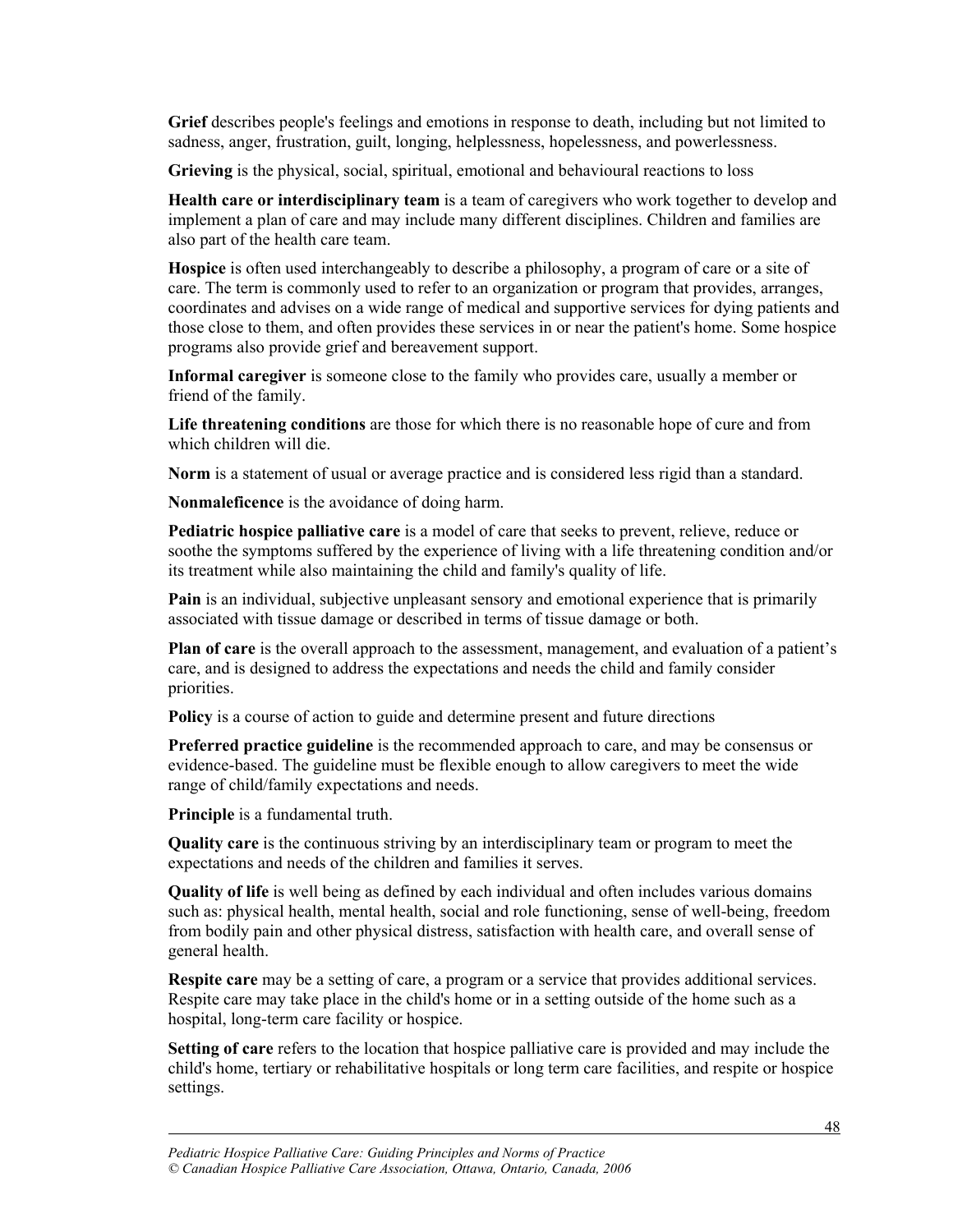**Spirituality** is an existential construct of the ways in which a person makes meaning and organizes his or her sense of self around a personal set of beliefs, values and relationships.

**Standard** is an established measurable condition or state used as a basis for comparison for quality and quantity.

**Substitute decision maker** is a person or agency of substitute recognized by law to act for, and in the best interest, of the child.

**Supportive care** is another term for palliative or hospice care that is considered to be more understandable and acceptable to patients and their families, especially children.

**Suffering** is a state of distress associated with events that threaten the intactness of a person. Perceptions of suffering may be influenced by culture, developmental levels, and social mores related to the death of a child.

**Therapeutic relationship** is a relationship between skilled caregivers and the patient/family that aims to change the patient's and family's experience of illness and bereavement.

**Truth-telling** is the communication of what is known or believed to be true without deceit or falseness.

**Unit of care** is the people who are the focus of a plan of care.

**Value** is a fundamental belief on which practice is based.

**Volunteer** is a person who freely gives of his or her time, talent and energy.

*Pediatric Hospice Palliative Care: Guiding Principles and Norms of Practice © Canadian Hospice Palliative Care Association, Ottawa, Ontario, Canada, 2006*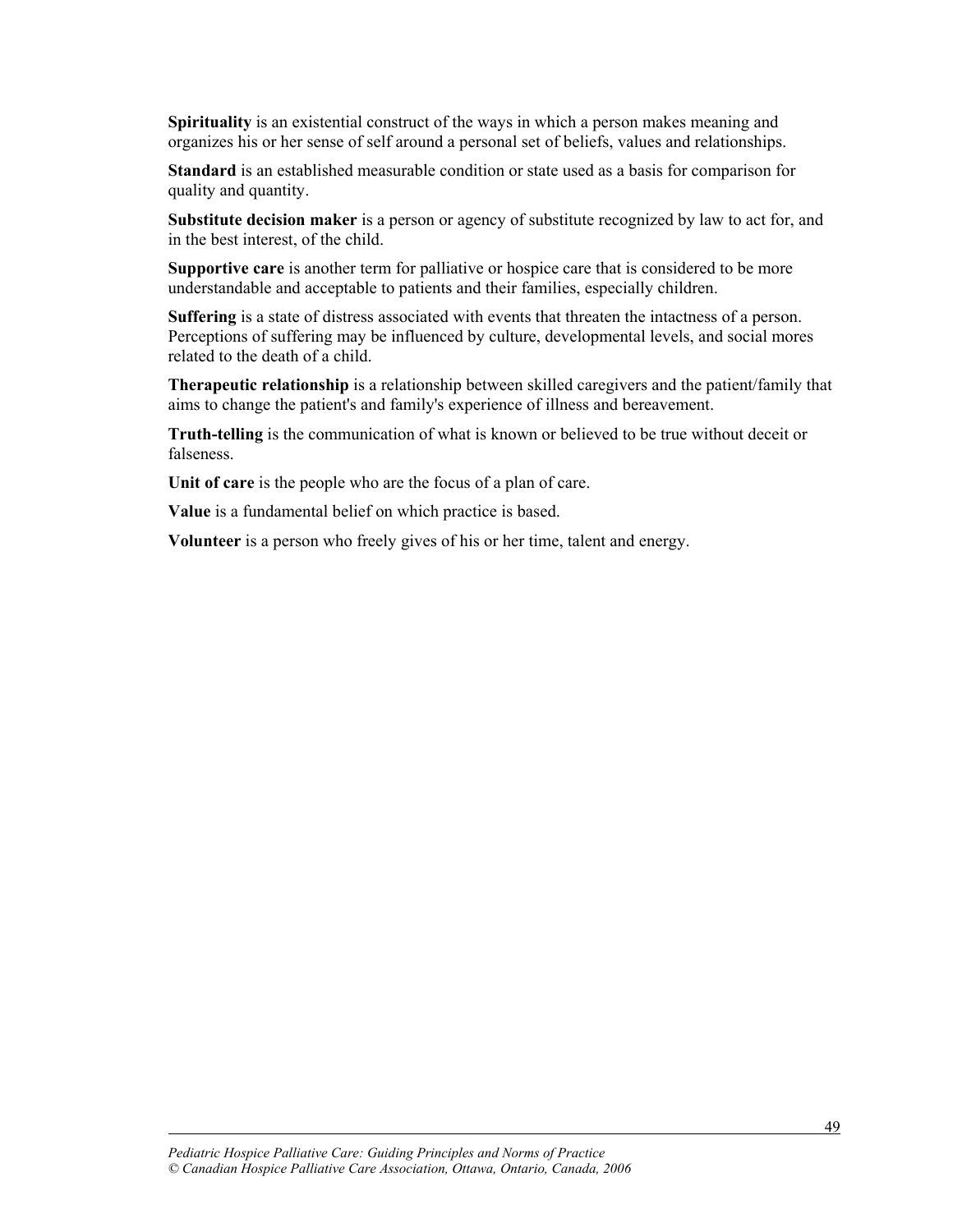### **Appendix B Informed Consent**

Formal caregivers must follow a **valid informed consent process** to ensure that the child (or substitute decision maker, parent or legal guardian) has a clear understanding of a proposed procedure or treatment and the options available. This is done in the context of the clinical needs of the child.

Valid informed consent:

l

- must be specific to the proposed health care (a specific procedure, or course of treatment
- $\bullet$  is given voluntarily without coercion or incentive
- is not obtained through misrepresentation or fraud.

To obtain valid informed consent:

- The health care caregiver provides the information a reasonable person requires to make the health care decision, including:
	- $\bullet$  the condition for which health care is proposed
	- $\bullet$  the nature of proposed health care (i.e., methods)
	- the risks and benefits of proposed health care that a reasonable person would expect to be told and that are material to the child
	- $\bullet$  alternative courses of health care
- The child is given the opportunity to ask questions and receive answers about the proposed health care.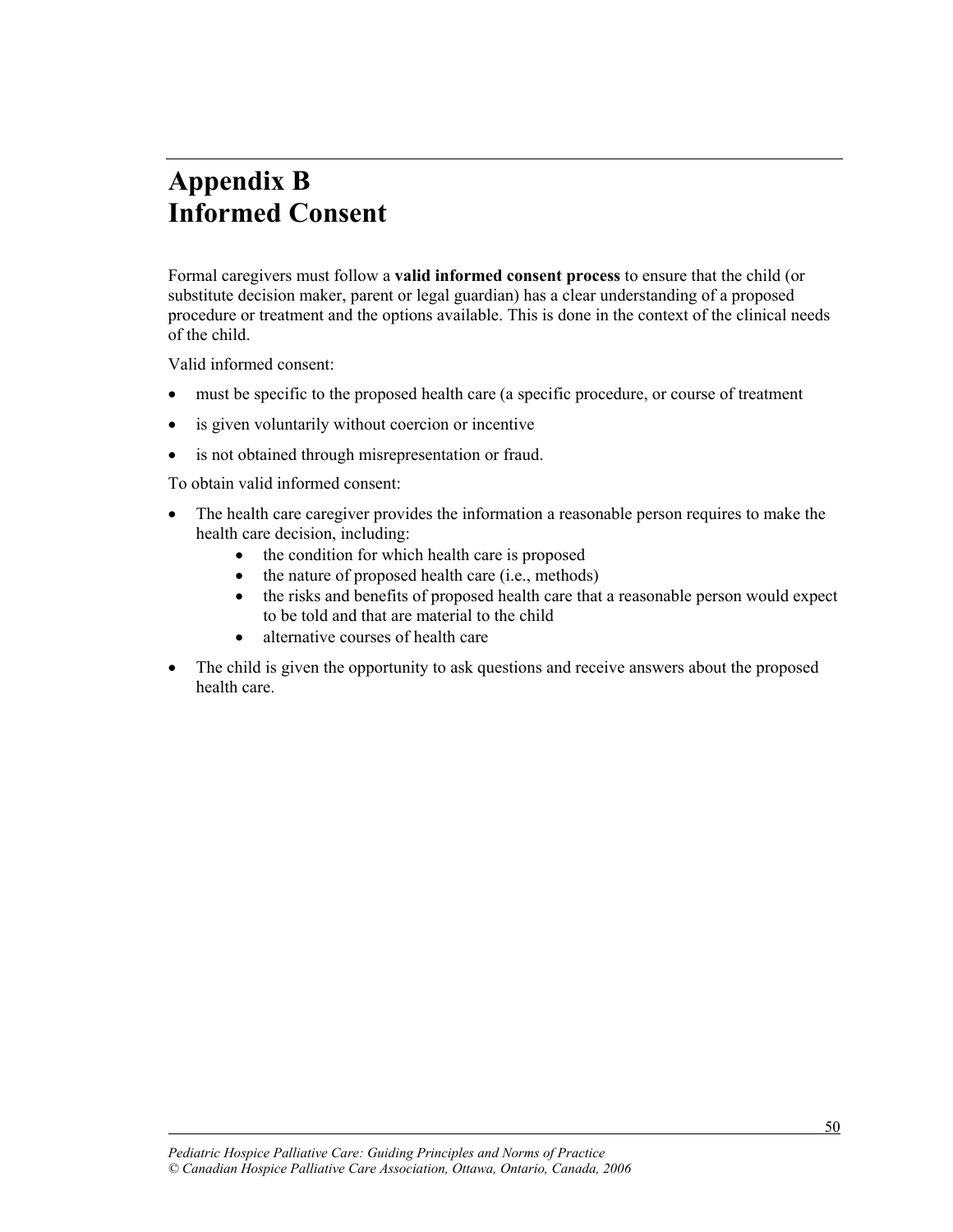### **Appendix C Cultural Care**

This set of 8 questions was developed several years ago by Arthur Kleinman who is a psychiatrist and medical anthropologist and have been revised and updated for use in various health settings. The questions are designed to help health care caregivers understand the patient's "explanatory model" or beliefs about illness and treatment.

- 1. What do you call the problem?
- 2. What do you think has caused the problem?
- 3. Why do you think it started when it did?
- 4. What do you think the sickness does? How does it work?
- 5. How severe is this sickness? Will it have a short or long term course?
- 6. What kind of treatment do you think the patient should receive? What are the most important results you hope he/she receives from the treatment?
- 7. What are the chief problems the sickness has caused?
- 8. What do you fear most about the sickness?

*Kleinman, A., et al. Culture, Illness and Care: Clinical Lessons from Anthropological and Cross-Cultural Care Research. Annals of Internal Medicine, 1978:88*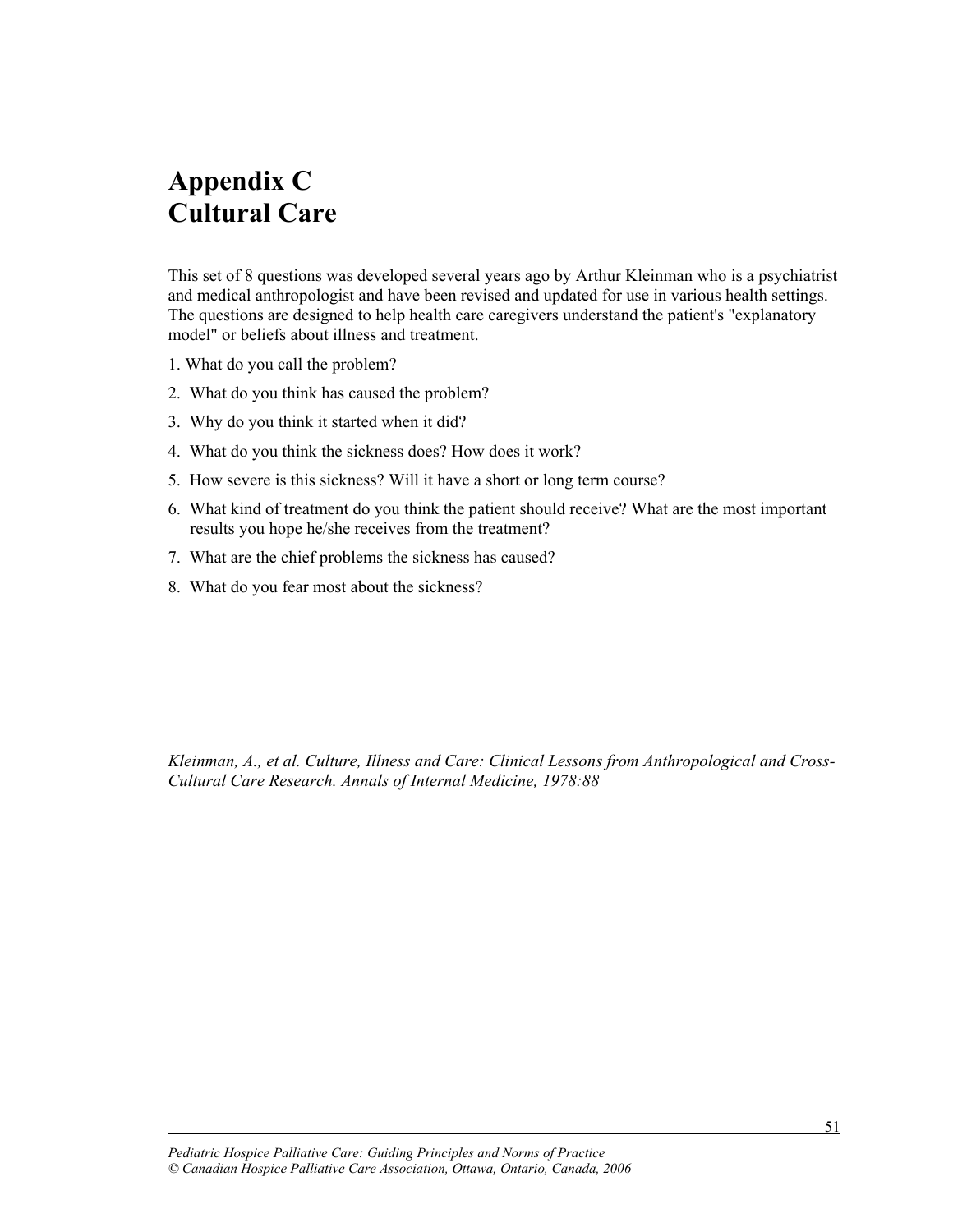### **Appendix D Techniques for Negotiating Issues Influenced by Culture that are Important in End of Life Care**

This table can be used as a template for techniques and strategies to address the significant spiritual, social, cultural, and psychological issues in hospice palliative care.

| <b>Issues</b>                 | Possible Consequences of Ignoring<br>the Issue                     | Techniques and Strategies to Address the Issue                                                                                                   |
|-------------------------------|--------------------------------------------------------------------|--------------------------------------------------------------------------------------------------------------------------------------------------|
| Responses to inequity in care | Lack of trust                                                      | Address directly: "I wonder whether its hard for you to<br>trust a physician who is not (of your same<br>background)?"                           |
|                               | Increased desired for futile<br>aggressive care at the end of life | Make explicit that you and the patient and their family<br>will work together in achieving the best possible care.                               |
|                               |                                                                    | Work to improve access and reduce inequities.                                                                                                    |
|                               | Lack of collaboration with patient<br>and with the family.         | Understand and accommodate desires for more<br>aggressive care, and use respectful negotiation when this<br>is contradicted or medically futile. |
|                               | Dissatisfaction of care by all parties<br>involved                 |                                                                                                                                                  |
| Communication/language        | Bi-directional misunderstanding.                                   | Take time to:                                                                                                                                    |
| barriers                      |                                                                    | Avoid medical or complex jargon.                                                                                                                 |
|                               | Unnecessary physical, emotional,                                   | Check for understanding: "So I can make sure I am                                                                                                |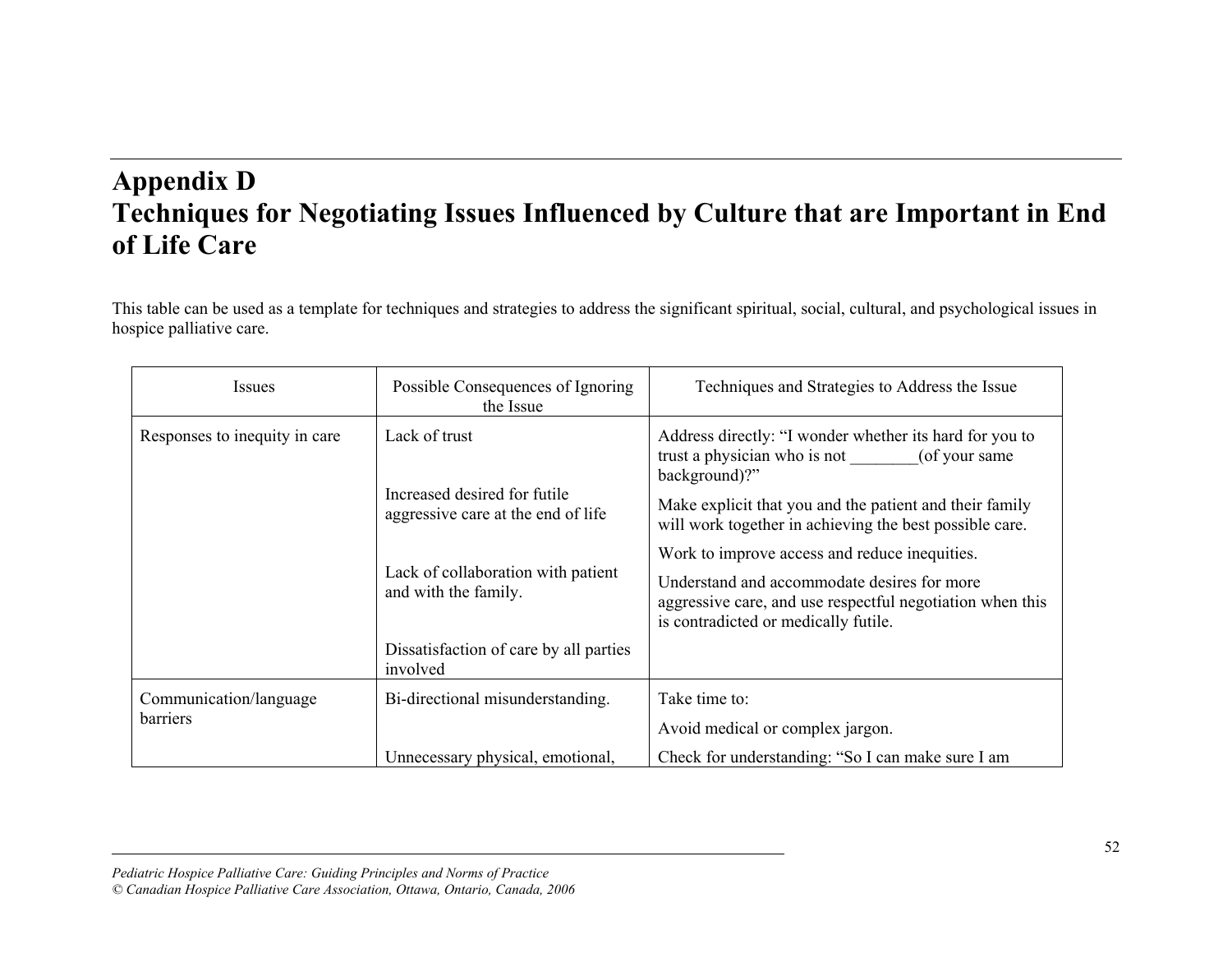|                                           | and spiritual suffering.                                                                                         | explaining this well for you, please tell me what your<br>understanding is about your illness and the treatment<br>we're considering."                                                                                       |  |
|-------------------------------------------|------------------------------------------------------------------------------------------------------------------|------------------------------------------------------------------------------------------------------------------------------------------------------------------------------------------------------------------------------|--|
|                                           |                                                                                                                  | Hire bilingual, bicultural staff and train in medical<br>translation to be bridges across cultures. Translators<br>are preferable in person, but use ATT language line or<br>similar services, if trained staff unavailable. |  |
|                                           |                                                                                                                  | Avoid use of family as translators, especially minors.                                                                                                                                                                       |  |
| Religion and spirituality                 | Lack of faith in the physician                                                                                   | "Spiritual or religious strength sustains many people in<br>times of distress. What is important for us to know about<br>your faith or spiritual needs?"                                                                     |  |
|                                           | Lack of adherence to the treatment<br>regime                                                                     | "How can we support your needs and practices?"                                                                                                                                                                               |  |
|                                           |                                                                                                                  | "Where do you find your strength to make sense of this<br>experience?"                                                                                                                                                       |  |
| Truth telling                             | Anger, mistrust, or even removal of                                                                              | Informed refusal:                                                                                                                                                                                                            |  |
|                                           | patient from health care system if<br>team insists on informing the patient<br>against the wishes of the family. | "Some patients want to know everything about their<br>condition, others prefer that the doctors mainly talk to<br>their families. How would you prefer to get this<br>information?"                                          |  |
|                                           | Hopelessness in the patient if he or<br>she misunderstands your reason for<br>telling him or her directly.       | Use of hypothetical case, e.g., "Others who have<br>conditions similar to yours have found it helpful to<br>consider several options for care, such as nutrition, to<br>keep them feeling as well as possible."              |  |
|                                           |                                                                                                                  | Be cognizant of nonverbal and indirect communication<br>when discussing serious information.                                                                                                                                 |  |
| Family involvement in decision-<br>making | Disagreement and conflict between<br>family and medical staff when the                                           | Ascertain the key members of the family and ensure that<br>all are included in discussions as desired by the patient:                                                                                                        |  |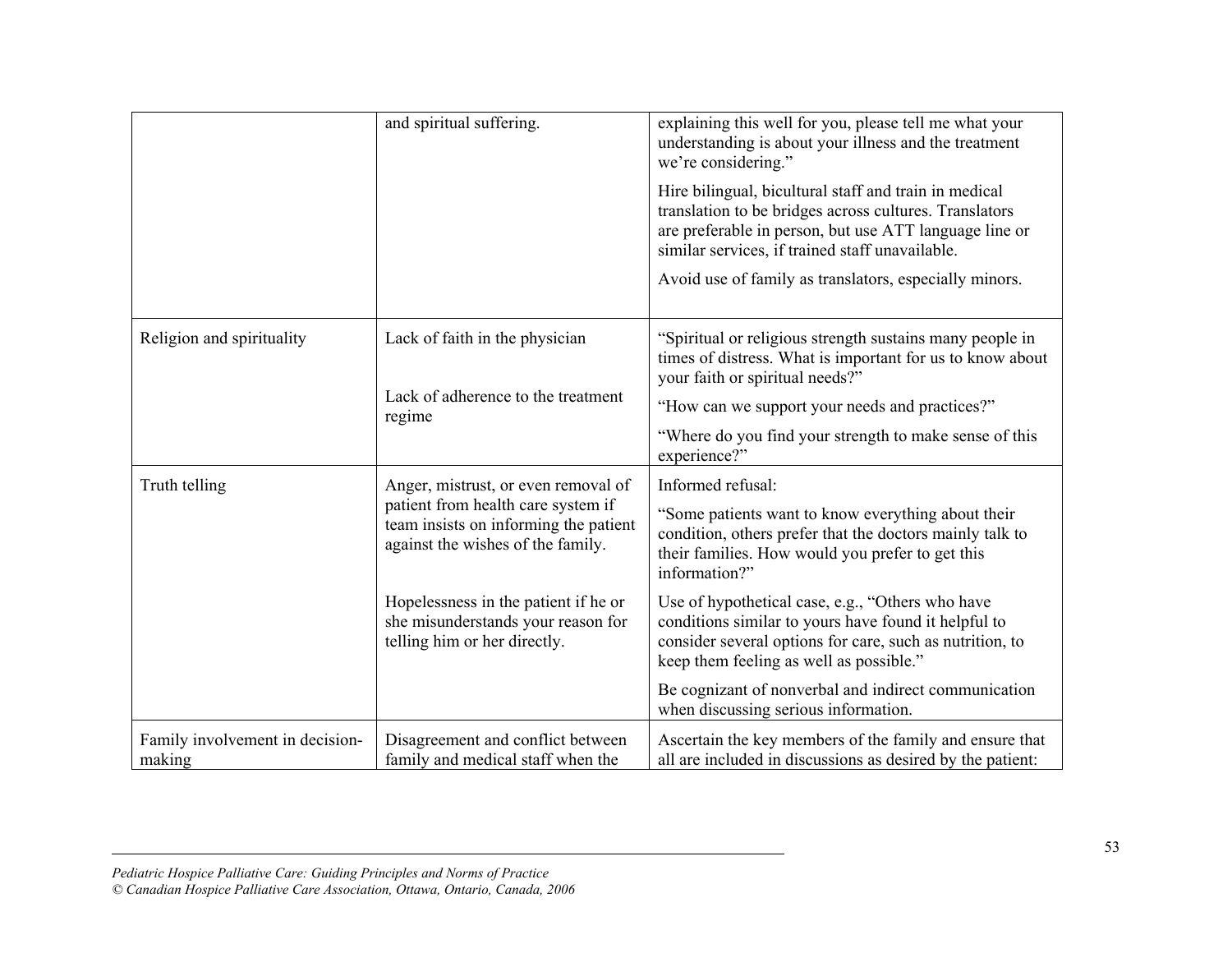|              | family, rather than the patient, insists<br>on making decisions.                         | "Is there anyone else I should talk to about your<br>condition?"                                                                                                                       |
|--------------|------------------------------------------------------------------------------------------|----------------------------------------------------------------------------------------------------------------------------------------------------------------------------------------|
|              |                                                                                          | Talk with whoever accompanies the patient and ask the<br>patient about this individual's involvement in receiving<br>information and decision-making.                                  |
| Hospice care | Reduced use of hospice services,<br>leading to decreased quality of end<br>of life care. | Emphasize hospice as an adjunct or assistance to the<br>family but not as a replacement: "When the family is<br>taking care of the patient at home, hospice can help them<br>do that." |

*Kagawa-Singer, M. & Blackhall, L. (2001). Negotiating cross-cultural issues at end of life. Journal of American Medical Association, 286, pg. 2995.*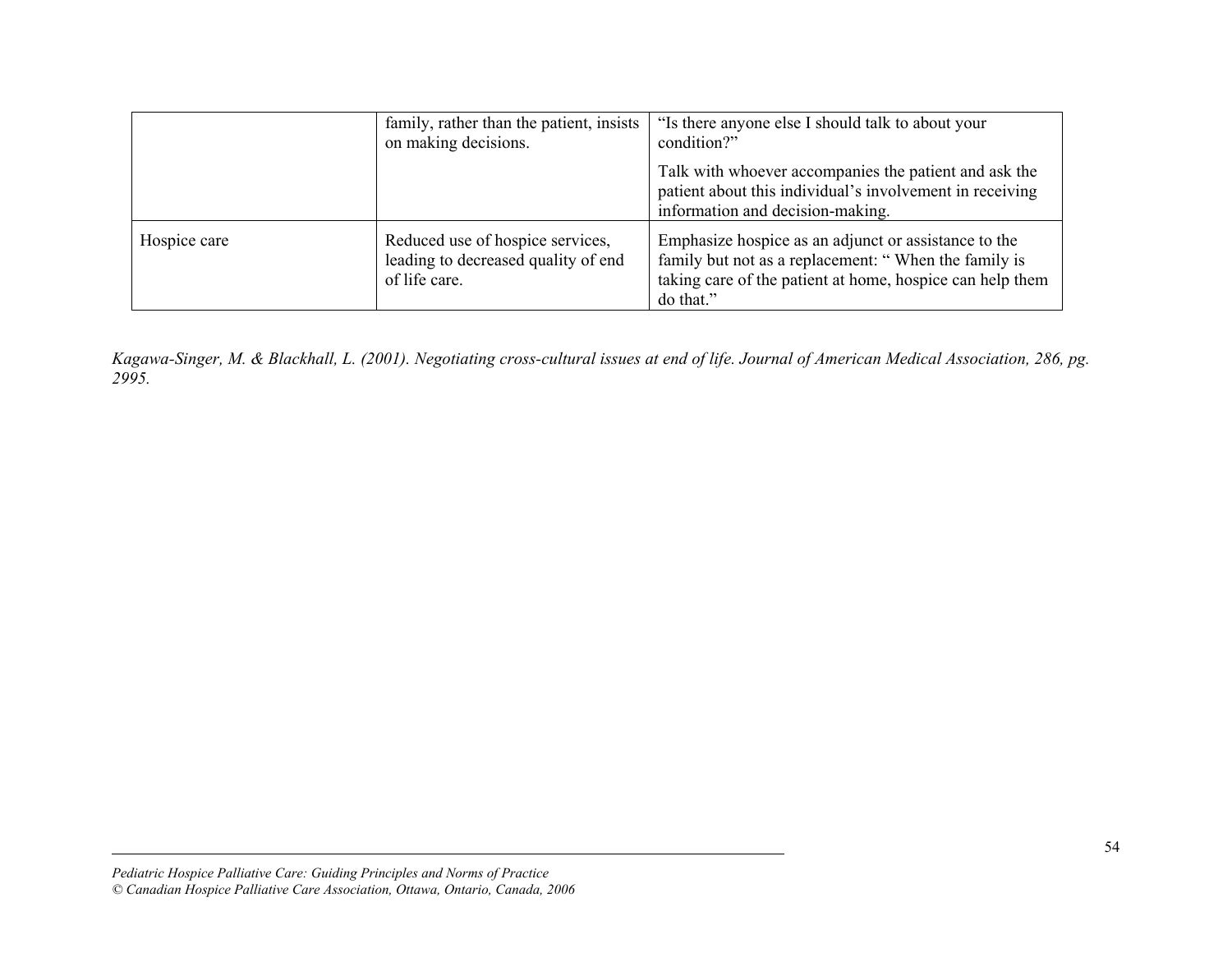### **Appendix E Bereavement Risk Assessment**

The assessment of bereavement risk presupposes that some individuals will experience grief in a way that does not fit a "normal" or expected pattern or level of intensity. Factors that influence complicated grief are:

- stage of the life cycle particularly when:
	- the bereaved parent is an adolescent and family support is perceived as inadequate.
	- $\bullet$  the surviving parent of a deceased child is a single mother/father as a result of divorce or being widowed
	- an only child has died.
- a history of previous losses, particularly if unresolved. Losses may include:
	- $\bullet$  loss of a pregnancy
	- $\bullet$  loss of a job
	- $\bullet$  divorce
	- x trauma of any kind (e.g., suicide, homicide, accident) which has resulted in the person being hypervigilant, suspicious or anxious
	- more than one child sick or at end of life, or another child who has died
	- the presence of concurrent or additional stressors such as:
		- family tension
		- compromised financial status
		- $\bullet$  dissatisfaction with caregiving
		- reliance on alcohol and psychotropic medications, pre-bereavement
- x physical and mental illness particularly:
	- current/past history of mental health problems that have required
	- $\bullet$  psychiatric/psychological support
	- $\bullet$  family history of psychiatric disorders
- high pre-death distress
- inability or restriction in use of coping strategies such as:
	- maintenance of physical self-care
	- identification of prominent themes of grief
	- attributing meaning to the loss
	- differentiation between letting go of grief and forgetting the bereaved
	- accessing available support
- isolated, alienated individuals

- $\bullet$  low levels of internal control beliefs, such as:
	- $\bullet$  feeling as if he/she has no control over life
- $\bullet$  the availability of social support particularly if:
	- people in the immediate environment are, or are perceived to be, unsupportive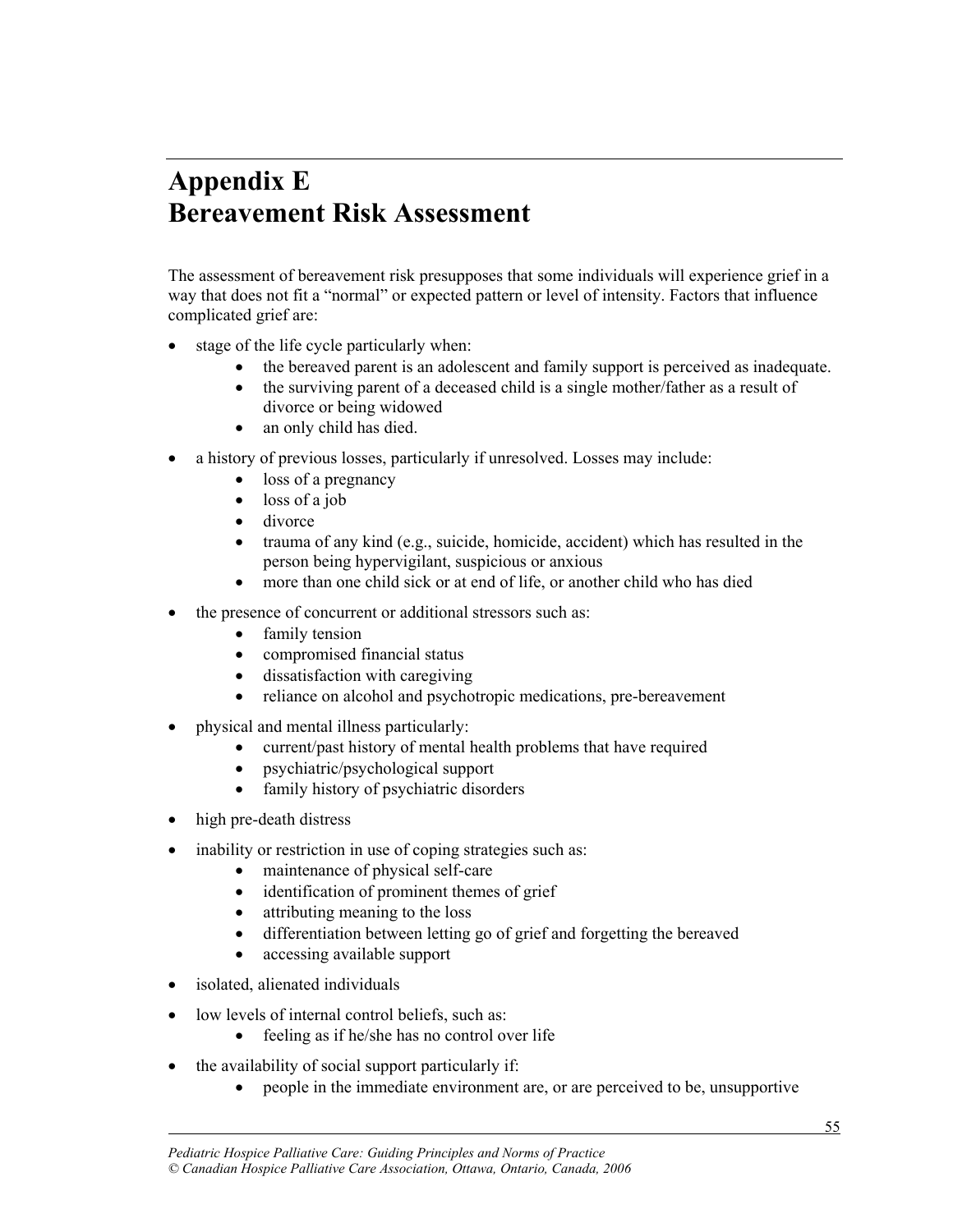- family members are estranged
- care for the child becomes overwhelming
- support from family and friends immediately prior to death was good and following death it subsided
- the bereaved lack a confidant with whom to share feelings, concerns, doubts, dreams and nightmares
- the bereaved is dissatisfied with the help available during their child's illness.

#### **Risk Factors for Complicated Grief in Bereaved Children**

Risk factors for complicated grief in bereaved children may be divided into three groups:

#### **1. Features of the loss**

- Traumatic
- Unexpected
- $\bullet$  The child's own life was in jeopardy

#### **2. Features of the child**

- $\bullet$  History of psychiatric disorder
- Multiple losses
- Child less than 5 years old
- Adolescent
- $\bullet$

l

#### **3. Features of the relationship**

- Ambivalent/conflicted
- Unsupportive family
- Death of a father (adolescent boys)
- Death of a mother (very young children)
- Mental illness in surviving parent
- Parent acts as gatekeeper and does not allow child to make his or her own decision about getting support or even acknowledging the loss

*Aranda, S., Milne, D. Guidelines for the assessment of complicated bereavement risk in family members of people receiving hospice palliative care. Centre for Palliative Care, Victoria 2000*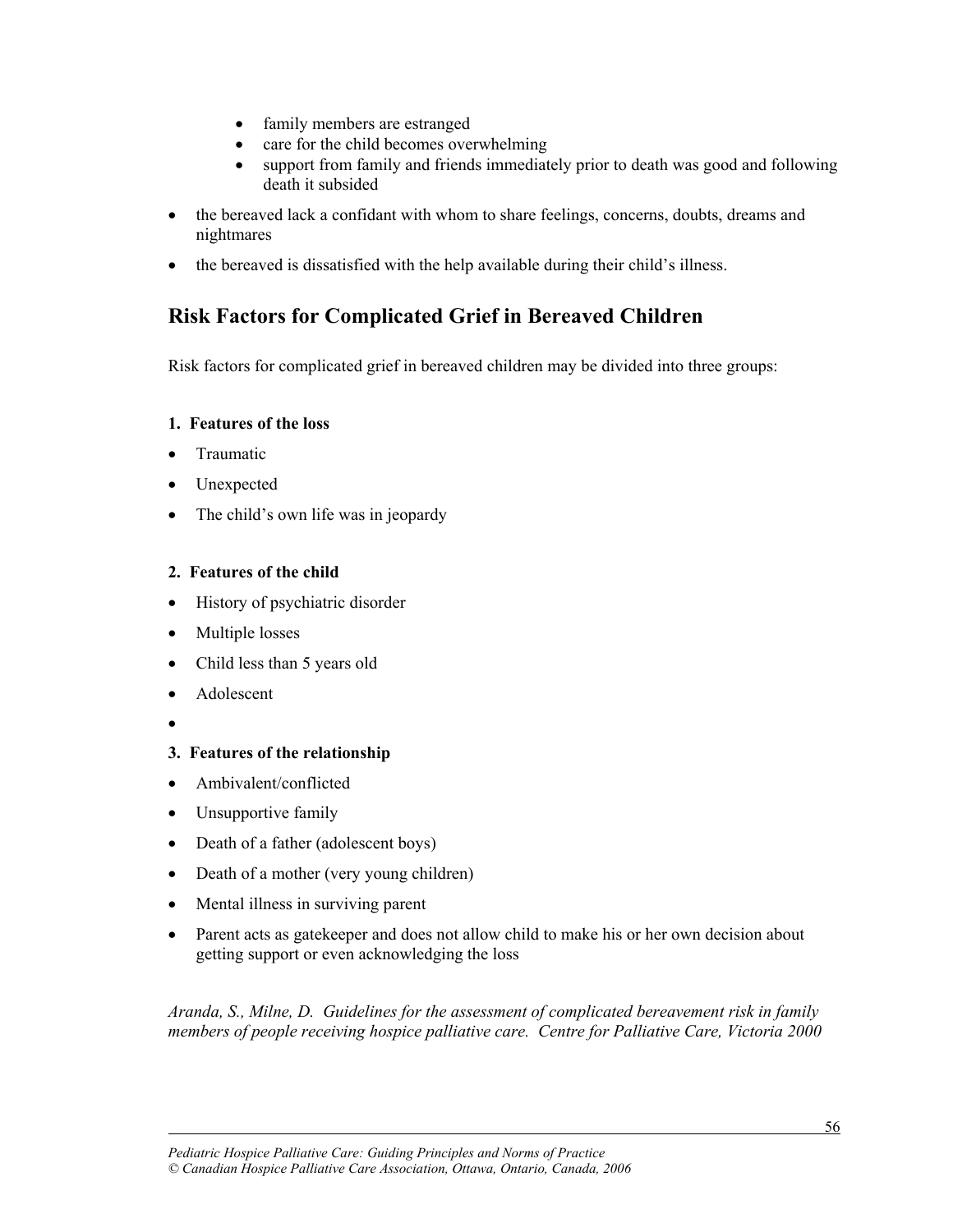### **Appendix F Quality Management**

The following is a flow chart for developing steps to evaluate, monitor and improve quality of care (The Hospital for Sick Children, QM)

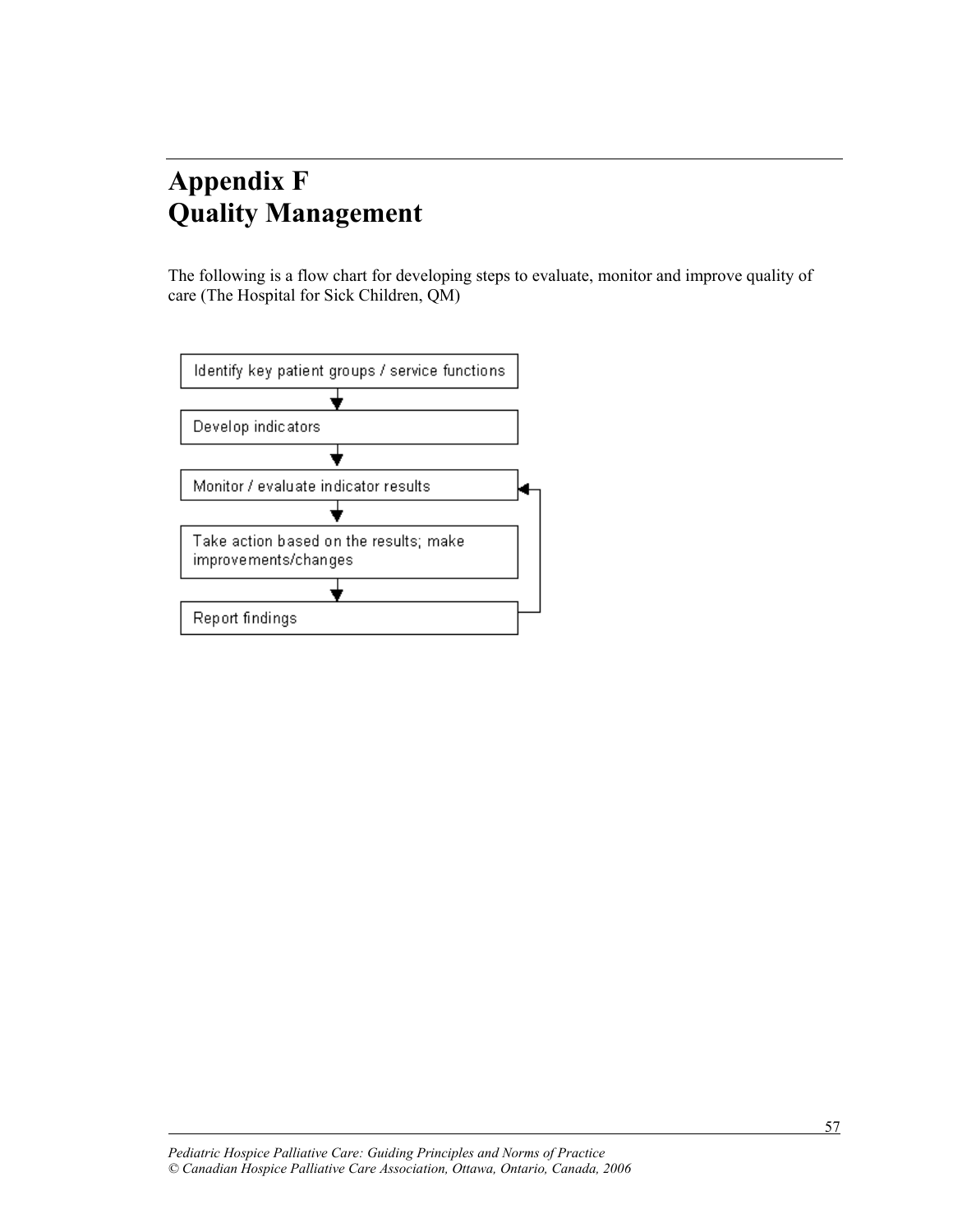### **Appendix G Research Priorities and Questions**

There is a paucity of research support the improvement of hospice palliative care for children and their families, although new initiatives to develop research agendas, partnerships and funding are underway. Below are specific areas of research recommended by various sources  $\frac{1}{2}$  including clinicians' experience in this field:

- Experiences, perceptions and needs/wishes of the dying child
- $\bullet$  Experiences, perceptions and needs/wishes of siblings, parents and significant others
- $\bullet$  Ethical and clinical decision making processes at end of life
- The effects of uncertainty in diagnosis, prognosis, and treatment on: communication, care planning, decision making, preparing for death and grief
- Quality of life and psychosocial, spiritual processes and outcomes
- Grief and bereavement outcomes
- Approaches to support evidence-based grief and bereavement practice and standardized volunteer training
- Communication issues
- The quality, effectiveness and cost of health care services and systems
- Prognostic information and the trajectory of illness among children with life threatening condition and unexpected death
- The pain and physical/emotional symptom experiences of dying children and the effectiveness of pharmacological and psychosocial interventions
- The effectiveness/role of complementary therapies
- The effectiveness of clinical interventions
- Family and family caregiver issues
- $\bullet$  Interdisciplinary team issues

l

1

- Existential and spiritual concerns
- Roles and relationships of different health care caregivers and others with children and families
- Contributions/predictors of delayed recognition of impending death

<sup>&</sup>lt;sup>1</sup> Field M, Berhman R. When Children Die: Improving Palliative and End-of-Life Care for Children and their Families, 2003: The National Academies Press, Washington, DC

<sup>&</sup>lt;sup>2</sup>National Research Advisory Committee, CHPCA, "Canadian Agenda for Research in Palliative Care, 1999 (see http://www.chpca.net)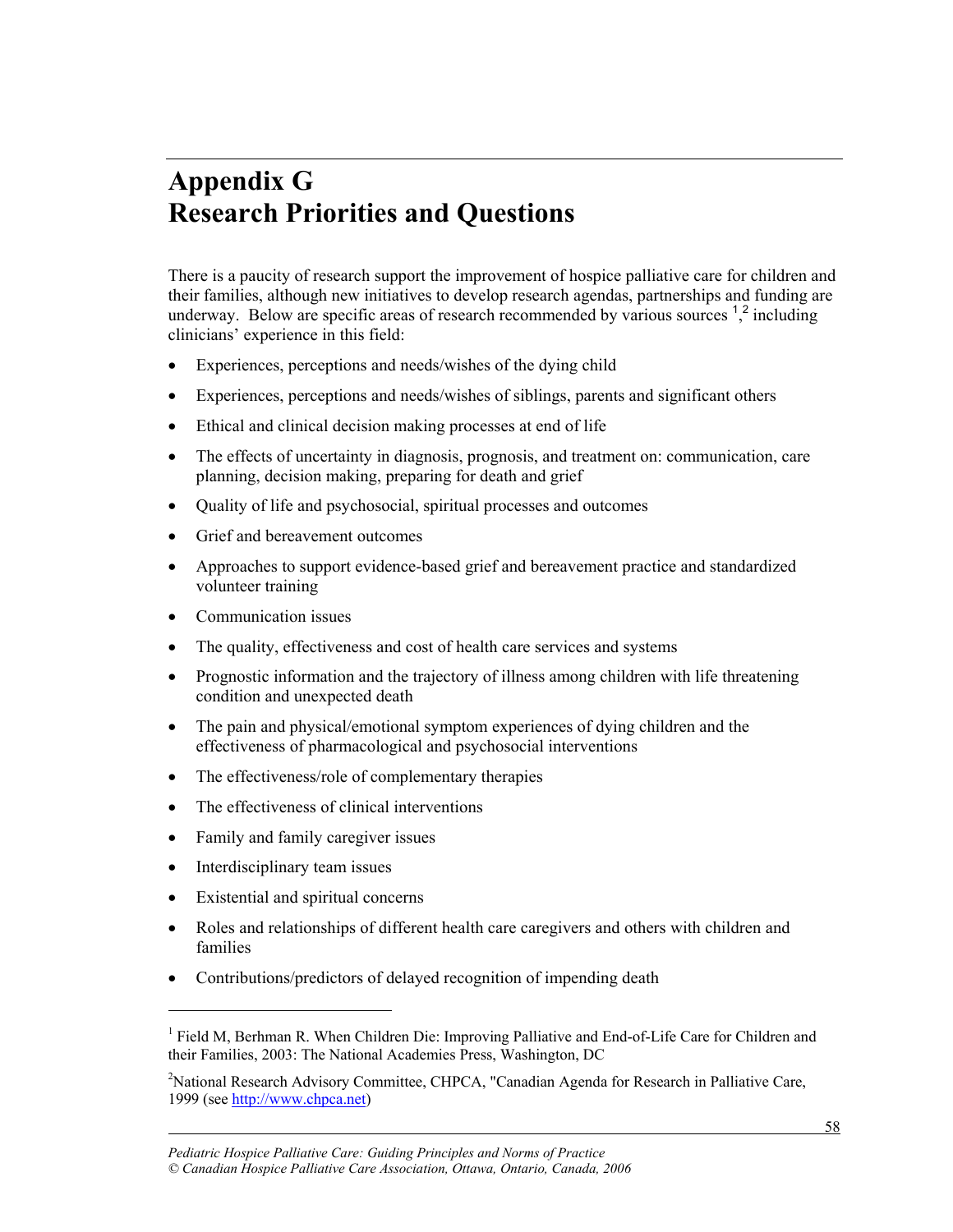- $\bullet$  Satisfaction with care
- Experience of children in other settings such as school
- Psychological impact of caregiving by health care caregivers
- Development of outcomes measures (such as quality of life measures)
- The role and experience of culture
- The role and effectiveness of hospice volunteers in the care of dying children

#### **Potential Research Questions**

What are the experiences of dying children?

What are the experiences of parents who care for a dying child?

What are the fears, wishes, hopes of dying children?

What is the spiritual/existential experience of the dying children?

What is the impact of the dying child's experience on his or her sibling(s)?

What is the quality of life of the dying child and his or her family?

What is the psychosocial sequelae for parents and siblings following the death of a child?

How do care caregivers and families communicate together about end of life care decisions?

What emotional symptoms do dying children experience (depression, loneliness, boredom, sadness)?

What interventions are effective in dealing with physical symptoms such as fatigue, pain, nausea and breathlessness?

What is the role of culture on the dying child and family's end of life and death experience?

How much do children want to be involved in decision making and what strategies are available to help make this happen?

What is the role and effectiveness of the hospital based interdisciplinary team in palliative/end of life care?

What bereavement interventions are helpful?

l

What are the short-term and long-term costs to society when children and teens are not provided with grief and bereavement support after the death of a sibling or friend?

What gender differences and changes over time in coping mechanisms and parental perceptions of the benefits and harms of life-sustaining and palliative interventions for fetuses or infants with specific, prenatally or postnatally determined lethal diagnosis?\*

What is the effect of perinatal death on surviving or future siblings?\*

What are the long term as well as short term effects on parent outcomes of interventions 0for parents who have sustained perinatal loss?\*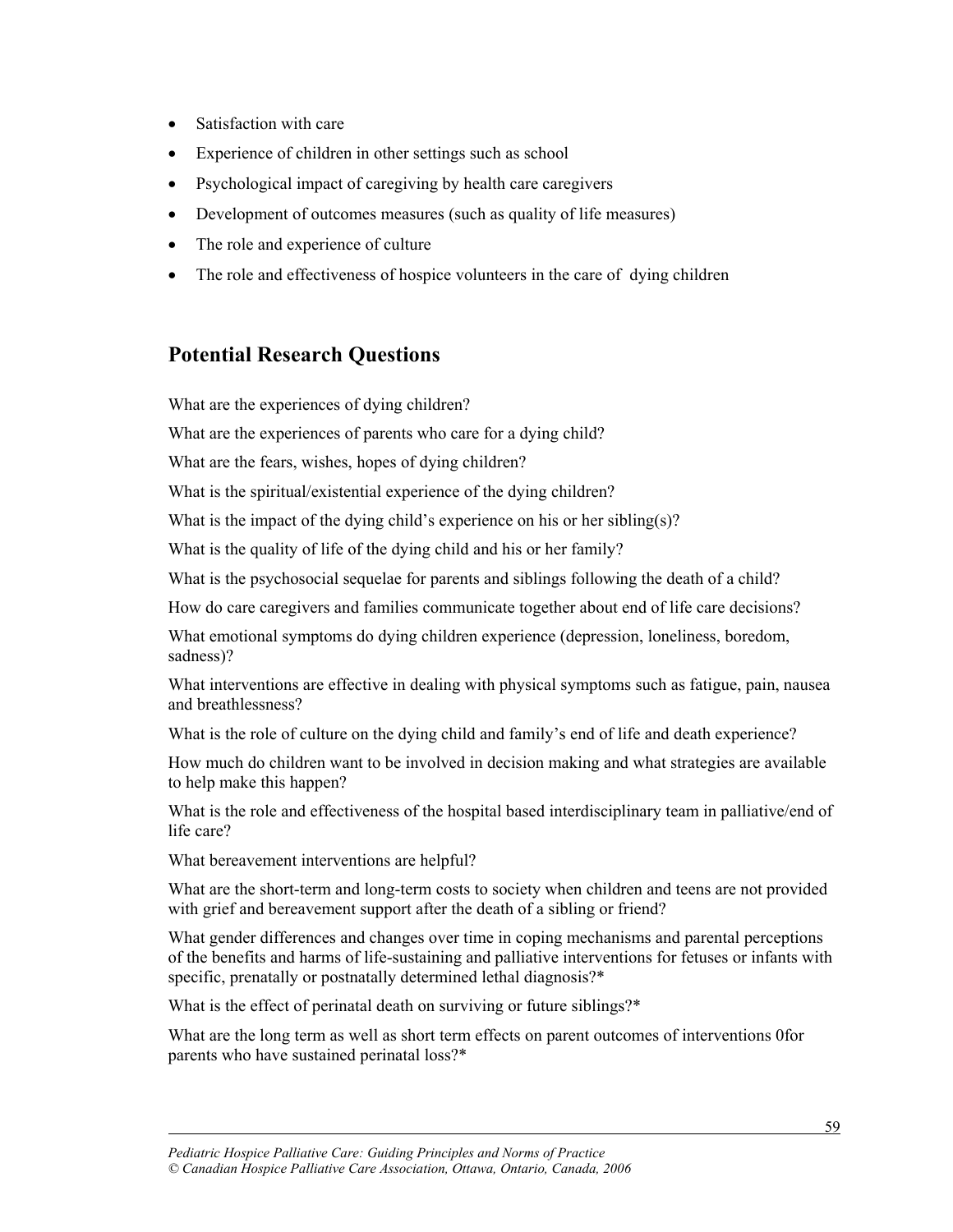What is the association between acute, sudden, or unexpected death of a child and the development by parents or siblings of more severe grief responses?\*

What are the financial costs of families caring for a dying child at home?

What domains of quality of life are relevant for children with advanced illness and their family members?\*

What standardized instruments are available to measure end of life outcomes?

What adaptation is required for measures to reflect differences in the ill child's stage of development, the nature of the illness, and other child and family characteristics?\*

What is the degree and nature of agreement and disagreement between child self-reports and proxy reports by parents or others?\*

What are the costs of caring for dying children in hospital or at home?

What is the role of community hospices in pediatric hospice palliative care?

What ways can we improve coordination and continuity of care for children with advanced illness?\*

What are innovative methods to support children, families and caregivers in smaller communities and rural areas that promote continuity of local and regional special care including palliative, and end-of-life care?\*

What are the ethical implications for parents of no CPR orders?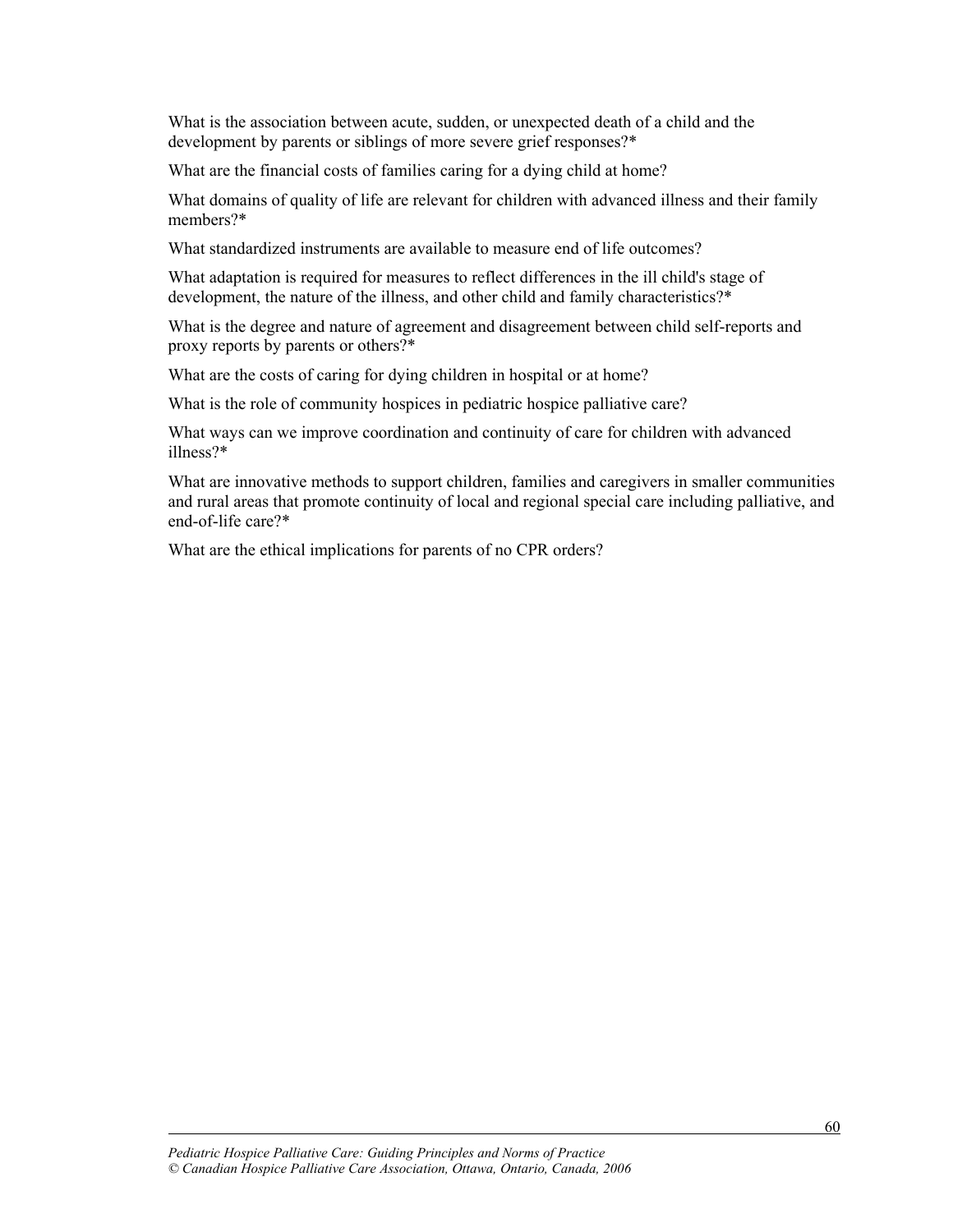### **References**

- A Guide to the Development of Children's Palliative and Bereavement Care Services, Report of a Joint Working Party of the Association for Children with Life-threatening or terminal conditions and their families and the Royal College of Pediatrics and Child Health, January 1997.
- American Academy of Pediatrics, (1999). Culturally effective pediatric care: Education and training issues. *Pediatrics,* 103, 167-170.
- American Academy of Pediatrics, Committee on Children With Disabilities: Care coordination: Integrating health and related systems of care for children with special health care needs. *Pediatrics,* 1999, 104:978-981
- American Academy of Pediatrics. Committee on Bioethics and Committee on Hospital Care. (2000). Palliative care for children. *Pediatrics* 106(2), 351-357.
- American Academy of Pediatrics. Palliative care for children. *Pediatrics,* 2000: page 351.
- Aranda, S., Milne, D. Guidelines for the assessment of complicated bereavement risk in family members of people receiving palliative care. *Centre for Palliative Care, Victoria*,  $(2000)$ .s
- Barret, J., Gifford, C, Morey, J., Risser, D., Salisbury, M. (2001). Enhancing patient safety through teamwork training. *Journal of Healthcare Risk Management.* 21(4), 57-65.
- Bliss J., Cowley S., While A. (2000). Interprofessional working in palliative care in the community: A review of the literature. *Journal of Interprofessional Care,* 14(3), 281- 290.
- Bluebond-Langner, M. (1978). *The Private Worlds of Dying Children.* Princeton, NJ: Princeton University Press.
- Bowman, K. & Lee R. (1995). Cultural Considerations in Critical Care: A Chinese Case Study. *Annals of the Royal College of Physicians and Surgeons of Canada,* 28: 338-40.
- Bowman, K. (2000). Communication, Negotiation and Mediation in End of Life Care. *Journal of Palliative Care.* Vol. 16/ October, pp 17-23.
- Bowman, K., & Hui, E. (2000). Bioethics for clinicians: 20. Chinese bioethics. *CMAJ,* Nov. 163(11), 1481-1485.
- Brinchmann, B., Førde, R., and Nortvedt, P. (2002). What Matters to the Parents?: A qualitative study of parents' experiences with life-and-death decisions concerning their premature infants. *Nursing Ethics,* 9(4), 388-404.
- Canadian Institutes of Health Research (CIHR), Institute of Cancer Research (ICR), Institute of Circulatory and Respiratory Health, Canada (see http://www.cihr-irsc.gc.ca)
- Candib, L., Quill, T.E., & Stein, H.F. (2002). Truth telling and advance planning at the end of life: Problems with autonomy in a multi-cultural world. *Families, Systems, and Health,*  20, 213-236.
- Charlton, R. (1996). Medical education: Addressing the needs of the dying child. *Palliative Medicine,*10:240-246.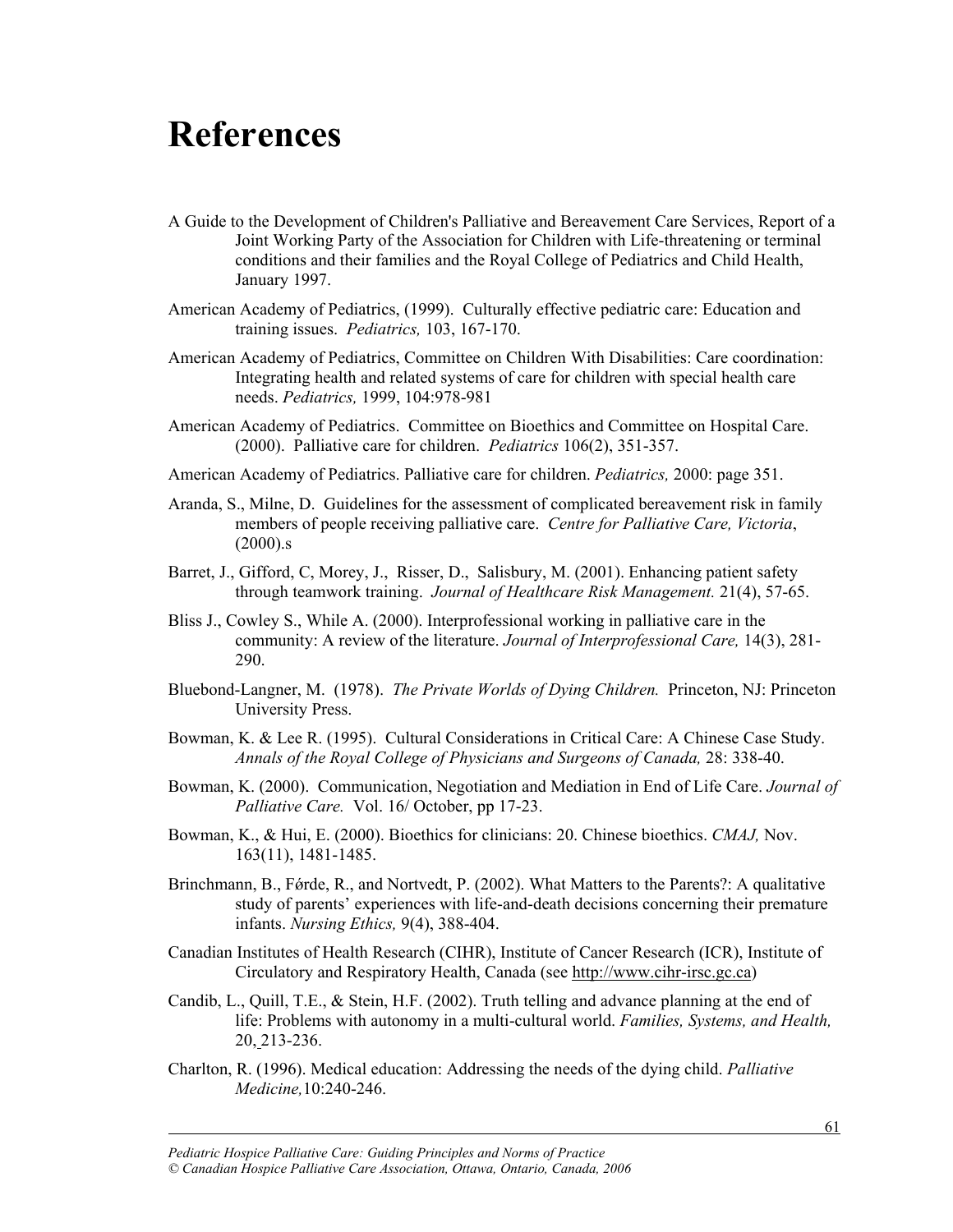- Cherin, D.A., Simmons, W.J., Hillary, K. (1998). The transprofessional model: Blending intents in terminal care of AIDS. *Home Health Care Services Quarterly,* 17(1), 31-54.
- Contro, N., Larson, J., Scofield, S., Sourkes, B., & Cohen, H. (2002). Family Perspectives on the quality of pediatric palliative care. *Archives of Pediatrics and Adolescent Medicine,* 156(1), 14-9.
- Cooley, C., Adeodu, S., Aldred, H., Beesley, S., Leung, A., Thacker, L. (2000) Pediatric palliative care: a lack of research-based evidence. *International Journal of Palliative Nursing*. 2000:6:7, 346-51
- Cowley S, Bliss J, Mathew A, McVey G. (2002). Effective interagency and interprofessional working: facilitators and barriers*. International Journal of Palliative Nursing*, 8(1) 31- 39
- Davies, B., & Steele, R. (1996). Challenges in identifying children for palliative care. *Journal of Palliative Care,* 12(3), 5-8.
- Davies, B., Cook, K., O'Loane, M., Clarke, D., MacKenzie, B., Stutzer, C., Connaughty, S., and Mc.Cormick, J. (1996). Caring for dying children: nurses' experiences. *Pediatric Nursing, Nov-Dec,* 22(6), 500-508.
- Die Trill, M. & Kovalcik, R. (1997). The Child with Cancer: Influence of culture on truth-telling and patient care. *Annals New York Academy of Sciences,* 809:197-210.
- Donaghy, K., Devlin, B., (2002). An evaluation of teamwork within a specialist palliative care unit. *International Journal of Palliative Nursing*, 8(6), 294-303
- Dunlop R.J., Hockley, J.M. (1998). *Hospital Based palliative care teams (2nd ed.)* New York: Oxford University Press.
- Eiser, C. (1995). Children's understanding of the cancer experience. *International Journal of Pediatric Hematology/Oncology,* 2, 357-367.
- Erlen, J. (2001) Moral Distress: A pervasive problem. *Orthopaedic Nursing,* March, 20(2), 76-84.
- Fadiman, A. (1997). The Spirit Catches You and You Fall Down: A Hmong Child, Her American Doctors and the Collusion of Two Cultures. *New York: Strauss and Giroux.*
- Feeley, N. & Gottlieb, L. N. (1998). Classification systems for health concerns, nursing strategies, and client outcomes: Nursing practice with families who have a child with a chronic illness. *Canadian Journal of Nursing Research, 30(1)*, 45-49.
- Ferris, F. D., Balfour, H. M., Bowen, K., Farley, J., Hardwick, M. Lamontagne, C., Lundy, M., Syme, A., & West, P. J. (March 2002). A Model to guide hospice palliative care: Based on national principles and norms of practice. Ottawa: Canadian Hospice Palliative Care Association (CHPCA).
- Fetters, M., Churchill, L., & Danis, M. (2001). Conflict resolution at end-of-life. *Critical Care Medicine,* 29(5), 1078-1079.
- Field, M. and Berhman, R. When Children Die: Improving Palliative and End-of-Life Care for Children and their Families, (2003): *The National Academies Press,* Washington, DC (see http://www.nap.edu)
- Friedman, M. M. (1992). Family development theory. In M. M. Friedman (Ed.). *Family Nursing: Theory and Practice (pp. 81-112).* Norwalk, CT: Appletone and Lange.

*Pediatric Hospice Palliative Care: Guiding Principles and Norms of Practice © Canadian Hospice Palliative Care Association, Ottawa, Ontario, Canada, 2006*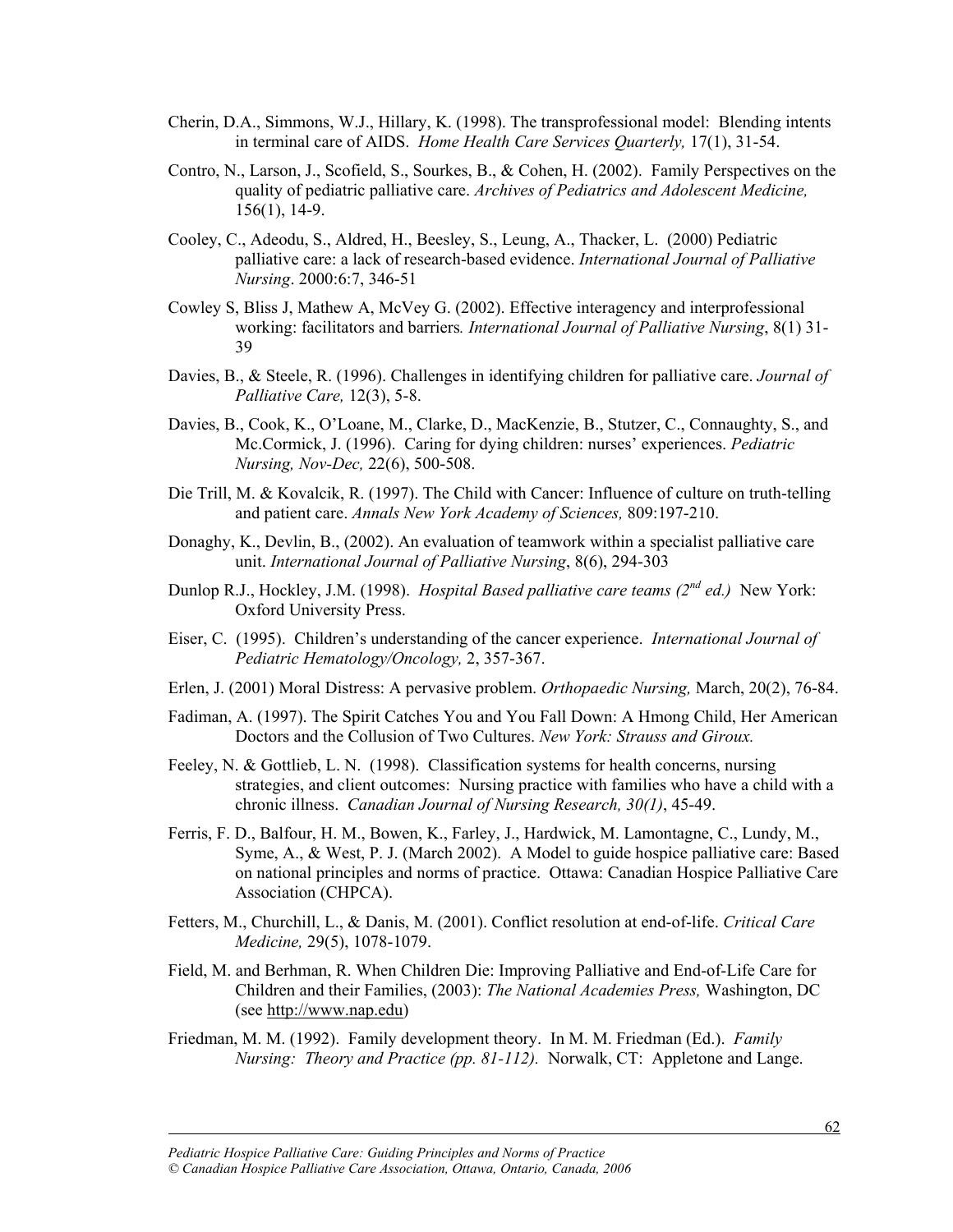- Goldman, A "ABC of palliative care: Special problems of children" *British Medical Journal*, 316:1998;49-52.
- Hallenbeck, J. (2001). Intercultural differences and communication at end of life. *Primary Care*: *Clinics in Office Practice,* 28(2), 401-13.
- Hamric, A. (2000). Moral Distress in Everyday Ethics. *Nursing Outlook,* 48, 199-201.
- Hardart, G. (2000). Including the family's interest in medical decision making in pediatrics. *The Journal of Clinical Ethics,* 11(2):164-168.
- Harrison, C., Kenny, N., Sidarous, M., and Rowell, M. (1999). Involving children in medical decisions. In P. Singer (Ed.) *Bioethics at the bedside: A clinician's guide*. Ottawa: Canadian Medical Association.
- Hawryluck, L. Harvey, W., Lemieux-Charles, L., and Singer, P. (2002). Consensus guidelines on analgesia and sedation in dying intensive care unit patients. *BMC Medical Ethics, August 12,* 3:3.
- Head, B. (2002). The blessings and burdens of interdisciplinary teamwork. *Home Healthcare Nurse,* 20(5), 337-338.
- *Health Care Consent Act* (1996). (Ontario) S. O. 1996, c. 2, Shed. A.
- Hébert, P. (1996). *Doing Right: A Practical Guide to Ethics for Physicians and Medical Trainees.*  Toronto: Oxford University Press.
- Hébert, P., Hoffmaster, B., Glass, K., & Singer, P. (1999). Truth telling. In P. Singer (Ed.) *Bioethics at the bedside: A clinician's guide, Ottawa:* Canadian Medical Association.
- Hinds, P., Oakes, L., Furman, W., Quargnenti, A., Olson, M., Foppiano, P., Srivastava, D. (2001). End of life decision making by adolescents, parents and health care caregivers in pediatirc oncology research to evidence based practice guidelines. *Cancer Nurs*ing, 24(2), 122-34.
- Hockley, J., (2000). Psychosocial aspects in palliative care: Communicating with the patient and family. *Acta Oncologica,* 39, 905-910.
- Hudson, B. (2002) Interprofessionality in health and social care: the Achilles' heel of partnerhip? *Journal of Interprofessional Care,* 16(1), 7-17.
- Jassal, S. Basic Symptom Control in Pediatric Palliative Care, 4<sup>th</sup> Edition, 2002. *The Rainbow Children's Hospice Guidelines* (posted by permission on the website: http://www.cnpcc.ca)
- Joint Statement on Preventing and Resolving Ethical Conflicts Involving Health Care Caregivers and Persons Receiving Care. *Canadian Medical Association Policy*, (1998).
- Keating, M. & Smith, O. (2000). *Ethical and Legal Issues In Canadian Nursing. Toronto*: W.B. Saunders Company.
- Kreicbergs U., Valdimarsdottir U., Onelov E., Bjork O., Steineck G., Henter JI. Care-related distress: a nationwide study of parents who lost their child to cancer. *Journal of Clinical Oncology*. 23(36):9162-71, 2005 Dec 20.
- Kreicbergs U., Valdimarsdottir U., Onelov E., Henter JI., Steineck G. Anxiety and depression in parents 4-9 years after the loss of a child owing to a malignancy: a population-based follow-up

*Pediatric Hospice Palliative Care: Guiding Principles and Norms of Practice © Canadian Hospice Palliative Care Association, Ottawa, Ontario, Canada, 2006*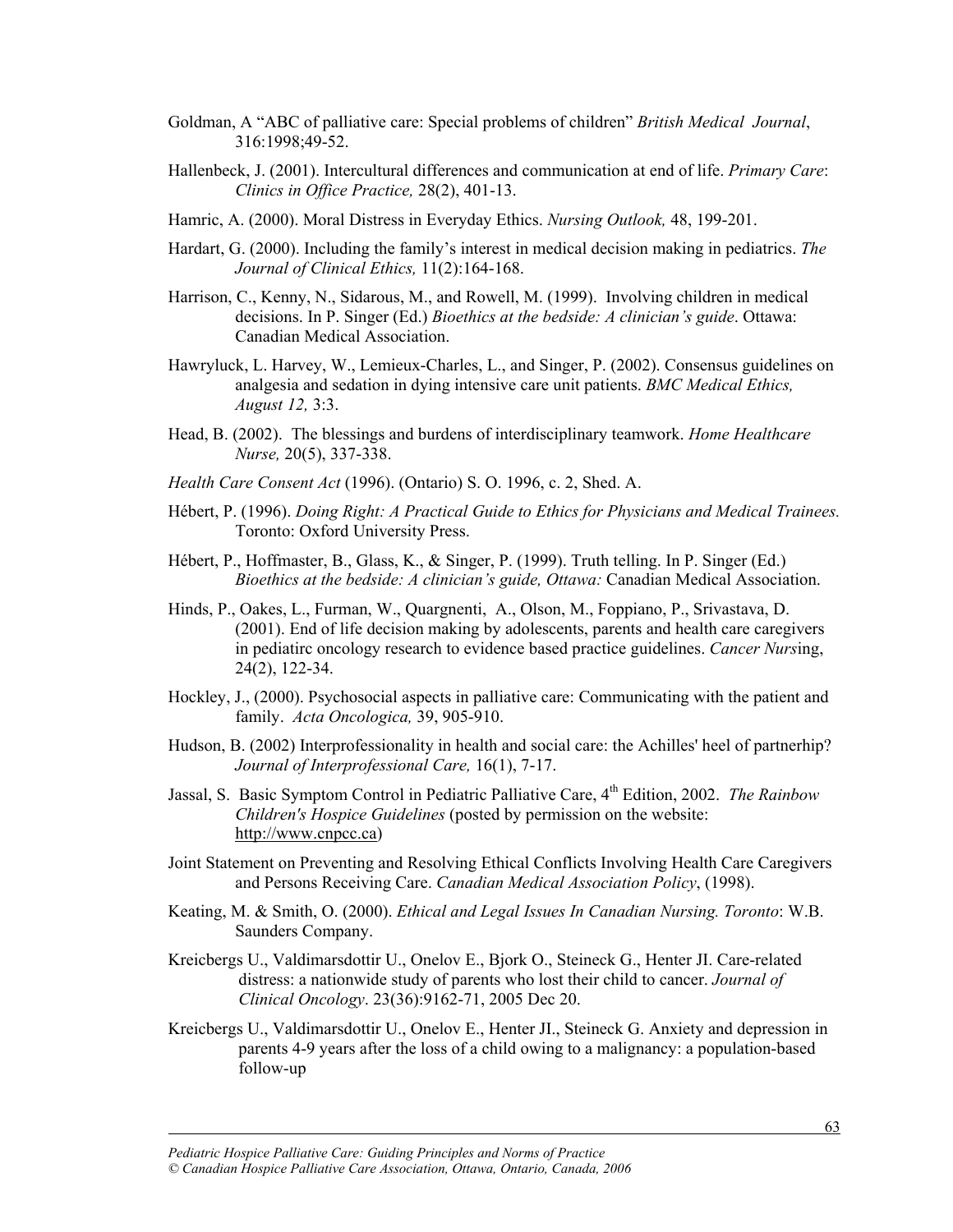- Kreicbergs U., Valdimarsdottir U., Onelov E., Henter JI., Steineck G. Talking about death with children who have severe malignant disease. *New England Journal of Medicine*. 351(12):1175-86, 2004 Sep 16.
- Kreicbergs U., Valdimarsdottir U., Steineck G., Henter JI. A population-based nationwide study of parents' perceptions of a questionnaire on their child's death due to cancer. *Lancet*. 364(9436):787-9, 2004 Aug 28-Sep 3.
- Kristanjanson, L., Sloan, J., Dudgeon, D. & Adaskin, E. (1996). Family members satisfaction with palliative care as a predictor of family functioning and family member's health: a feasibility study. *Journal of Palliative Care,* 12 (4), 10-20.
- Kuhl, D. (2002). *What dying people want: Practical wisdom for the end of life.* Toronto: Doubleday Canada.
- Levac, A. M. C., Wright, L. M. & Leahey, M. (2002). Children and families: Models for assessment and intervention. In J. A. Fox (Ed.). *Primary Health Care of Infants, Children & Adolescents (2nd Edition).* New York: Mosby.
- Masri, C., Farrell, C., Lacroix, J., Rocker, G. & Shemie, S. (2000). Decision making and end–oflife care in critically ill children. *Journal of Palliative Care,* 16 (Supplement): S45-52.
- McConnell, Y. & Frager, G. (March 2003, Draft). *A Module for the Ian Anderson Continuing Education Program in End-of-Life Care.* Dalhousie University, Faculty of Medicine and Pediatric Palliative Care, IWK Health Center, Halifax.
- McCubbin, A. & McCubbin, H. (1993). Families coping with illness: The resiliency model of family stress, adjustment, and adaptation. In C. B. Danielson, B. Hamel-Bissell & P. Winstead-Fry (Eds.). Families, Health and Illness: Perspectives on Coping and Intervention. *St. Louis: Mosby Yearbook*.
- Meraviglia, M.G., (1999). Critical Analysis of Spirituality and its Empirical Indicators: Prayer and meaning in life. *Journal of Holistic Nursing,* 17(1), 18-33.
- National Research Advisory Committee, CHPCA, *Canadian Agenda for Research in Palliative Care*, (1999). (see http://www.chpca.net)
- Pellegrino, E. (1996). Intending to Kill and the Principle of Double Effect. In T. Beauchamp & R. Veatch (Eds.) *Ethical Issues in Death and Dying: Second Edition*. Upper Saddle River N.J.: Prentice Hall. p. 240-2.
- Reese, D.J., Sontag, M. (2001). Successful interprofessional collaboration on the hospice team. *Health and Social Work.* 26(3), 167-175.
- Registered Nurses Association of Ontario. (July 2002). Supporting and strengthening families through expected and unexpected life events. *Nursing Best Practice Guideline: Shaping the future of Nursing.*
- Roy, D. (1998). The Relief of Pain and Suffering: Ethical Principles and Imperatives. (editorial), *Journal of Palliative Care,* 14:3-5.
- Scott, J. (1991). Palliative Care Does not and Should not Hasten Death. *Journal of Pain Management*, *7*:2-7.
- Singer, P., Barker, G., Bowman, K., Harrison, C., Kernerman, P., Kopelow, J., Lazer, N., Weijer, C. & Workman, S. (2001). Hospital policy on appropriate use of life-sustaining treatment. *Critical Care Medicine,* 29(1), 187-191.

*Pediatric Hospice Palliative Care: Guiding Principles and Norms of Practice © Canadian Hospice Palliative Care Association, Ottawa, Ontario, Canada, 2006*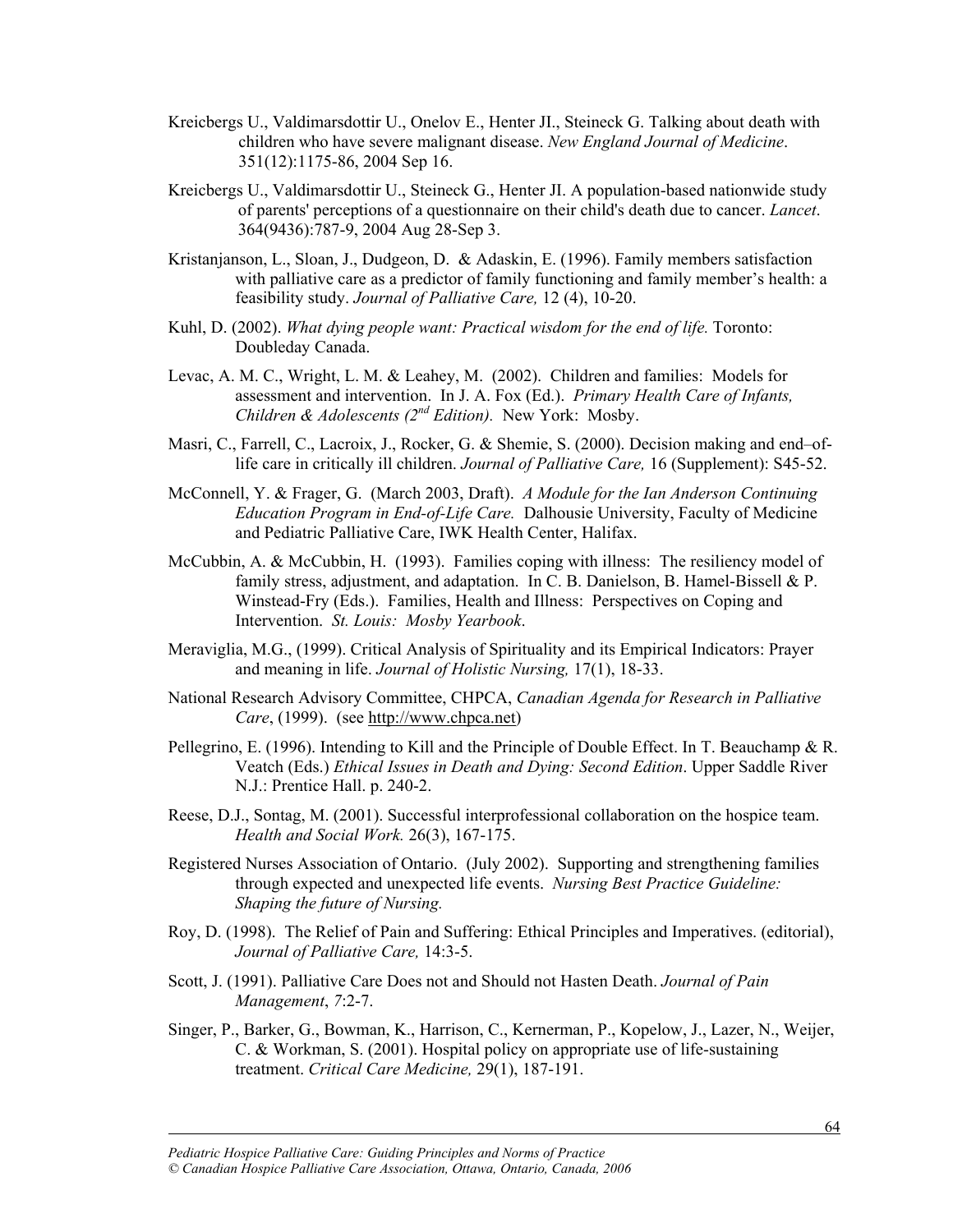- Solomon MZ, Dokken DL, Fleischman AR, Heller K, Levetown M, Rushton CH, Sellers DE, Truog RD. for IPPC, 2002. The initiative for pediatric palliative care (IPPC): Background and goals. Newton, MA: Education Development Center, Inc. Available at http://www.ippcweb.org.
- Spinetta, J., Masera, G., Jankovic, M., Oppenheim, D., Martins, A., Ben Arush, M., van Dongen-Melman, J., Epleman, C., Medin, G., Pekkanen, K., and Eden, T. (2003). Valid Informed Consent and Participative Decision-Making in Children With Cancer and Their Parents: A report of the SIOP working committee on psychosocial issues in pediatric oncology. *Medical Pediatric Oncology,* 40:244-246.
- Standards of Care for PACC Programs, Children's International Hospice, 1993.
- Stevens, M. M. (1998). Psychological adaptation of the dying child. In D. Doyle, .W.C. Hanks, & N. MacDonald (Eds.) *Oxford Textbook of Palliative Medicine* (2nd Edition)*.*
- Street, K., Ashcroft, R., Henderson, J., & Campbell, A. (2000). The decision making process regarding the withdrawal or withholding of potential life-saving treatments in a children's hospital. *Journal of Medical Ethics, 26*: 346-52.
- Teno, J.M. (2002). Palliative care teams: Self reflection: past, present and future. *Journal of Pain and Symptom Management,* 23(2), 94-95.
- The Act Charter, Association for Children with Life Threatening or Terminal Conditions and their Families, 1998.
- Ward-Griffin, C. & McKeever, P. (2000). Relationships between nurse and family caregivers: Partners in care? *Advances in Nursing Science,* 22(3), 89-103.
- Wolfe, J. (2000). Suffering in Children at the End of Life: Recognizing an Ethical Duty to Palliate, *The Journal of Clinical Ethics,* 11(2): 157-63.
- Wolfelt, Alfred PhD, Director, Center for Loss and Life Transition. Complicated Grief.
- Work Group on Palliative Care for Children, International Work Group on Death, Dying, and Bereavement. (1999). Children, adolescents, and death: Myths, realities, and challenges. *Death Studies*, 23*,* 443-463.
- Wright, L.M. & Leahey, M. (2000). *Nurses and families: A guide to family assessment and intervention,* (3<sup>rd</sup> Ed.). Philadelphia: F.A. Davis.

#### **Other References and URLs**

l

- AHRQ (Agency for Healthcare Research & Quality) http://www.ahrq.gov
- Canadian Council on Health Services Accreditation (see http://www.cchsa.ca). Achieving Improved Measurement. *Accreditation Program, 3rd Edition*, 2004
- Canadian Institutes of Health Research (CIHR), Institute of Cancer Research (ICR), Institute of Circulatory and Respiratory Health, Canada (see http://www.cihr-irsc.gc.ca)

CCHSA (Canadian Council on Health Services Accreditation) http://www.cchsa.ca

Children's Oncology Group (COG) (see http://www.nccf.org/cog/)

Continuous Quality Improvement Network www.thecqinetwork.com

Food and Drug Act, Health Canada (see http://www.hc-sc.gc.ca/)